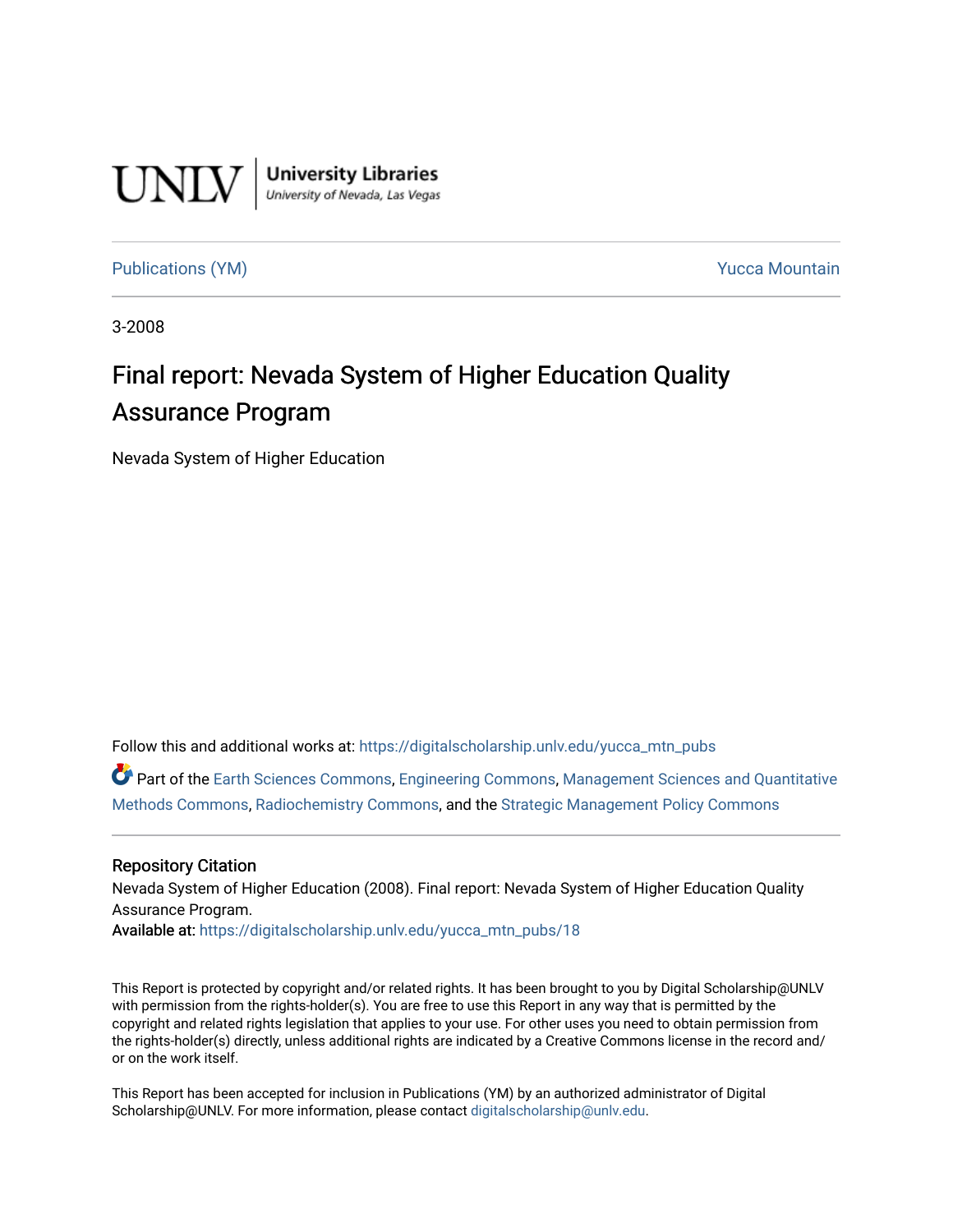# FINAL REPORT

Project Activity Task ORD-FY04-002 Nevada System of Higher Education Quality Assurance Program

Cooperative Agreement DE-FC28-04RW12232

PREPARED FOR

U.S. Department of Energy

March 2008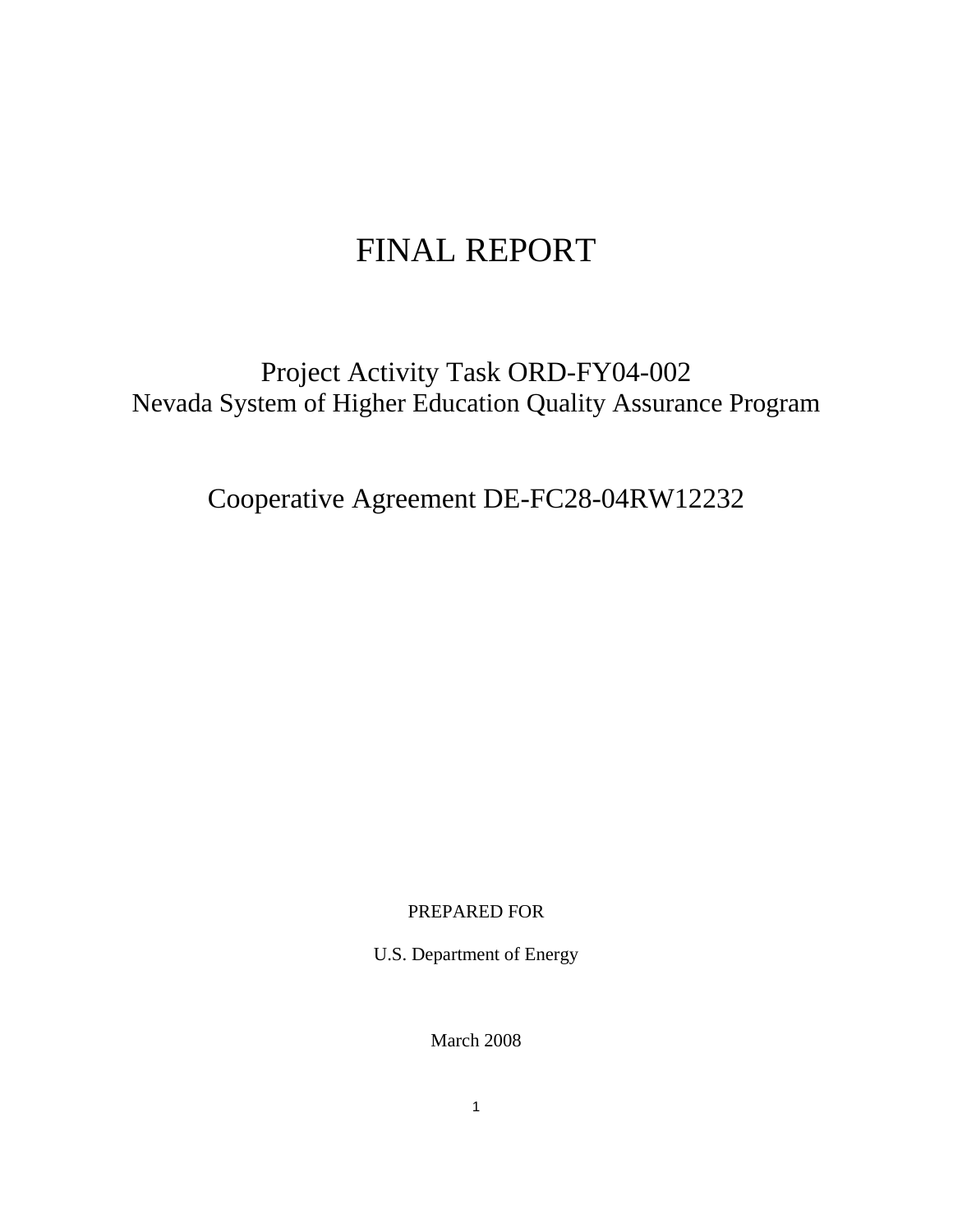## **INTRODUCTION**

## **Statement of Work**

The principal purpose of the cooperative agreement was to develop and continue providing the public and the Office of Repository Development (ORD) of the U.S. Department of Energy's (DOE) Office of Civilian Radioactive Waste Management (OCRWM) with an independently derived, unbiased body of scientific and engineering data concerning the study of Yucca Mountain as a potential high-level radioactive waste repository. Under this agreement, the Nevada System of Higher Education (NSHE), formerly the University and Community College System of Nevada (UCCSN), performed scientific and engineering research, and maintained and fostered collaborative working relationships between government and academic researchers. In performing these activities, the NSHE developed and implemented a quality assurance (QA) program, which was accepted by the DOE Office of Quality Assurance, under the previous Cooperative Agreement Number DE-FC28-98NV12081. The following describes the objectives of Project Activity Task ORD-FY04-002 "Quality Assurance Program" under Cooperative Agreement DE-FC29-04RW12232.

The objective of this QA program was to assure that data produced under the cooperative agreement met the OCRWM QA Requirements and Description (QARD) requirements for quality-affecting (Q) data. The QA Program was written to address specific QARD requirements historically identified and incorporated in Q activities to the degree appropriate for the nature, scope, and complexity of the activity. Additional QARD requirements were integrated into the program when required to complete a specific activity.

NSHE QA staff developed a detailed matrix to address each QARD element, identifying the applicable requirements and specifying where each requirement is addressed in the QA program procedures, or identify requirements as "not applicable" to the QA program. Controlled documents were prepared in the form of QA procedures (QAPs) and implementing procedures (IPs). NSHE identified new QAPs and IPs when needed.

NSHE PIs implemented the QA program and completed individual research project activities. PIs were also responsible for developing implementing procedures, conducting technical training, assuring that the QA program training was acquired by all task personnel, and participating in monitoring the QA program control for each individual research project activity.

This project activity, which was an essential part of the program to enhance the collaborative ongoing research between the NSHE and ORD, was intended to support all quality-affecting activities funded during the five-year period of the cooperative agreement. However, the cooperative agreement was down-graded to non quality-affecting after 4 years.

## **History**

The cooperative agreement was the second of two cooperative agreements with the Office of Civilian Radioactive Waste Management. The current cooperative agreement began October 1,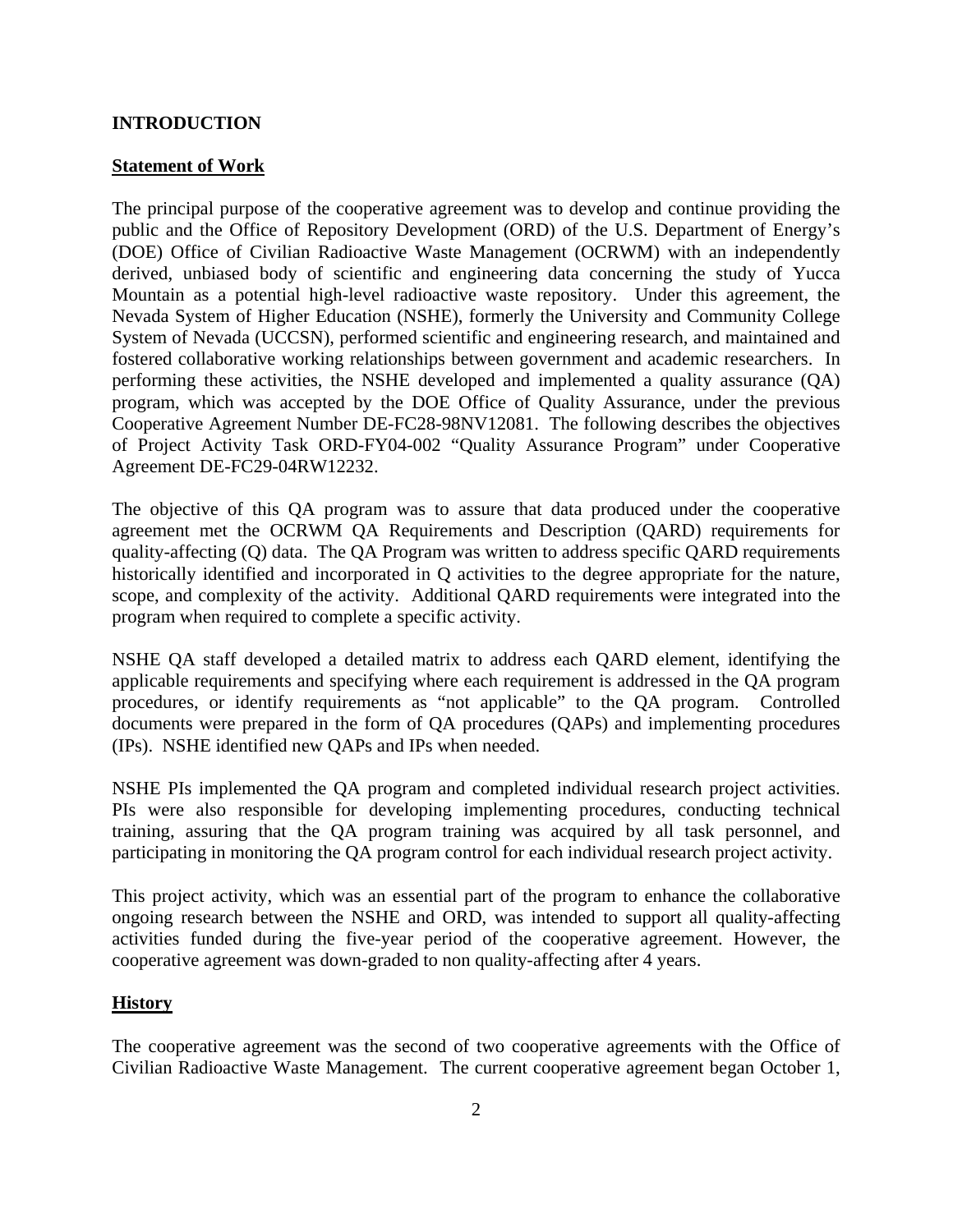2003 and was scheduled to end September 30, 2008.. Until summer of 2006, the QA division NSHE QA was staffed by six quality professionals, including the Project Director, who administered the cooperative agreement with DOE. During the summer of 2006 a technical quality professional joined the staff. The combined staff experience totalled over 100 years of QA in nuclear power plant and weapons facilities, environmental research, technical data management, manufacturing, International Organization of Standards (ISO) 9000 programs, and supplier evaluation.

The cooperative agreement increased to a total of 23 research tasks, 19 of which were "qualityaffecting" and therefore required to conduct work according to the NSHE QA program. In addition, NSHE QA was asked to implement the QA program for 3 additional research tasks for the University of Nevada-Las Vegas (UNLV) Research Foundation (award: DE-FC28- 04RW12237). QA monitored research in the following areas: metal corrosion studies, water chemistry analyses, precipitation and groundwater level measurements, laser strainmeter research, seismic and geodetic monitoring and evaluations, modeling of ground water movement, climate modeling, actinide speciation and solubility transport modeling, actinide element behavior in the near field, precarious rock methodology, presence of bomb-pulse chlorine-36 at the YMP repository horizon, lithophysae geometry influence on the mechanical properties of tuff, characterization of microbial activity involved in actinide reduction and transport, and alteration phase analysis.

Research sites included Reno, NV at the University of Nevada-Reno (UNR) and Desert Research Institute (DRI); San Diego, CA at University of California, San Diego; as well as Las Vegas, NV at the University of Nevada-Las Vegas (UNLV), DRI, and Community College of Southern Nevada. NSHE QA staff worked with about 135-170 professors, post-docs, graduate and undergraduate students (at any one time), whose backgrounds included a wide variety of disciplines: astronomy, microbiology, chemistry, radiochemistry, seismology, geology, hydrology, geodesy, physics, geophysics, climatology; and several fields of engineers: mechanical and materials, civil, nuclear, and geophysical. More than 75% of these individuals were post-docs and students.

NSHE QA helped scientific and engineering researchers understand the NSHE QA Program and to implement the requirements to each unique study by providing training and assistance throughout the duration of each study. Compliance to the QA Program was assessed through surveillances and audits. NSHE QA also coordinated various intraprogram needs such as processing procurements, coordinating nonconformance reporting, controlling documents, and training. NSHE QA established and maintained a technical data archive and a software configuration management system, two functions not normally associated with QA.

NSHE QA had several opportunities to provide QA support through alternative funding sources. The staff worked with other studies at UNLV, providing educational assistance in the areas of QA and quality control. QA worked with DRI in Reno on an atmospheric mass loading study conducted in the Amargosa Valley, with UNLV engineering on a DOE air distribution performance index study, and with UNLV on a study to determine the redox properties of ground water for Lawrence Berkeley National Lab. Staff provided general QA training to a small group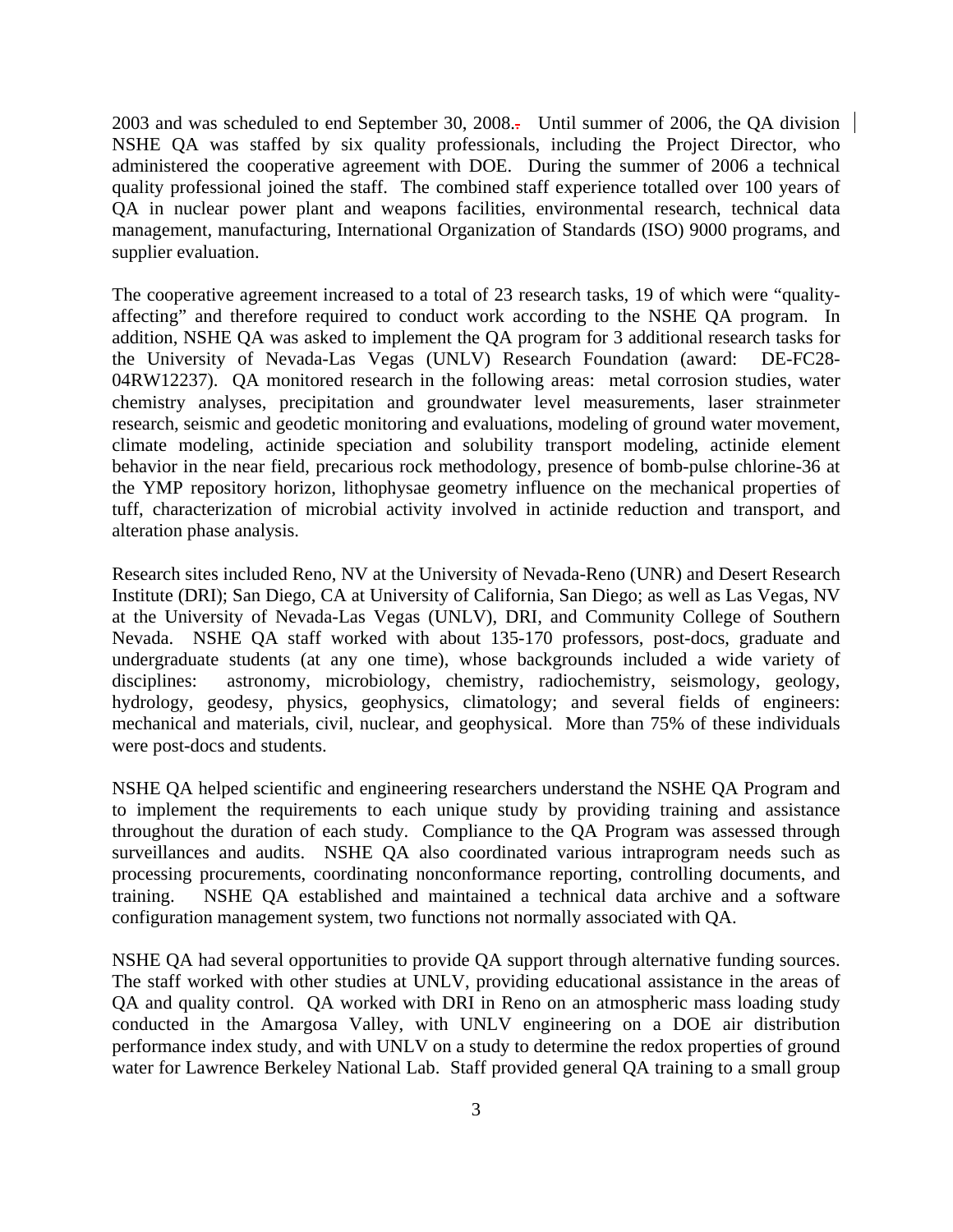of graduate-level mechanical engineering students, and presented a detailed scientific notebookuse class to 43 physics and biology research students. The NSHE QA program was also the subject of study by a student work group in a graduate-level public administration class (PUA 791) at UNLV. Results of the study are reported in "Harry Reid Center for Environmental Science: Quality Assurance Program Evaluation December 2006 to May 2007" and were presented to DOE.

Effective October 1, 2007, four project activities were removed from the cooperative agreement into a contract, and DOE recategorized the remaining tasks as non-quality-affecting. Project activity task ORD-FY04-002 was extended through December 28, 2007 to ensure records, reports, and other submittals were completed according to terms of the Cooperative Agreement for the tasks that were removed from the Cooperative Agreement.

NSHE QA's budget throughout the cooperative agreement totalled \$2.94M equaling 14% of the total quality-affecting work budget of \$20.50M.

## **Accomplishments:**

Audits

Audits were conducted to determine the level of compliance to the NSHE QA Program and to determine the effectiveness of the QA Program. The following audits were conducted by DOE, NSHE, and NSHE contractors:

| <b>Audit Number</b> | <b>Research Studies</b><br><b>Audited</b> | <b>Auditing Organization</b> | <b>Deficiencies</b>        |
|---------------------|-------------------------------------------|------------------------------|----------------------------|
| AUD-04-01           | <b>ORD-FY04-004</b>                       | <b>NSHE QA</b>               | $-$                        |
|                     | <b>ORD-FY04-005</b>                       |                              |                            |
|                     | <b>ORD-FY04-006</b>                       |                              |                            |
|                     | <b>ORD-FY04-007</b>                       |                              |                            |
|                     | <b>ORD-FY04-008</b>                       |                              |                            |
| AUD-04-02           | <b>ORD-FY04-002</b>                       | Contractor: Richard          | $- -$                      |
|                     |                                           | Hand                         |                            |
| OQA-AS-04-12        | <b>ORD-FY04-001</b>                       | U.S. Dept. of Energy         | <b>6 Condition Reports</b> |
|                     | <b>ORD-FY04-002</b>                       | (DOE)                        |                            |
|                     | <b>ORD-FY04-004</b>                       |                              |                            |
|                     | <b>ORD-FY04-005</b>                       |                              |                            |
|                     | <b>ORD-FY04-006</b>                       |                              |                            |
|                     | <b>ORD-FY04-007</b>                       |                              |                            |
|                     | <b>ORD-FY04-008</b>                       |                              |                            |
|                     | <b>ORD-FY04-009</b>                       |                              |                            |
|                     | <b>ORD-FY04-010</b>                       |                              |                            |
|                     | ORD-FY04-011                              |                              |                            |
|                     | ORD-FY04-012                              |                              |                            |
|                     | ORD-FY04-013                              |                              |                            |

**Table 1, Audits**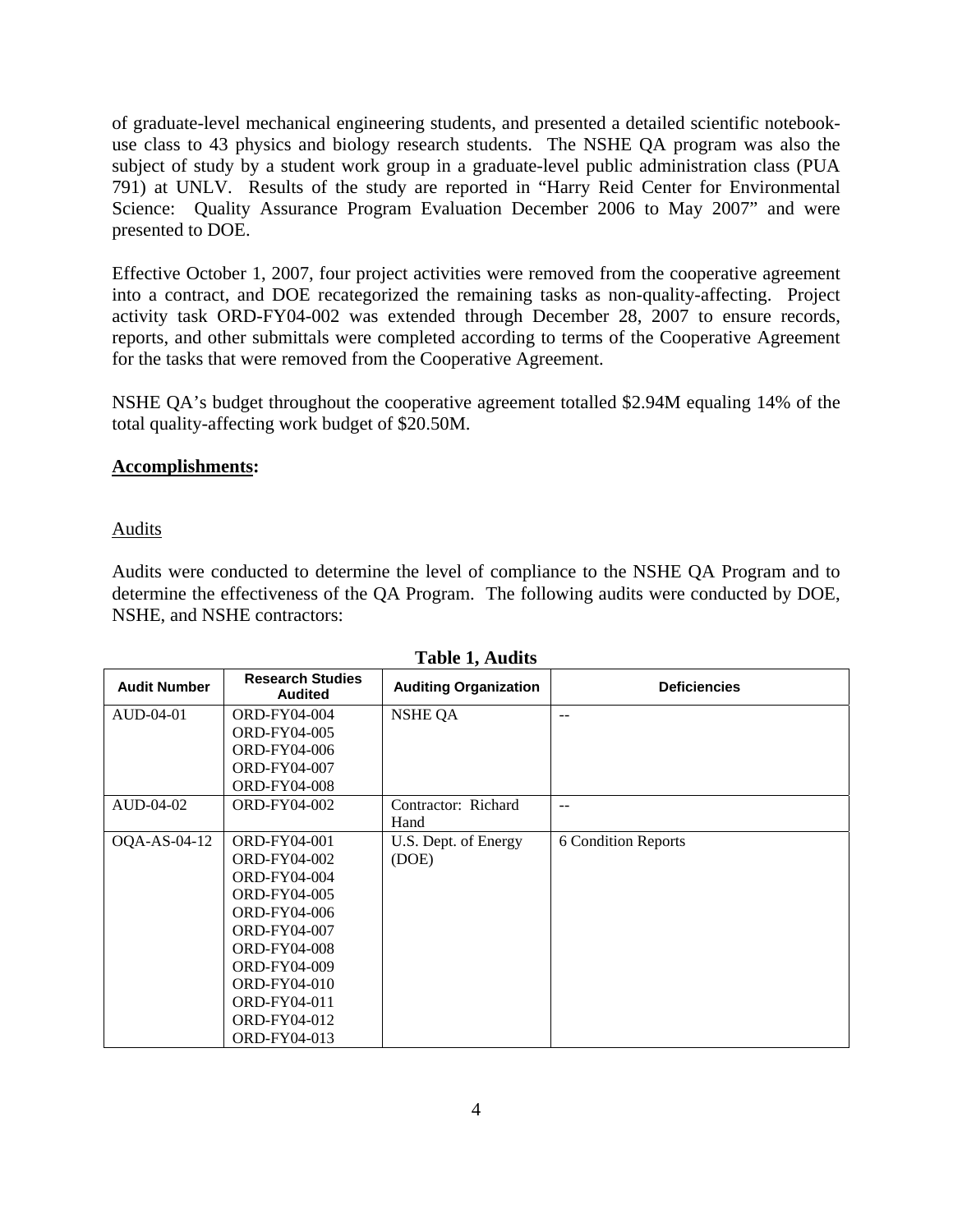| <b>Audit Number</b> | <b>Research Studies</b><br><b>Audited</b> | <b>Auditing Organization</b> | <b>Deficiencies</b>                       |
|---------------------|-------------------------------------------|------------------------------|-------------------------------------------|
| AUD-04-03           | ORD-FY04-010                              | <b>NSHE QA</b>               | 4 Nonconformance Reports (NCRs) (See      |
|                     | ORD-FY04-011                              |                              | "Nonconformances<br>Section<br>and        |
|                     | ORD-FY04-012                              |                              | Deficiencies" for an explanation of NCRs; |
|                     | ORD-FY04-013                              |                              | also applicable to "Condition Reports"    |
|                     | ORD-FY04-014                              |                              |                                           |
|                     | ORD-FY04-015                              |                              |                                           |
|                     | ORD-FY04-016                              |                              |                                           |
|                     | ORD-FY04-017                              |                              |                                           |
|                     | ORD-FY04-018                              |                              |                                           |
|                     | ORD-FY04-019                              |                              |                                           |
|                     | ORD-FY04-020                              |                              |                                           |
|                     | ORD-FY04-021                              |                              |                                           |
| AUD-05-01           | Cancelled                                 | <b>NSHE QA</b>               |                                           |
| AUD-05-02           | ORD-FY04-004                              | <b>NSHE QA</b>               | 2 NCRs                                    |
|                     | ORD-FY04-005                              |                              |                                           |
|                     | ORD-FY04-006                              |                              |                                           |
|                     | ORD-FY04-007                              |                              |                                           |
|                     | ORD-FY04-008                              |                              |                                           |
|                     | ORD-FY04-018                              |                              |                                           |
| AUD-05-03           | ORD-FY04-002                              | Contractor: Richard<br>Hand  | $\overline{\phantom{0}}$                  |
| AUD-05-04           | ORD-RF-01                                 | <b>NSHE QA</b>               |                                           |
|                     | ORD-RF-02                                 |                              |                                           |
|                     | ORD-RF-03                                 |                              |                                           |
| AUD-05-05           | ORD-FY04-014                              | <b>NSHE QA</b>               | 4 NCRs                                    |
|                     | ORD-FY04-015                              |                              |                                           |
|                     | ORD-FY04-017                              |                              |                                           |
|                     | ORD-FY04-018                              |                              |                                           |
|                     | ORD-FY04-019                              |                              |                                           |
|                     | ORD-FY04-020                              |                              |                                           |
|                     | ORD-FY04-021                              |                              |                                           |
| $AUD-05-06$         | <b>DRI-FI-001</b>                         | <b>NSHE QA</b>               |                                           |
| AUD-05-07           | ORD-FY04-010                              | <b>NSHE QA</b>               | 1 NCR                                     |
|                     | ORD-FY04-012                              |                              |                                           |
|                     | ORD-FY04-013                              |                              |                                           |
| OQA-06-03           | ORD-FY04-002                              | <b>DOE</b>                   | 5 Condition Reports                       |
|                     | ORD-FY04-004                              |                              |                                           |
|                     | ORD-FY04-006                              |                              |                                           |
|                     | ORD-FY04-010                              |                              |                                           |
|                     | ORD-FY04-012                              |                              |                                           |
|                     | ORD-FY04-013                              |                              |                                           |
|                     | ORD-FY04-014                              |                              |                                           |
|                     | ORD-FY04-015                              |                              |                                           |
|                     | ORD-FY04-017                              |                              |                                           |
|                     | ORD-FY04-019                              |                              |                                           |
|                     | ORD-FY04-021                              |                              |                                           |
|                     | DRI-FI-01                                 |                              |                                           |
|                     | ORD-RF-01                                 |                              |                                           |
|                     | ORD-RF-03                                 |                              |                                           |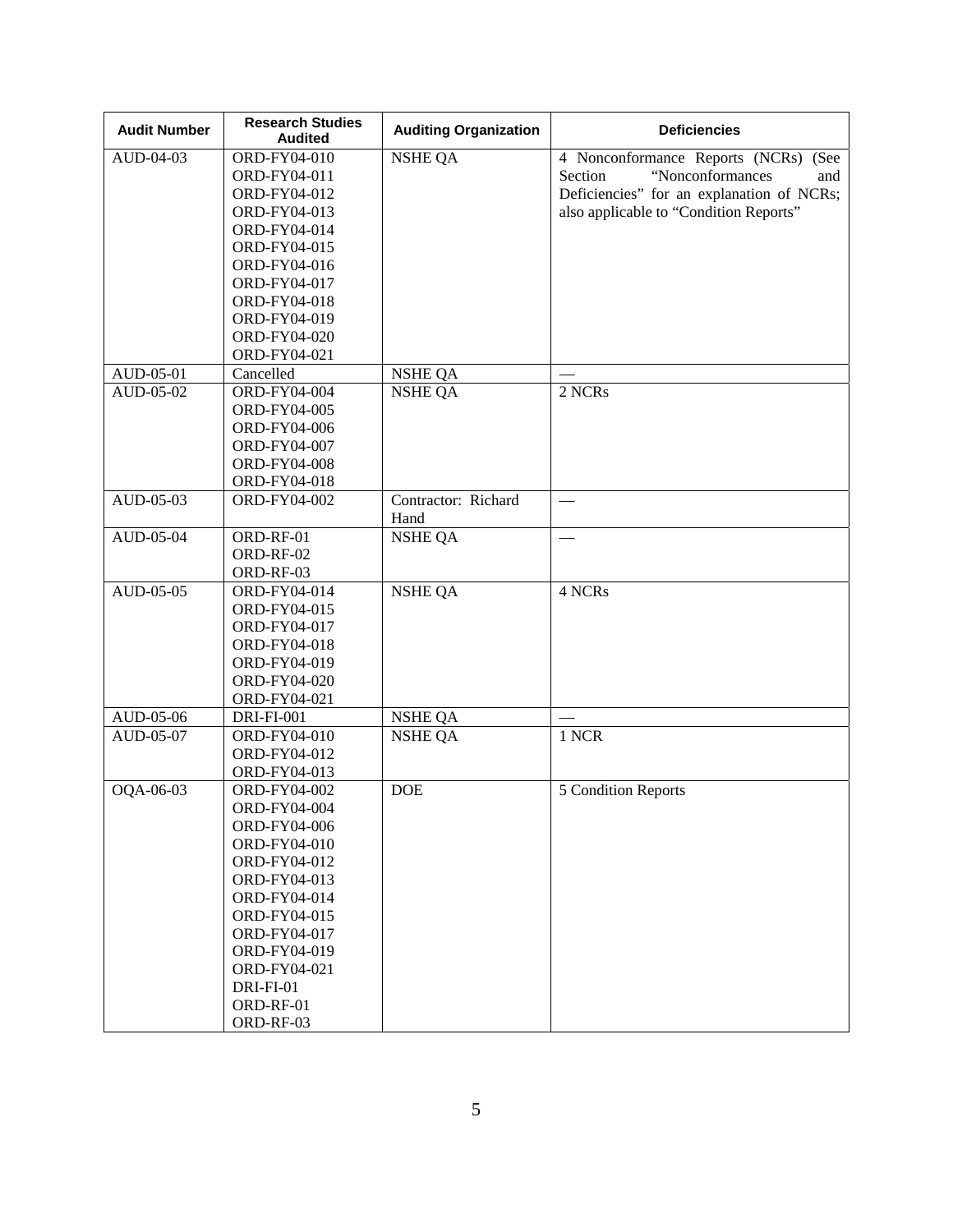| <b>Audit Number</b> | <b>Research Studies</b><br><b>Audited</b> | <b>Auditing Organization</b> | <b>Deficiencies</b> |
|---------------------|-------------------------------------------|------------------------------|---------------------|
| AUD-06-01           | ORD-FY04-004                              | <b>NSHE QA</b>               | 2 NCRs              |
|                     | ORD-FY04-005                              |                              |                     |
|                     | ORD-FY04-006                              |                              |                     |
|                     | ORD-FY04-007                              |                              |                     |
|                     | ORD-FY04-008                              |                              |                     |
|                     | ORD-FY04-016                              |                              |                     |
|                     | ORD-RF-01                                 |                              |                     |
|                     | ORD-RF-02                                 |                              |                     |
|                     | ORD-RF-03                                 |                              |                     |
| AUD-06-02           | ORD-FY04-002                              | Contractor: Richard          | $\hspace{0.05cm}$   |
|                     |                                           | Hand                         |                     |
| AUD-06-03           | ORD-FY04-014                              | <b>NSHE QA</b>               |                     |
|                     | ORD-FY04-015                              |                              |                     |
|                     | ORD-FY04-017                              |                              |                     |
|                     | ORD-FY04-018                              |                              |                     |
|                     | ORD-FY04-019                              |                              |                     |
|                     | ORD-FY04-020                              |                              |                     |
|                     | LBL-ST-01                                 |                              |                     |
| AUD-06-04           | ORD-FY04-010                              | <b>NSHE QA</b>               | 4 NCRs              |
|                     | ORD-FY04-012                              |                              |                     |
|                     | ORD-FY04-013                              |                              |                     |
|                     | ORD-FY06-022                              |                              |                     |
| AUD-06-05           | ORD-RF-01                                 | <b>NSHE QA</b>               | 2 NCRs              |
|                     | ORD-RF-02                                 |                              |                     |
|                     | ORD-RF-03                                 |                              |                     |
| AUD-07-01           | ORD-FY04-005                              | <b>NSHE QA</b>               | 3 NCRs              |
|                     | ORD-FY04-006                              |                              |                     |
|                     | ORD-FY04-007                              |                              |                     |
|                     | ORD-FY04-008                              |                              |                     |
|                     | ORD-FY04-016                              |                              |                     |
| AUD-07-02           | ORD-FY04-002                              | Contractor: Harvey           |                     |
|                     |                                           | Dove                         |                     |
| OQA-AS-07-14        | ORD-FY04-002                              | $DOE$                        | 1 Condition Report  |
|                     | ORD-FY04-005                              |                              |                     |
|                     | ORD-FY04-006                              |                              |                     |
|                     | ORD-FY04-007                              |                              |                     |
|                     | ORD-FY04-010                              |                              |                     |
|                     | ORD-FY04-012                              |                              |                     |
|                     | ORD-FY04-014                              |                              |                     |
|                     | ORD-FY04-015                              |                              |                     |
|                     | ORD-FY04-016                              |                              |                     |
|                     | ORD-FY04-019                              |                              |                     |
|                     | ORD-FY06-022                              |                              |                     |
|                     | ORD-RF-01                                 |                              |                     |
|                     | $LBL-ST-01$                               |                              |                     |
| AUD-07-03           | LBL-ST-01                                 | <b>NSHE QA</b>               | 1 NCR               |

## **Surveillances**

Surveillances were conducted to determine compliance to the QA Program, but usually in a more limited scope than audits. Surveillances were often used by NSHE QA to educate research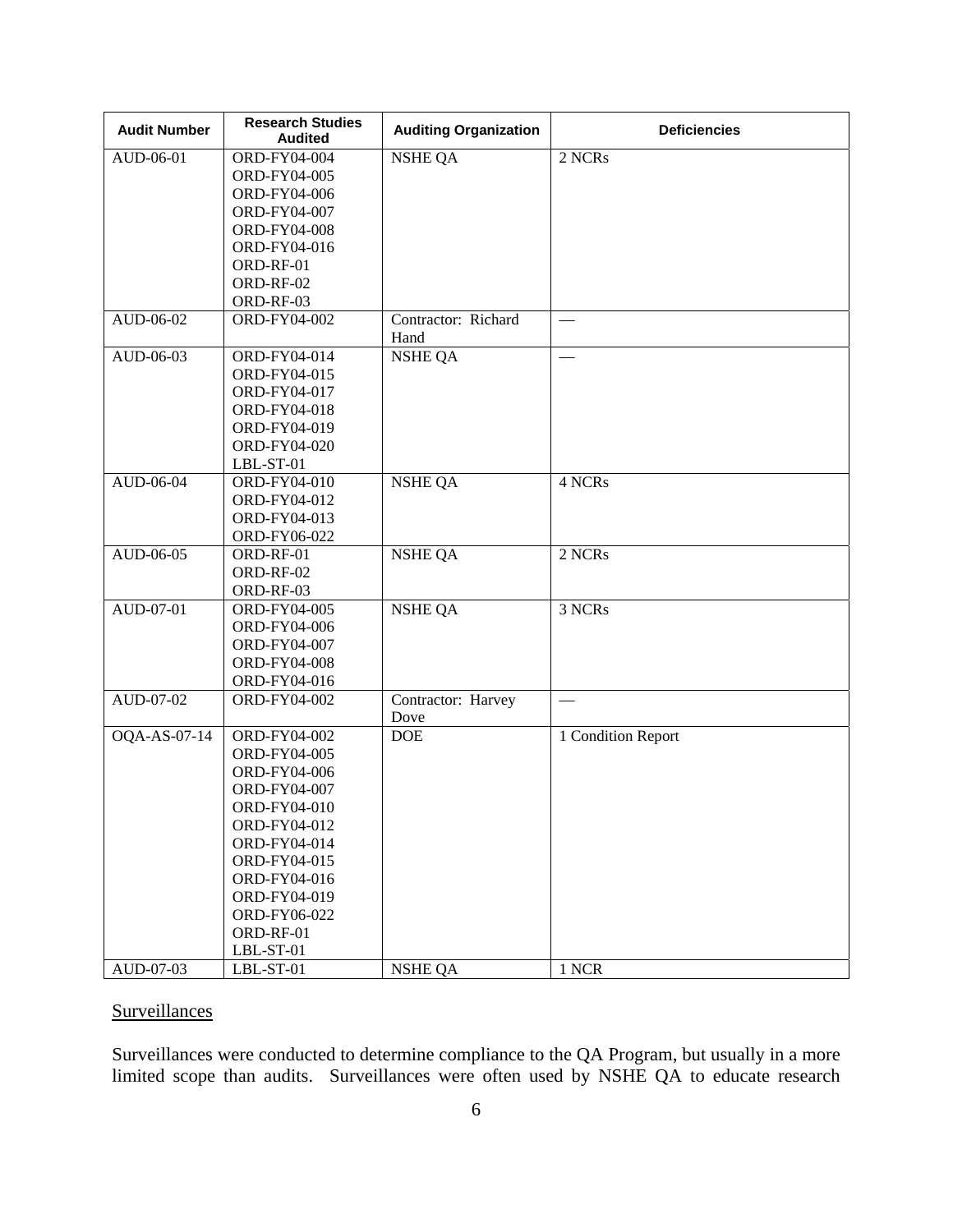personnel about QA requirements that apply specifically to their work. The following surveillances were conducted:

| <b>Surveillance Number</b> | <b>Project Activity Task</b><br><b>Number</b> | <b>Scope</b>                                |  |
|----------------------------|-----------------------------------------------|---------------------------------------------|--|
| SUR-03-005                 | ORD-FY04-007                                  | QAP-3.1, -3.2                               |  |
| SUR-03-006                 | ORD-FY04-005                                  | QAP-3.1, -3.2                               |  |
| SUR-04-001                 | ORD-FY04-011                                  | QAP-1.0 through QAP-17.0                    |  |
| SUR-04-002                 | ORD-FY04-010                                  | QAP-1.0 through QAP-17.0                    |  |
| SUR-04-003                 | ORD-FY04-013                                  | QAP-1.0 through QAP-17.0                    |  |
| SUR-04-004                 | ORD-FY04-010                                  | QAP-2.0 ¶4.3; followup to SUR-04-002        |  |
| SUR-04-005                 | ORD-FY04-016                                  | QAP-1.0 through QAP-17.0                    |  |
| SUR-04-006                 | ORD-FY04-014                                  | QAP-1.0 through QAP-17.0                    |  |
| SUR-04-007                 | ORD-FY04-015                                  | QAP-1.0 through QAP-17.0                    |  |
| SUR-04-008                 | ORD-FY04-017                                  | QAP-1.0 through QAP-17.0                    |  |
| SUR-04-009                 | ORD-FY04-018                                  | QAP-1.0 through QAP-17.0                    |  |
| SUR-04-010                 | ORD-FY04-019                                  | QAP-1.0 through QAP-17.0                    |  |
| SUR-04-011                 | ORD-FY04-020                                  | QAP-1.0 through QAP-17.0                    |  |
| SUR-04-012                 | ORD-FY04-021                                  | QAP-1.0 through QAP-17.0                    |  |
| SUR-04-013                 | ORD-FY04-008                                  | SIP-UNR-028; QAP-3.2                        |  |
| SUR-04-014                 | ORD-FY04-007                                  | SIP-UNLV-030                                |  |
| SUR-04-015                 | ORD-FY04-005                                  | SIP-UNLV-029                                |  |
| SUR-04-016                 | ORD-FY04-004                                  | SIP-UNLV-026                                |  |
| SUR-04-017                 | ORD-FY04-006                                  | <b>SIP-UNR-027</b>                          |  |
| SUR-04-018                 | ORD-RF-01                                     | QAP-3.2, -7.0                               |  |
| SUR-05-001                 | ORD-RF-01                                     | QAP-1.0 through QAP-17.0                    |  |
| SUR-05-002                 | ORD-RF-03                                     | QAP-1.0 through QAP-17.0                    |  |
| SUR-05-003                 | ORD-RF-02                                     | QAP-1.0 through QAP-17.0                    |  |
| SUR-05-004                 | ORD-FY04-014                                  | SIP-UNR-036; IPR-018, -025                  |  |
| SUR-05-005                 | ORD-FY04-019                                  | SIP-UNR-040; IPR-018, -019, -025            |  |
| SUR-05-006                 | ORD-FY04-015                                  | <b>SIP-UNR-037</b>                          |  |
| SUR-05-007                 | ORD-FY04-002                                  | QAP-18.0                                    |  |
| SUR-05-008                 | ORD-FY04-019                                  | QAP-3.0 [4.4; QAP-7.0, -12.0                |  |
| SUR-05-009                 | ORD-FY04-013                                  | SIP-UNLV-033, compression testing           |  |
| SUR-06-001                 | LBL-ST-01                                     | IPLV-039, -081; followup to SUR-06-016      |  |
| SUR-06-002                 | ORD-FY04-020                                  | QAP-3.0 ¶4.4; IPR-009                       |  |
| SUR-06-003                 | ORD-FY04-019                                  | QAP-3.0 [4.4; IPR-018, -020, -031; IPLV-003 |  |
| SUR-06-004                 | ORD-FY04-014                                  | QAP-3.0 [4.4; IPR-018]                      |  |
| SUR-06-005                 | ORD-FY04-015                                  | QAP-3.0 ¶4.4; IPR-033                       |  |
| SUR-06-006                 | ORD-FY04-017                                  | QAP-3.0 ¶4.4; IPR-029, -030                 |  |
| SUR-06-007                 | ORD-FY04-018                                  | QAP-3.0 [4.4; NCR # 06-002                  |  |
| SUR-06-008                 | ORD-FY06-022                                  | SIP draft                                   |  |
| SUR-06-009                 | ORD-FY04-010                                  | IPLV-004, -008, -009                        |  |
| SUR-06-010                 | ORD-FY04-006                                  | QAP-3.1, -17.0                              |  |
| SUR-06-011                 | ORD-FY04-013                                  | <b>IPLV-034</b>                             |  |
| SUR-06-012                 | ORD-FY04-013                                  | <b>IPLV-057</b>                             |  |
| SUR-06-013                 | ORD-FY04-008                                  | <b>IPR-028</b>                              |  |
| SUR-06-014                 | ORD-FY04-007                                  | <b>IPLV-032</b>                             |  |
| SUR-06-015                 | ORD-FY04-005                                  | <b>IPLV-037</b>                             |  |
| SUR-06-016                 | LBL-ST-01                                     | <b>IPLV-039</b>                             |  |
| SUR-06-017                 | ORD-FY06-022                                  | QAP-2.1, -7.0                               |  |

**Table 2, Surveillances Conducted by NSHE QA for Individual Project Activities**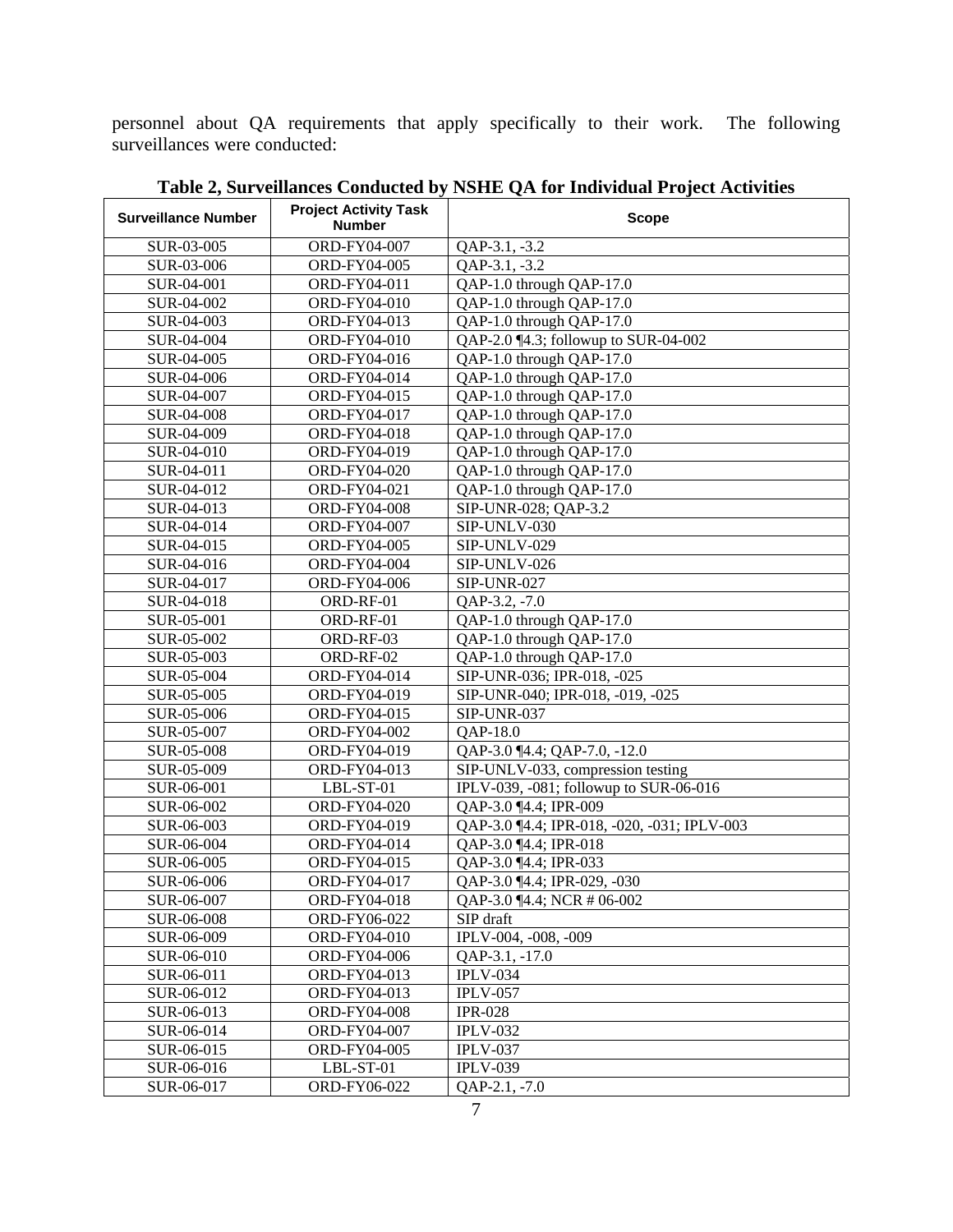| <b>Surveillance Number</b> | <b>Project Activity Task</b><br><b>Number</b> | <b>Scope</b>                                |
|----------------------------|-----------------------------------------------|---------------------------------------------|
| SUR-06-018                 | <b>ORD-FY04-012</b>                           | IPR-022, -023, SIP-DRI-031                  |
| SUR-06-019                 | <b>ORD-FY04-002</b>                           | all applicable QAPs                         |
| SUR-06-020                 | ORD-FY04-016                                  | QAP-3.2, -3.3                               |
| SUR-07-001                 | LBL-ST-01                                     | IPLV-039, $-081$ ; followup to SUR-06-016   |
| SUR-07-002                 | ORD-FY04-014                                  | QAP-12.0                                    |
| SUR-07-003                 | ORD-FY04-015                                  | QAP-12.0                                    |
| SUR-07-004                 | ORD-FY04-019                                  | QAP-12.0                                    |
| SUR-07-005                 | ORD-FY04-016                                  | QAP-3.3; Subtask 4 of SIP-DRI-038           |
| SUR-07-006                 | ORD-RF-01                                     | QAP-3.0 ¶4.4, record completeness           |
|                            | $ORD-RF-02$                                   |                                             |
|                            | ORD-FY04-010                                  |                                             |
|                            | ORD-FY04 -011                                 |                                             |
|                            | ORD-FY04-013                                  |                                             |
|                            | ORD-FY04-016                                  |                                             |
|                            | <b>ORD-FY04-020</b>                           |                                             |
|                            | LBL-ST-01                                     |                                             |
| SUR-07-007                 | ORD-FY04-014                                  | QAP-8.0, disposition for CR S&T(S)-07-D-036 |
|                            | ORD-FY04-019                                  |                                             |

Nonconformances and Deficiencies

Nonconformance reports (NCRs) documented deviations from requirements. Nonconformance reporting corrected each deviation and any adverse effect resulting from it, as well as finding the cause to prevent recurrence. The NSHE NCR Coordinator evaluated each nonconformance for significant conditions adverse to quality and for cause that would require a stop work order. No stop work orders were issued. An annual trend report was issued that evaluated patterns in nonconformances that might have revealed the need for increased training or other action to reduce frequency. One of the most common causes of nonconformances was not following the required procedure.

The following nonconformance reports were issued and closed:

| Table 54 Toncomormance Reports |                           |                               |                       |  |  |
|--------------------------------|---------------------------|-------------------------------|-----------------------|--|--|
| <b>NCR Number</b>              | <b>Task Receiving NCR</b> | <b>Principal Investigator</b> | <b>Date Completed</b> |  |  |
| <b>UNR-04-001</b>              | ORD-FY04-006              | 7/7/2004<br>J. Brune          |                       |  |  |
| UNLV-04-002                    | <b>ORD-FY04-002</b>       | A. Smiecinski                 | 1/11/2005             |  |  |
| UNLV-04-003                    | ORD-FY04-011              | K. Stetzenbach                | 6/16/2004             |  |  |
| <b>UNLV-04-004</b>             | ORD-FY04-010              | J. Daniels                    | 10/25/2005            |  |  |
| UNLV-04-005                    | ORD-FY04-010              | K. Stetzenbach                | 6/16/2004             |  |  |
| UNLV-04-006                    | ORD-FY04-011              | J. Daniels<br>8/23/2005       |                       |  |  |
| <b>UNLV-04-007</b>             | <b>ORD-FY04-002</b>       | 7/27/2004<br>A. Smiecinski    |                       |  |  |
| <b>UNR-04-008</b>              | <b>ORD-FY04-008</b>       | 5/25/2004<br>D. Agnew         |                       |  |  |
| UNR-04-009                     | $18(*)$                   | J. Daemen                     | 6/11/2004             |  |  |
| UNR-04-010                     | ORD-FY04-006              | J. Brune                      | 4/28/2005             |  |  |
| UNR-04-011                     | ORD-FY04-006              | 9/16/2004<br>J. Brune         |                       |  |  |
| UNLV-04-012                    | <b>ORD-FY04-007</b>       | 7/29/2004<br>K. Stetzenbach   |                       |  |  |
| UNLV-04-013                    | ORD-FY04-013              | M. Karakouzian                | 10/19/2004            |  |  |

**Table 3, Nonconformance Reports**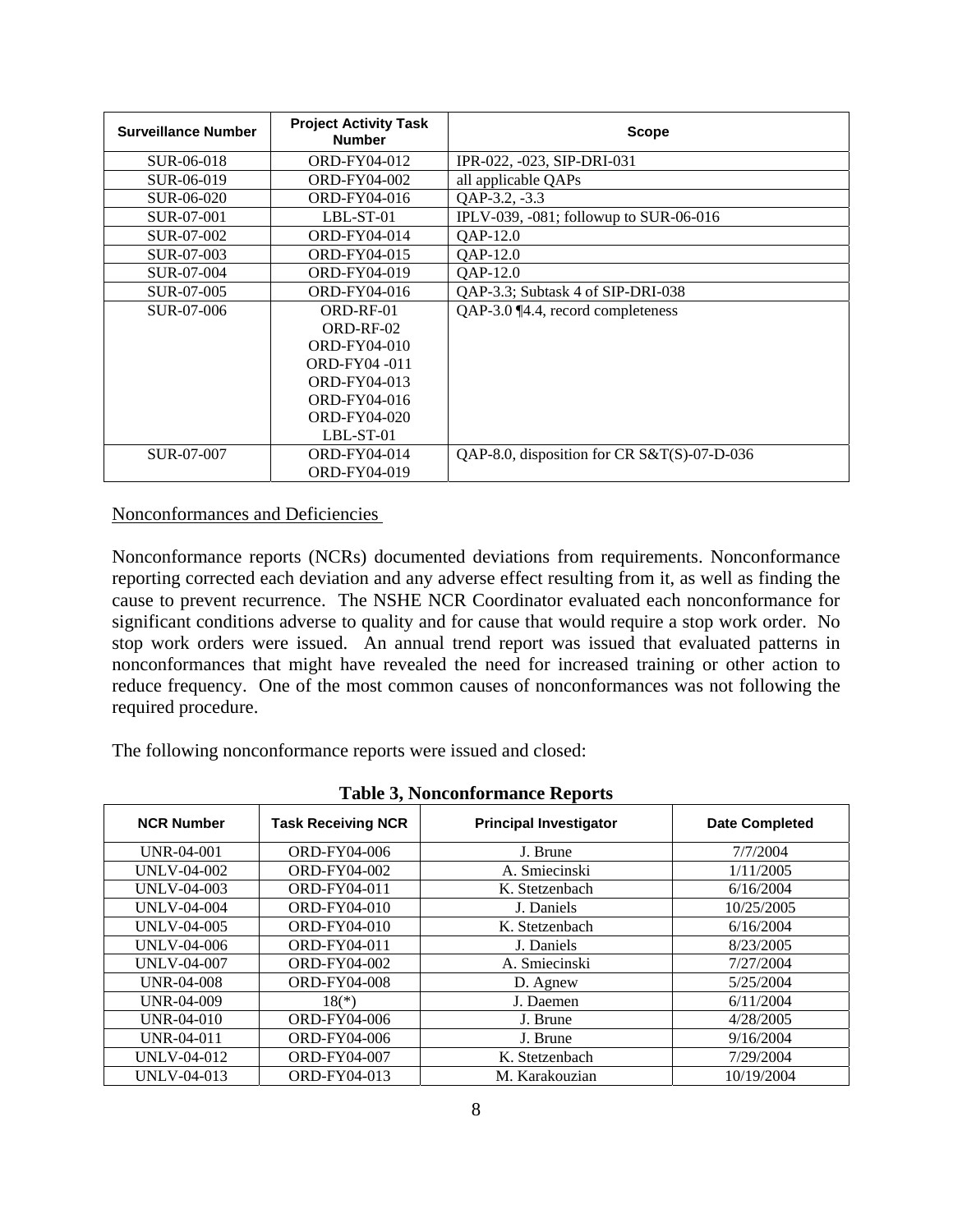| <b>NCR Number</b>  | <b>Task Receiving NCR</b> | <b>Principal Investigator</b> | <b>Date Completed</b> |
|--------------------|---------------------------|-------------------------------|-----------------------|
| UNR-04-014         | ORD-FY04-006              | J. Brune                      | 9/14/2004             |
| <b>UNLV-04-015</b> | ORD-FY04-011              | J. Daniels                    | 2/11/2005             |
| <b>UNLV-04-016</b> | ORD-FY04-011              | J. Daniels                    | 2/11/2005             |
| <b>UNLV-04-018</b> | ORD-FY04-010              | K. Stetzenbach                | 2/25/2005             |
| <b>UNLV-04-019</b> | ORD-FY04-010              | K. Stetzenbach                | 1/5/2005              |
| <b>UNR-04-020</b>  | ORD-FY04-014              | S. Namjoshi                   | 5/20/2005             |
| <b>UNLV-05-001</b> | ORD-RF-02                 | A. Hechanova                  | 2/25/2005             |
| <b>UNLV-05-002</b> | ORD-FY04-010              | K. Stetzenbach                | 2/3/2005              |
| <b>UNLV-05-003</b> | ORD-FY04-010              | J. Daniels                    | 8/22/2005             |
| <b>UNLV-05-004</b> | ORD-FY04-007              | K. Stetzenbach                | 2/25/2005             |
| <b>UNLV-05-005</b> | ORD-FY04-007              | K. Stetzenbach                | 2/25/2005             |
| <b>UNLV-05-006</b> | ORD-FY04-002              | A. Smiecinski                 | 4/14/2005             |
| <b>UNLV-05-007</b> | ORD-FY04-010              | J. Daniels                    | 8/22/2005             |
| <b>UNLV-05-008</b> | ORD-FY04-010              | K. Stetzenbach                | 4/4/2005              |
| <b>UNLV-05-009</b> | ORD-FY04-010              | J. Daniels                    | 8/22/2005             |
| DRI-05-010         | ORD-FY04-016              | M. Ye                         | 11/9/2005             |
| <b>UNLV-05-011</b> | ORD-FY04-005              | K. Stetzenbach                | 1/24/2006             |
| UNR-05-012         | ORD-FY04-006              | J. Brune                      | 4/25/2005             |
| UNR-05-013         | ORD-FY04-014              | S. Namjoshi                   | 9/26/2005             |
| UNR-05-014         | ORD-FY04-014              | S. Namjoshi                   | 12/1/2005             |
| UNR-05-015         | ORD-FY04-019              | D. Chandra                    | 3/28/2006             |
| UNR-05-016         | ORD-FY04-019              | D. Chandra                    | 2/14/2006             |
| UNR-05-017         | ORD-FY04-019              | $\overline{D}$ . Chandra      | 8/19/2005             |
| <b>UNLV-05-018</b> | ORD-FY04-010              | J. Daniels                    | 11/7/2005             |
| <b>UNLV-05-020</b> | ORD-FY04-010              | J. Daniels                    | 10/26/2005            |
| <b>UNLV-05-021</b> | ORD-FY04-010              | J. Daniels                    | 9/26/2005             |
| <b>UNLV-05-022</b> | ORD-FY04-011              | J. Daniels                    | 9/26/2005             |
| UNLV-05-023        | ORD-FY04-010              | J. Daniels                    | 10/18/2005            |
| <b>UNLV-05-024</b> | ORD-FY04-011              | J. Daniels                    | 10/18/2005            |
| UNR-05-025         | ORD-FY04-014              | S. Namjoshi                   | 9/26/2005             |
| UNR-05-026         | ORD-FY04-019              | D. Chandra                    | 9/26/2005             |
| <b>UNR-05-027</b>  | ORD-FY04-014              | S. Namjoshi                   | 9/26/2005             |
| <b>UNR-05-028</b>  | ORD-FY04-021              | J. Daemen                     | 11/8/2005             |
| <b>UNLV-05-029</b> | ORD-FY04-010              | K. Stetzenbach                | 3/30/2006             |
| <b>UNLV-05-030</b> | ORD-FY04-010              | K. Stetzenbach                | 11/8/2005             |
| <b>UNLV-05-031</b> | ORD-FY04-002              | A. Smiecinski                 | 11/7/2005             |
| <b>UNLV-05-032</b> | ORD-FY04-011              | J. Daniels                    | 11/7/2005             |
| UNR-05-033         | ORD-FY04-014              | S. Namjoshi                   | 9/28/2006             |
| UNLV-05-034        | ORD-FY04-011              | J. Daniels                    | 2/28/2006             |
| UNLV-06-001        | ORD-FY04-011              | J. Daniels                    | 2/28/2006             |
| DRI-06-002         | ORD-FY04-018              | P. Oberlander                 | 12/19/2007            |
| <b>UNLV-06-003</b> | LBL-ST-01                 | J. Cizdziel                   | 2/14/2006             |
| UNR-06-004         | ORD-FY04-019              | D. Chandra                    | 6/6/2006              |
| DRI-06-005         | ORD-FY04-017              | J. Thomas                     | 3/28/2006             |
| <b>UNR-06-006</b>  | ORD-FY04-014              | G. McMillion                  | 5/31/2006             |
| DRI-06-007         | ORD-FY04-018              | P. Oberlander                 | 12/19/2007            |
| <b>UNLV-06-008</b> | ORD-FY04-004              | J. Cizdziel                   | 3/31/2006             |
| <b>UNLV-06-009</b> | ORD-RF-03                 | J. Cizdziel                   | 4/28/2006             |
| UNR-06-010         | ORD-FY06-022              | J. Anderson                   | 7/11/2006             |
| <b>UNLV-06-011</b> | ORD-FY04-010              | K. Stetzenbach                | 4/20/2006             |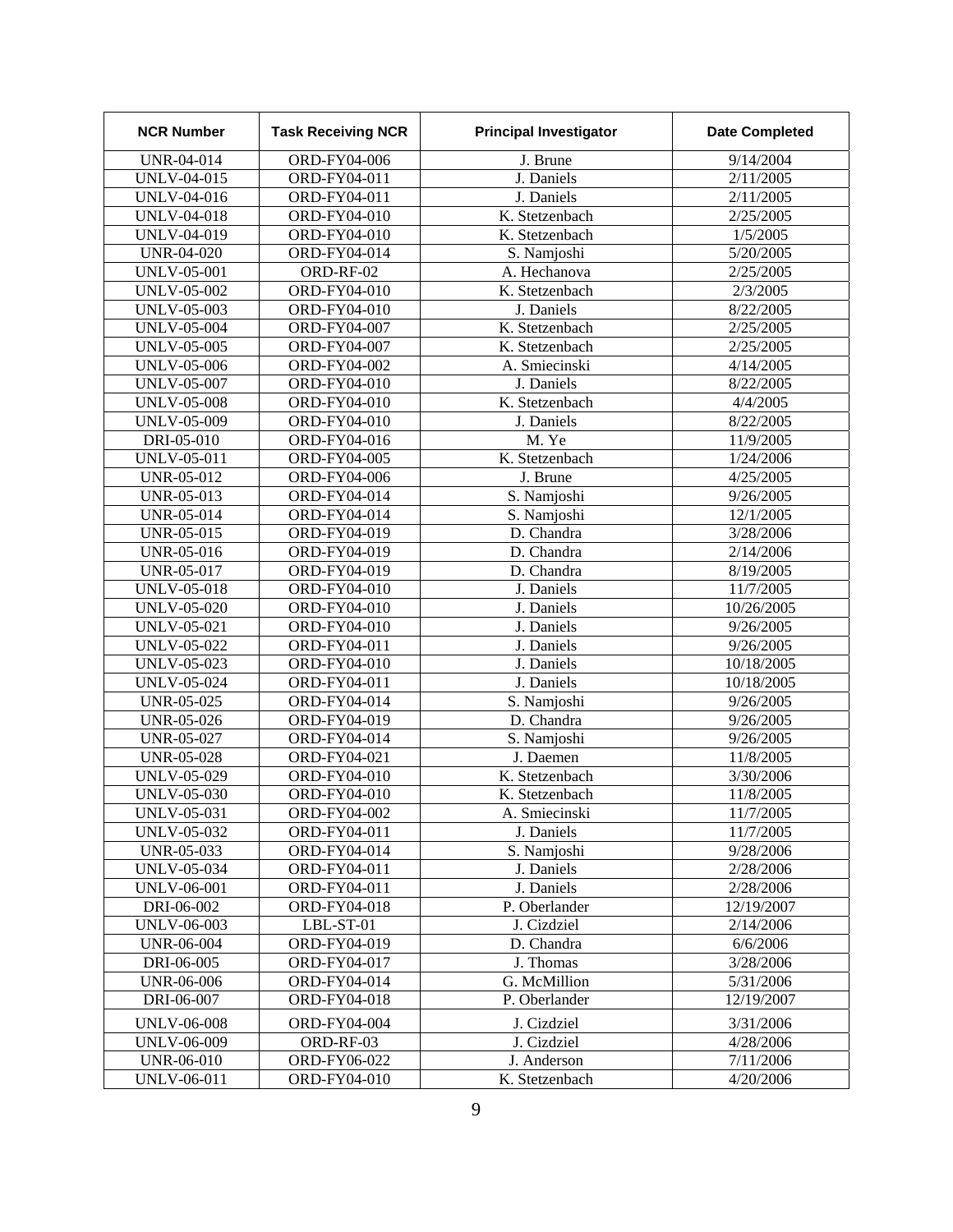| <b>NCR Number</b>  | <b>Task Receiving NCR</b> | <b>Principal Investigator</b> | <b>Date Completed</b> |
|--------------------|---------------------------|-------------------------------|-----------------------|
| UNLV-06-012        | ORD-FY04-004              | J. Cizdziel                   | 7/31/2006             |
| UNLV-06-013        | ORD-FY04-004              | J. Cizdziel                   | 6/30/2006             |
| UNLV-06-014        | ORD-FY04-010              | K. Stetzenbach                | 10/12/2006            |
| UNLV-06-015        | ORD-FY04-004              | J. Cizdziel                   | 7/31/2006             |
| UNR-06-016         | ORD-FY04-006              | J. Anderson                   | 8/25/2006             |
| <b>UNLV-06-017</b> | ORD-FY04-007              | K. Stetzenbach                | 8/18/2006             |
| UNR-06-018         | ORD-FY04-020              | J. Brune                      | 9/28/2006             |
| UNR-06-019         | ORD-FY04-020              | J. Brune                      | 9/28/2006             |
| UNR-06-020         | ORD-FY04-020              | J. Brune                      | 9/29/2006             |
| UNLV-06-021        | ORD-RF-03                 | J. Cizdziel                   | 9/28/2006             |
| UNLV-06-022        | ORD-FY04-002              | A. Smiecinski                 | 10/31/2006            |
| UNLV-06-023        | ORD-RF-01                 | K. Stetzenbach                | 10/12/2006            |
| UNLV-06-024        | ORD-RF-03                 | K. Stetzenbach                | 10/2/2006             |
| <b>UNLV-06-025</b> | ORD-FY04-019              | D. Chandra                    | 3/19/2007             |
| UNLV-06-026        | ORD-RF-02                 | K. Stetzenbach/A. Hechanova   | 1/5/2007              |
| <b>UNR-06-027</b>  | ORD-FY04-006              | J. Anderson                   | 9/13/2007             |
| <b>UNR-06-028</b>  | ORD-FY04-014              | M. Misra                      | 10/1/2007             |
| UNLV-06-029        | ORD-FY04-010              | K. Stetzenbach                | 3/19/2007             |
| <b>UNLV-06-030</b> | ORD-RF-01                 | K. Stetzenbach                | 11/17/2006            |
| <b>UNLV-06-031</b> | ORD-FY04-010              | K. Stetzenbach                | 12/8/2006             |
| UNLV-06-033        | ORD-FY04-010              | K. Stetzenbach                | 12/15/2006            |
| UNLV-06-034        | ORD-FY04-010              | K. Stetzenbach                | 8/7/2007              |
| UNLV-06-036        | ORD-RF-02                 | K. Stetzenbach/A. Hechanova   | 4/10/2007             |
| UNLV-06-037        | ORD-RF-02                 | K. Stetzenbach/A. Hechanova   | 4/2/2007              |
| <b>UNLV-06-038</b> | ORD-RF-01                 | K. Stetzenbach                | 12/5/2006             |
| UNLV-06-039        | ORD-RF-02                 | K. Stetzenbach/A. Hechanova   | 8/15/2007             |
| <b>UNLV-06-040</b> | ORD-RF-03                 | K. Stetzenbach                | 8/15/2007             |
| <b>UNR-06-041</b>  | ORD-FY04-006              | J. Anderson                   | 7/11/2007             |
| UNR-06-042         | ORD-FY04-014              | M. Misra                      | 10/1/2007             |
| UNR-06-043         | ORD-FY04-015              | J. LaCombe                    | 3/27/2007             |
| <b>UNLV-07-001</b> | ORD-FY04-013              | M. Karakouzian                | 6/22/2007             |
| UNLV-07-002        | ORD-RF-02                 | K. Stetzenbach/A. Hechanova   | 6/5/2007              |
| UNLV-07-003        | ORD-RF-03                 | K. Stetzenbach                | 6/5/2007              |
| <b>UNLV-07-004</b> | ORD-FY04-002              | A. Smiecinski                 | 3/20/2007             |
| <b>UNR-07-005</b>  | ORD-FY04-014              | M. Misra                      | 10/1/2007             |
| UNR-07-006         | ORD-FY04-014              | M. Misra                      | 10/1/2007             |
| UNLV-07-007        | ORD-FY04-013              | M. Karakouzian                | 6/18/2007             |
| UNR-07-008         | ORD-FY04-015              | J. LaCombe                    | 4/4/2007              |
| UNR-07-009         | ORD-FY04-019              | D. Chandra                    | 10/1/2007             |
| UNR-07-010         | ORD-FY04-006              | J. Anderson                   | 5/16/2007             |
| UNLV-07-011        | <b>ORD-FY04-007</b>       | K. Stetzenbach                | 4/2/2007              |
| UNLV-07-012        | <b>ORD-FY04-007</b>       | K. Stetzenbach                | 4/2/2007              |
| DRI-07-014         | ORD-FY04-016              | J. Zhu                        | 5/10/2007             |
| DRI-07-015         | ORD-FY04-016              | J. Zhu<br>5/10/2007           |                       |
| DRI-07-016         | ORD-FY04-016              | J. Zhu<br>5/10/2007           |                       |
| UNLV-07-017        | ORD-FY04-007              | K. Stetzenbach<br>7/11/2007   |                       |
| UNLV-07-018        | ORD-FY04-002              | A. Smiecinski<br>7/12/2007    |                       |
| UNR-07-019         | ORD-FY04-015              | J. LaCombe<br>6/6/2007        |                       |
| UNR-07-020         | <b>ORD-FY04-006</b>       | J. Anderson<br>7/2/2007       |                       |
| UNLV-07-021        | ORD-FY04-010              | K. Stetzenbach                | 7/20/2007             |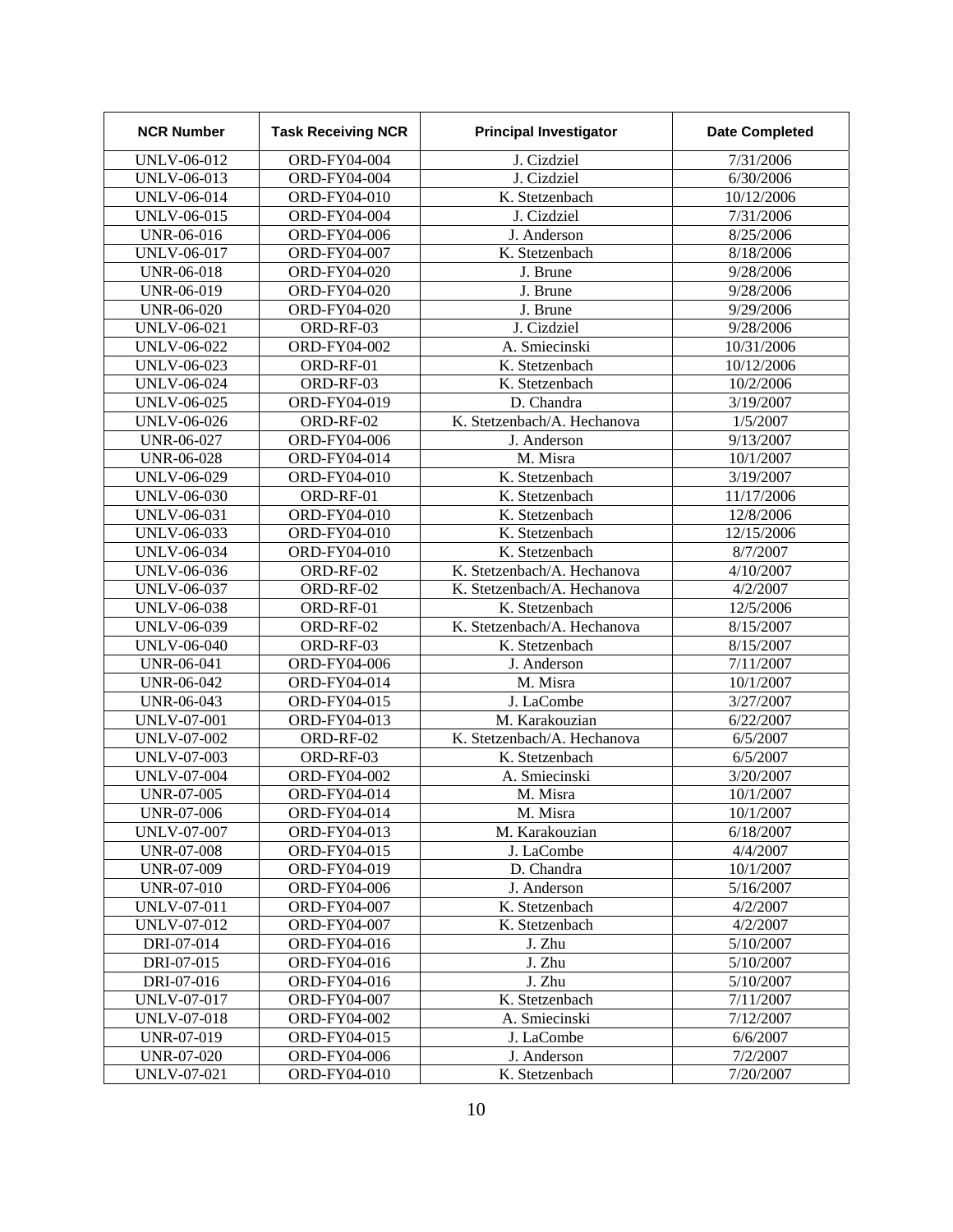| <b>NCR Number</b> | <b>Task Receiving NCR</b> | <b>Principal Investigator</b> | <b>Date Completed</b> |
|-------------------|---------------------------|-------------------------------|-----------------------|
| UNLV-07-022       | $LBL-ST-01$               | J. Cizdziel                   | 8/7/2007              |
| UNLV-07-023       | ORD-FY04-002              | A. Smiecinski                 | 9/4/2007              |
| $UNR-07-024$      | ORD-FY04-006              | J. Anderson                   | 8/29/2007             |
| UNLV-07-025       | ORD-FY04-001              | R. Keeler                     | 12/18/2007            |

**\*** Task 18 is from previous Cooperative Agreement DE-FC28-98NV12081.

#### Documents Produced

A large part of a QA program is the establishment of plans and procedures to guide and control work. Many procedures that were used were originated during the previous cooperative agreement. The QA staff was responsible for maintaining QA Procedures (QAPs, the basis of the NSHE QA Program), while researchers were responsible for Scientific Investigation Plans (SIPs) and Implementing Procedures (IPs). Each project activity also produced at least one report, normally at the close of the project period. NSHE QA reviewed and approved each document, working closely with researchers and often traveling out of town to help complete documents. The following plans, procedures, and reports were prepared and updated by revision or Document Change Notice (DCN). Only those documents written or changed during Cooperative Agreement DE-FC28-04RW12232 are listed:

|                                  | <b>Revision</b>                       | <b>Document</b>         | 1 avit 7, Documents |                                                                                                                 |  |
|----------------------------------|---------------------------------------|-------------------------|---------------------|-----------------------------------------------------------------------------------------------------------------|--|
| <b>Document</b><br><b>Number</b> | <b>Number</b>                         | Change<br><b>Notice</b> | <b>Task Number</b>  | <b>Title</b>                                                                                                    |  |
|                                  | <b>Scientific Investigation Plans</b> |                         |                     |                                                                                                                 |  |
| <b>SIP-UNR-027</b>               | $\Omega$                              |                         | ORD-FY04-006        | Southern Great Basin Seismic Network<br>Operations                                                              |  |
| <b>SIP-UNR-028</b>               | $\Omega$                              |                         | <b>ORD-FY04-008</b> | A Long Baseline Laser Strainmeter for the<br><b>Exploratory Studies Facility at Yucca</b><br>Mountain           |  |
| SIP-UNLV-029                     | $\Omega$                              |                         | <b>ORD-FY04-005</b> | Ground Water Level Measurements in<br>Selected Boreholes Near the Site of the<br>Proposed Repository            |  |
| $SIP-UNLV-030$                   | $\Omega$                              |                         | ORD-FY04-007        | Precipitation Monitoring at Yucca Mountain                                                                      |  |
| $SIP-DRI-031$                    | $\Omega$                              |                         | ORD-FY04-012        | Yucca Mountain Climate Technical Support<br>Representative                                                      |  |
| SIP-UNLV-033                     | $\Omega$                              | 1                       | ORD-FY04-013        | Influence of Lithophysae Geometry and<br>Distribution on Mechanical Properties of<br><b>Topopah Spring Tuff</b> |  |
| SIP-UNLV-034                     | $\mathbf{1}$                          | 1                       | ORD-FY04-010        | Chemical Analyses in Support of Yucca<br><b>Mountain Studies</b>                                                |  |
| $SIP$ -UNR-036                   | $\Omega$                              | 1                       | ORD-FY04-014        | <b>Environmental Effects on Corrosion</b><br>Properties of Alloy 22                                             |  |
| <b>SIP-UNR-037</b>               | $\Omega$                              |                         | ORD-FY04-015        | Phase Stability and Segregation in Alloy 22<br><b>Base Metal and Weldments</b>                                  |  |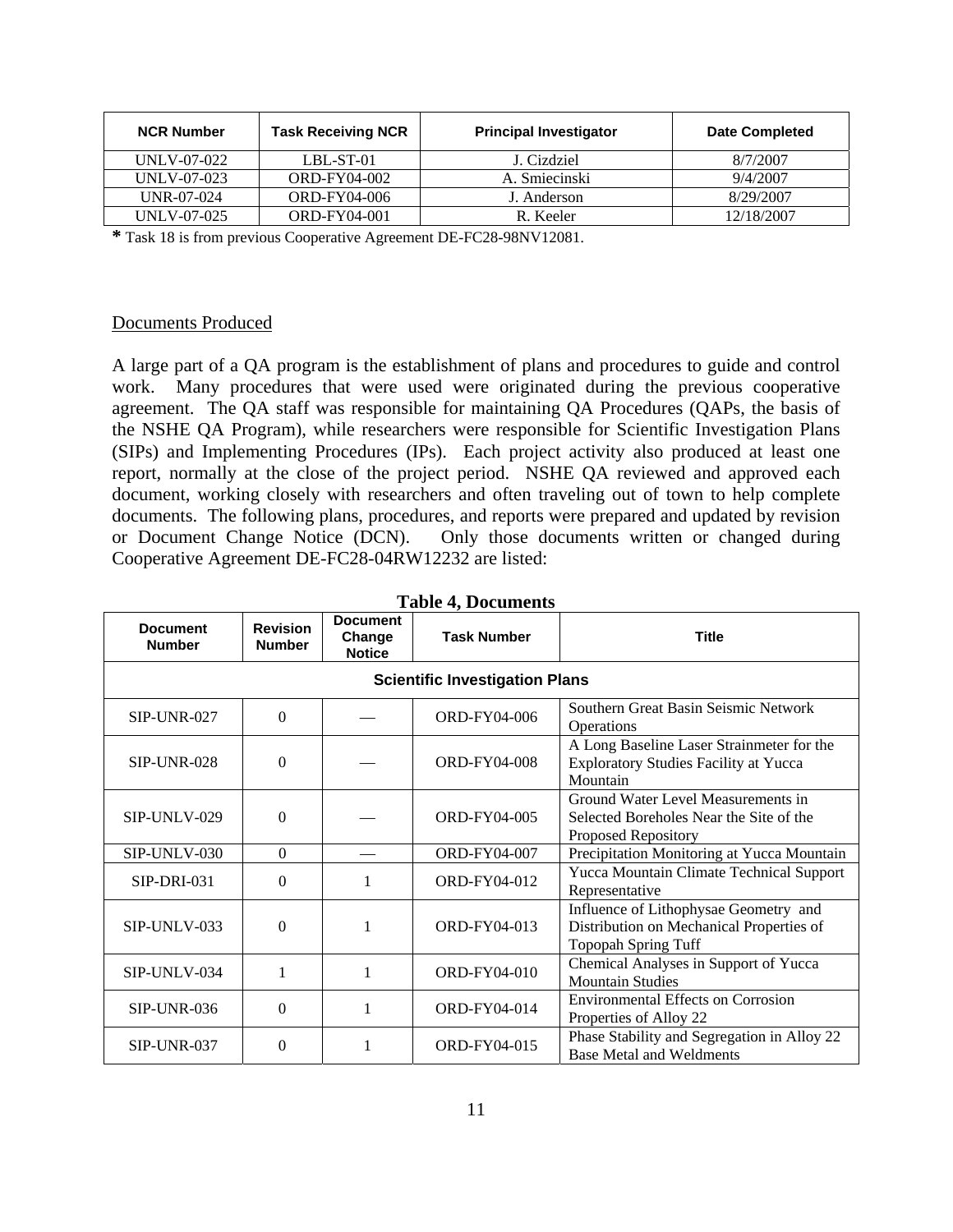| <b>Document</b><br><b>Number</b> | <b>Revision</b><br><b>Number</b> | <b>Document</b><br>Change<br><b>Notice</b> | <b>Task Number</b>                  | <b>Title</b>                                                                                                                                                           |
|----------------------------------|----------------------------------|--------------------------------------------|-------------------------------------|------------------------------------------------------------------------------------------------------------------------------------------------------------------------|
| SIP-DRI-038                      | 1                                |                                            | ORD-FY04-016                        | Geostatistical and Stochastic Study of<br>Radionuclide Transport in the Unsaturated<br>Zone at Yucca Mountain                                                          |
| <b>SIP-DRI-039</b>               | $\boldsymbol{0}$                 | 1                                          | ORD-FY04-018                        | Groundwater Flow and Thermal Modeling to<br>Support a Preferred Conceptual Model for<br>the Large Hydraulic Gradient North of<br>Yucca Mountain                        |
| <b>SIP-UNR-040</b>               | $\overline{0}$                   | $\mathfrak{2}$                             | ORD-FY04-019                        | Sub-surface Corrosion Research on Rock<br>Bolt System, Perforated SS Sheets and Steel<br>Sets for the Yucca Mountain Repository                                        |
| SIP-UNLV-044                     | $\theta$                         | 1                                          | ORD-RF-03                           | Impact of Alteration Phase Formation and<br>Microbial Activity on the Fate and Transport<br>of the Actinides and Fission Products:<br><b>Alteration Phase Analysis</b> |
| SIP-UNLV-045                     | $\mathbf{1}$                     | $\overline{2}$                             | ORD-RF-02                           | Surface Complexation and Solid Phase<br>Dissolution                                                                                                                    |
| SIP-DRI-047                      | $\boldsymbol{0}$                 | 1                                          | <b>DRI-FI-001</b>                   | Mass Loading Measurements in Amargosa<br>Valley                                                                                                                        |
| SIP-UNLV-048                     | 1                                |                                            | LBL-ST-01                           | Determining the Redox Properties of Yucca<br>Mountain-Related Groundwater Using Trace<br>Element Speciation for Predicting the<br>Mobility of Nuclear Waste            |
|                                  |                                  |                                            | <b>Quality Assurance Procedures</b> |                                                                                                                                                                        |
| QAP-B                            | 1                                | 1                                          | N/A                                 | <b>Quality Assurance Policy Statement</b>                                                                                                                              |
| $QAP-1.0$                        | 6                                | $\mathbf{1}$                               | N/A                                 | Organization                                                                                                                                                           |
| $QAP-2.0$                        | 10                               |                                            | N/A                                 | Quality Assurance Program- Preparation,<br>Approval, and Revision of Procedures                                                                                        |
| $QAP-2.1$                        | $\overline{4}$                   | 3                                          | N/A                                 | Qualification, Indoctrination and Training of<br>Personnel                                                                                                             |
| QAP-3.0                          | 10                               | 5                                          | N/A                                 | Scientific Investigation Control                                                                                                                                       |
| $QAP-3.1$                        | $\overline{4}$                   | 1                                          | N/A                                 | Control of Electronic Data                                                                                                                                             |
| $QAP-3.2$                        | 8                                | $\overline{2}$                             | N/A                                 | Software Management                                                                                                                                                    |
| QAP-3.3                          | 4                                | $\overline{2}$                             | N/A                                 | Models                                                                                                                                                                 |
| $QAP-3.4$                        | 5                                | 5                                          | N/A                                 | <b>Technical Reports</b>                                                                                                                                               |
| QAP-3.6                          | 5                                |                                            | $\rm N/A$                           | Submittal of Data                                                                                                                                                      |
| $QAP-3.7$                        | 3                                |                                            | N/A                                 | Qualification of Unqualified Data                                                                                                                                      |
| QAP-3.9                          | $\boldsymbol{0}$                 |                                            | N/A                                 | Scientific Notebook Use                                                                                                                                                |
| QAP-3.10                         | $\boldsymbol{0}$                 | $\mathbf{1}$                               | N/A                                 | Data Collection When Use of a Scientific<br>Notebook is Waived                                                                                                         |
| $QAP-6.0$                        | $\overline{4}$                   | $\overline{2}$                             | N/A                                 | Document Control                                                                                                                                                       |
| QAP-7.0                          | 8                                | $\mathbf{1}$                               | N/A                                 | Control of Quality-Affecting Procurement<br>and Receipt                                                                                                                |
| QAP-8.0                          | 6                                |                                            | N/A                                 | Identification and Control of Items and<br>Samples                                                                                                                     |
| QAP-8.1                          | $\overline{4}$                   |                                            | N/A                                 | Sample Collection includes PA-PRO-0804                                                                                                                                 |
| QAP-8.2                          | $\sqrt{6}$                       |                                            | $\rm N/A$                           | Sample Transfer includes PA-PRO-0803                                                                                                                                   |
| QAP-8.3                          | 3                                |                                            | N/A                                 | Borehole Security and Access includes PA-<br>PRO-0204                                                                                                                  |
| $QAP-9.0$                        | $\boldsymbol{0}$                 |                                            | N/A                                 | <b>Control of Special Processes</b>                                                                                                                                    |
| QAP-12.0                         | $10\,$                           | $\overline{c}$                             | N/A                                 | Control of Measuring and Test Equipment                                                                                                                                |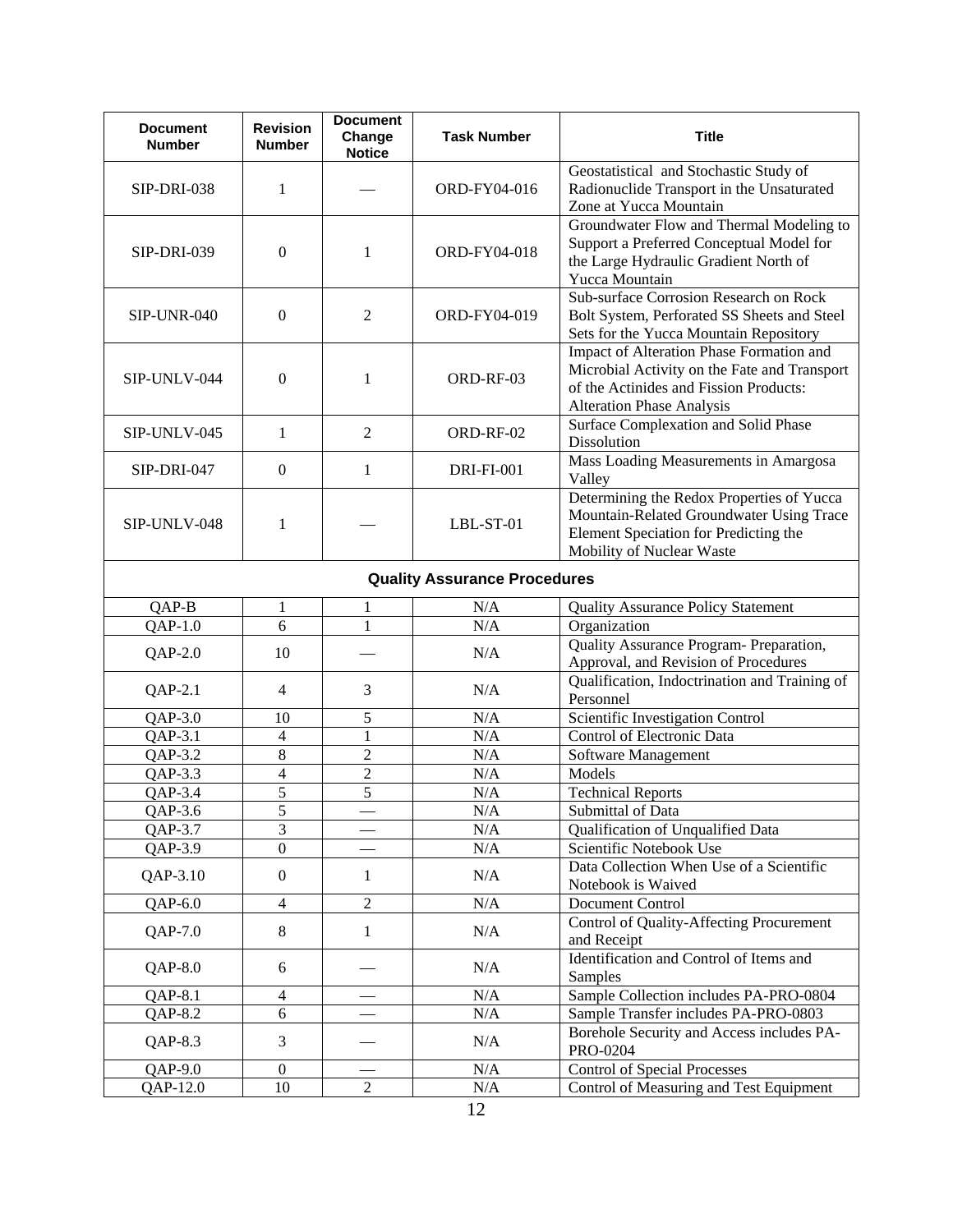| <b>Document</b><br><b>Number</b>                                  | <b>Revision</b><br><b>Number</b> | <b>Document</b><br>Change<br><b>Notice</b> | <b>Task Number</b> | <b>Title</b>                                                                                                                            |  |
|-------------------------------------------------------------------|----------------------------------|--------------------------------------------|--------------------|-----------------------------------------------------------------------------------------------------------------------------------------|--|
| QAP-16.0                                                          | 7                                |                                            | N/A                | Nonconformance Reports and Trending                                                                                                     |  |
| QAP-17.0                                                          | 6                                | 3                                          | N/A                | <b>Quality Assurance Records</b>                                                                                                        |  |
| QAP-18.0                                                          | 5                                | $\overline{4}$                             | N/A                | Quality Assurance Auditor Qualification and<br><b>Conduct of Audits</b>                                                                 |  |
| QAP-18.1                                                          | 5                                | 4                                          | N/A                | Surveillance                                                                                                                            |  |
| <b>Implementing Procedures - Originated at Las Vegas campuses</b> |                                  |                                            |                    |                                                                                                                                         |  |
| <b>IPLV-003</b>                                                   | 3                                | 1                                          | N/A                | Analytical Top-Loading Balance Use                                                                                                      |  |
| <b>IPLV-004</b>                                                   | 2                                | 3                                          | N/A                | High Performance Liquid Chromatograph<br>Operation                                                                                      |  |
| <b>IPLV-005</b>                                                   | 1                                | $\overline{4}$                             | N/A                | <b>Batch Testing</b>                                                                                                                    |  |
|                                                                   |                                  |                                            |                    | Measurement of Inorganic Anions in Water                                                                                                |  |
| <b>IPLV-008</b>                                                   | 5                                | 1                                          | N/A                | Samples by the Ion Chromatography System                                                                                                |  |
| $IPLV-8.3$                                                        | 5                                | $\overline{4}$                             | N/A                | Groundwater Sample Collection and Control                                                                                               |  |
| <b>IPLV-009</b>                                                   | 5                                |                                            | N/A                | Measurement of Elements in Water Samples<br>by Inductively Coupled Plasma-Mass<br>Spectroscopy (ICP-MS)                                 |  |
| <b>IPLV-012</b>                                                   | 3                                | 1                                          | N/A                | Measurement of Conductivity, Alkalinity,<br>and pH in Water Samples                                                                     |  |
| <b>IPLV-015</b>                                                   | $\overline{2}$                   |                                            | N/A                | Electron Microprobe Analysis on the JEOL-<br>8900R                                                                                      |  |
| <b>IPLV-017</b>                                                   | 3                                |                                            | N/A                | Pipettor Use and Calibration                                                                                                            |  |
| <b>IPLV-019</b>                                                   | 1                                |                                            | N/A                | Carbon Coating Thin Sections and Samples<br>with Rough Surfaces for Electron<br>Microprobe and Scanning Electron<br>Microscope Analysis |  |
| <b>IPLV-027</b>                                                   | 1                                |                                            | N/A                | Receipt Verification of Standards for the<br>Electron Microprobe                                                                        |  |
| <b>IPLV-032</b>                                                   | $\overline{4}$                   | 1                                          | N/A                | Precipitation Monitoring Using Tipping<br><b>Bucket Rain Gauges</b>                                                                     |  |
| <b>IPLV-034</b>                                                   | $\overline{2}$                   |                                            | N/A                | Making And Preparing Analog Rock Test<br>Specimens                                                                                      |  |
| <b>IPLV-035</b>                                                   | $\mathfrak{2}$                   |                                            | N/A                | Calibrating the Powered Electric Tape Using<br>the Reference Steel Tape                                                                 |  |
| <b>IPLV-036</b>                                                   | 1                                |                                            | N/A                | Ground Water Level Monitoring Using a<br>Hand-Held Steel Tape                                                                           |  |
| <b>IPLV-037</b>                                                   | $\overline{4}$                   |                                            | N/A                | Ground Water Level Monitoring Using a<br>Powered Electric Tape                                                                          |  |
| <b>IPLV-038</b>                                                   | 3                                |                                            | N/A                | Ground Water Level Monitoring Using a<br><b>Digital Pressure Transducer</b>                                                             |  |
| <b>IPLV-039</b>                                                   | 3                                |                                            | N/A                | IC-ICPMS Determination of Inorganic<br>Oxidation State Species in Water                                                                 |  |
| <b>IPLV-060</b>                                                   | $\overline{2}$                   |                                            | N/A                | Processing Data Submittals                                                                                                              |  |
| <b>IPLV-062</b>                                                   | $\boldsymbol{0}$                 | $\mathbf{1}$                               | N/A                | Scanning Electron Microscope Analysis on<br>the JSM 5600                                                                                |  |
| <b>IPLV-063</b>                                                   | $\boldsymbol{0}$                 |                                            | N/A                | Preparation of Samples for Chlorine-36<br>Analyses                                                                                      |  |
| <b>IPLV-064</b>                                                   | $\boldsymbol{0}$                 |                                            | N/A                | Sample Leaching to Extract Soluble<br>Chloride and Bromide                                                                              |  |
| <b>IPLV-065</b>                                                   | $\mathbf{0}$                     |                                            | N/A                | Preparation of Carrier Solution for Chlorine-<br>36 Samples                                                                             |  |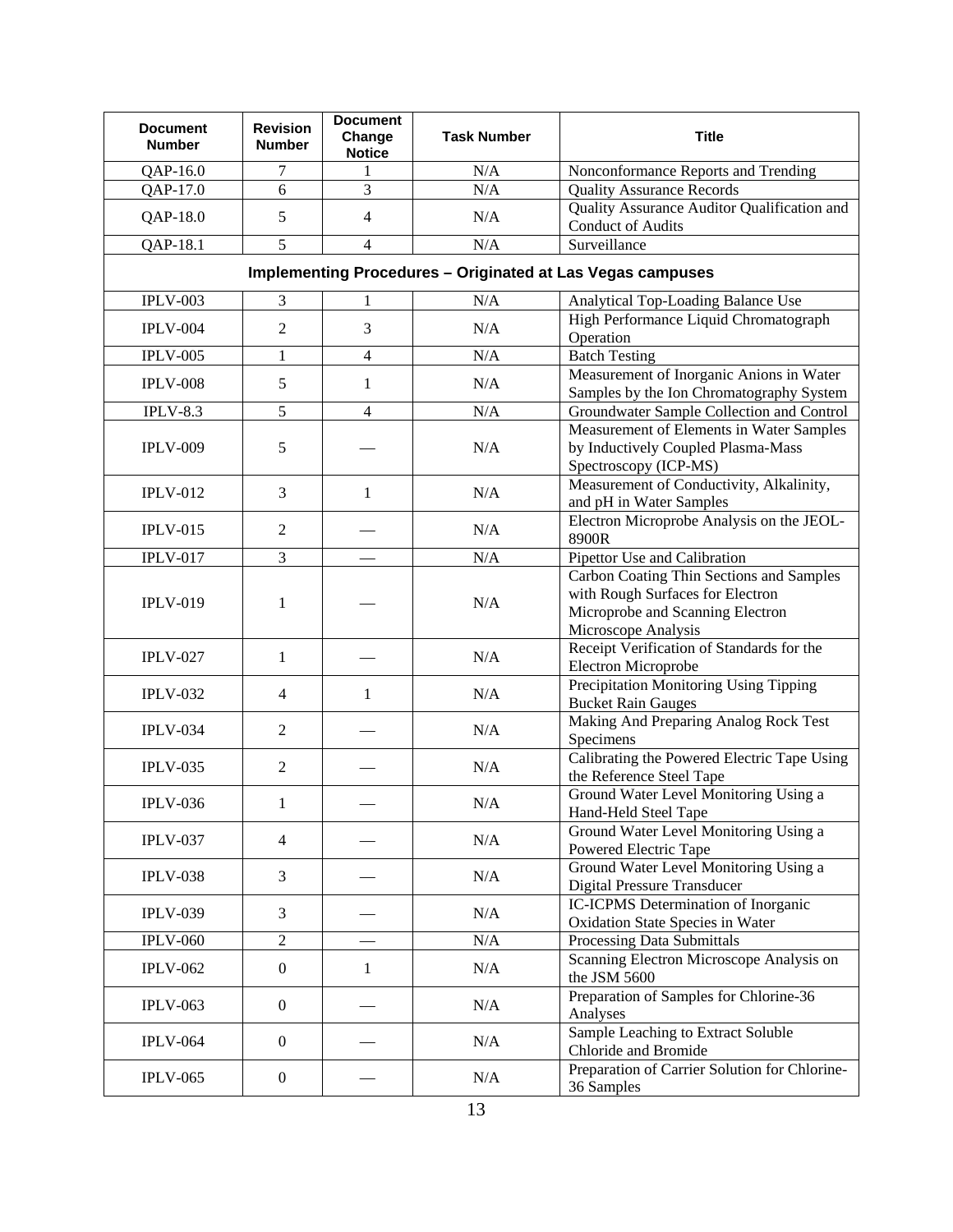| <b>Document</b><br><b>Number</b>                           | <b>Revision</b><br><b>Number</b> | <b>Document</b><br>Change<br><b>Notice</b> | <b>Task Number</b> | <b>Title</b>                                                                                                                                                                                |
|------------------------------------------------------------|----------------------------------|--------------------------------------------|--------------------|---------------------------------------------------------------------------------------------------------------------------------------------------------------------------------------------|
| <b>IPLV-066</b>                                            | $\overline{0}$                   | 1                                          | N/A                | Analysis of Cations in Water Samples by the<br>Ion Chromotography System                                                                                                                    |
| <b>IPLV-067</b>                                            | 1                                |                                            | N/A                | <b>Cleaning Procedures for Laboratory</b><br>Equipment                                                                                                                                      |
| <b>IPLV-068</b>                                            | $\boldsymbol{0}$                 |                                            | N/A                | <b>Bacterial DNA Extraction and Purification</b>                                                                                                                                            |
| <b>IPLV-069</b>                                            | $\boldsymbol{0}$                 |                                            | N/A                | <b>Electronic Cell Enumeration</b>                                                                                                                                                          |
| <b>IPLV-070</b>                                            | $\mathbf{1}$                     | $\overline{2}$                             | N/A                | <b>DNA</b> Amplification                                                                                                                                                                    |
| <b>IPLV-071</b>                                            | $\overline{0}$                   |                                            | N/A                | Measurement of Aqueous Constituent<br>Concentrations by Inductively Coupled<br>Plasma Atomic Emission Spectroscopy<br>(ICP-AES) or Inductively Coupled Plasma<br>Mass Spectroscopy (ICP-MS) |
| <b>IPLV-072</b>                                            | $\boldsymbol{0}$                 | $\mathbf{1}$                               | N/A                | Measurement of Radionuclide Activity by<br>Liquid Scintillation counting (LSC)                                                                                                              |
| <b>IPLV-076</b>                                            | $\boldsymbol{0}$                 |                                            | N/A                | Polished Thick Section Preparation for Use<br>in the Electro Probe Microanalyzer                                                                                                            |
| <b>IPLV-077</b>                                            | $\overline{0}$                   |                                            | N/A                | Measurement of Tracer Samples by<br><b>Inductively Coupled Plasma-Mass</b><br>Spectrometry (ICP-MS)                                                                                         |
| <b>IPLV-078</b>                                            | $\boldsymbol{0}$                 |                                            | N/A                | Use of Ultraviolet Visible Spectrometer                                                                                                                                                     |
| <b>IPLV-079</b>                                            | $\boldsymbol{0}$                 |                                            | N/A                | Determination of Surface Area of Solid<br>Samples                                                                                                                                           |
| <b>IPLV-080</b>                                            | $\theta$                         |                                            | N/A                | Qualitative and Semi-Quantitative Elemental<br>Determinations of Solids using Laser<br>Ablation Inductively Coupled Plasma Mass<br>Spectrometry (LA-ICP-MS)                                 |
| <b>IPLV-081</b>                                            | $\overline{0}$                   |                                            | N/A                | Acceptance of Unqualified Inorganic<br><b>Oxidation State Calibration Standards for</b><br><b>Redox Measurements</b>                                                                        |
| <b>Implementing Procedures-Originated at Reno Campuses</b> |                                  |                                            |                    |                                                                                                                                                                                             |
| <b>IPR-001</b>                                             | 5                                | 1                                          | N/A                | Operation of the Yucca Mountain Digital<br>Seismic Network                                                                                                                                  |
| <b>IPR-002</b>                                             | 4                                | 1                                          | N/A                | Determining the Location of Earthquakes<br>Recorded by the Yucca Mountain Seismic<br>Network                                                                                                |
| <b>IPR-003</b>                                             | 4                                | $\mathbf{1}$                               | N/A                | Determining the Magnitude of Earthquakes<br>Recorded by the Yucca Mountain Seismic<br>Network                                                                                               |
| <b>IPR-004</b>                                             | $\mathbf{1}$                     |                                            | N/A                | Operation of the Yucca Mountain Strong<br><b>Motion Network</b>                                                                                                                             |
| <b>IPR-010</b>                                             | 1                                |                                            | N/A                | Splitting (Brazilian) Tensile Strength Test of<br>Rock                                                                                                                                      |
| <b>IPR-011</b>                                             | 1                                |                                            | N/A                | Determining Uniaxial Compressive Strength<br>of Rock                                                                                                                                        |
| <b>IPR-012</b>                                             | 2                                |                                            | N/A                | Preparation of Rock Core Specimens for the<br>Determination of Mechanical Properties of<br>Rock                                                                                             |
| <b>IPR-013</b>                                             | $\boldsymbol{0}$                 |                                            | N/A                | Determining Triaxial Compressive Strength<br>of Rock                                                                                                                                        |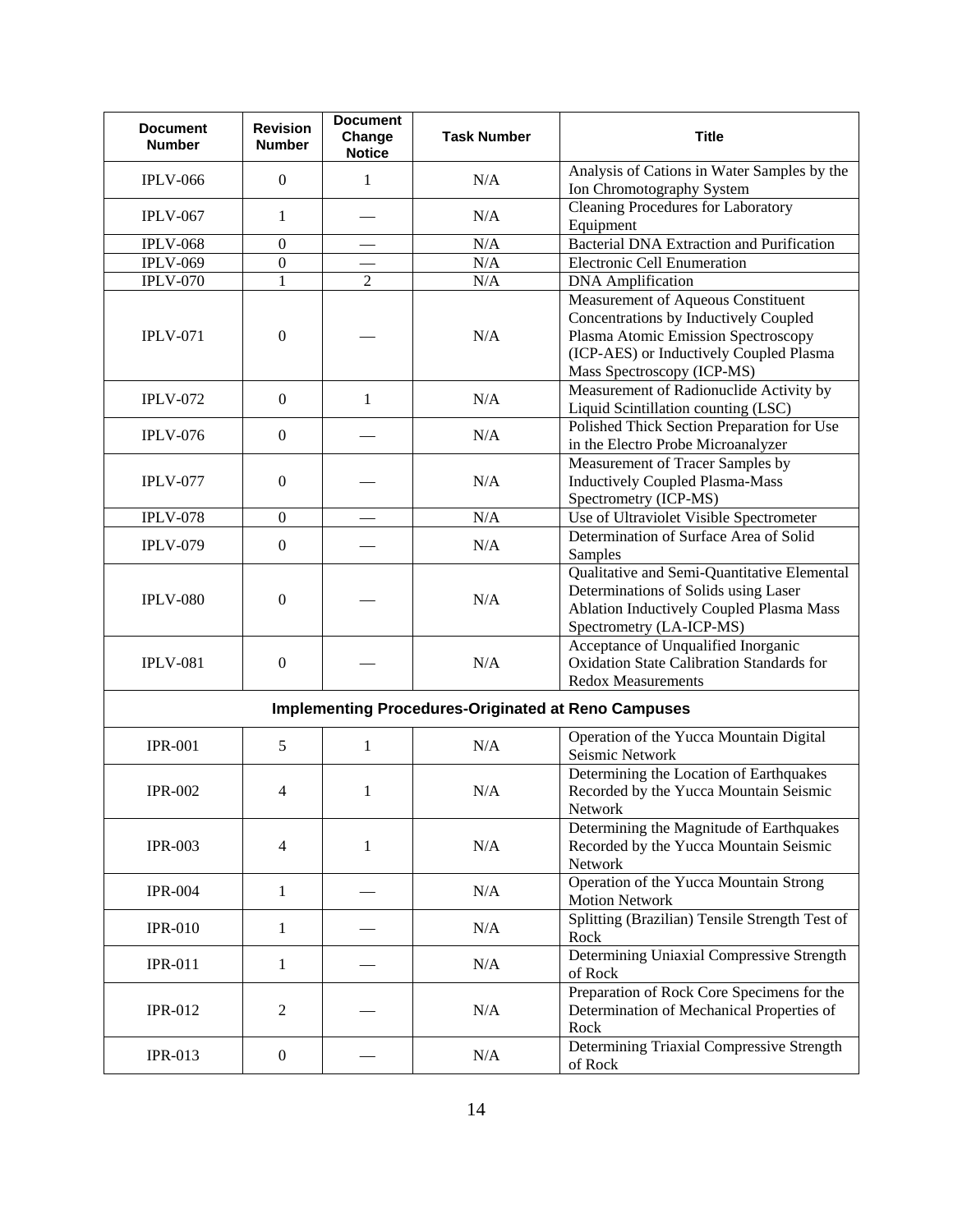| <b>Document</b><br><b>Number</b> | <b>Revision</b><br><b>Number</b> | <b>Document</b><br>Change<br><b>Notice</b> | <b>Task Number</b> | <b>Title</b>                                                                                               |
|----------------------------------|----------------------------------|--------------------------------------------|--------------------|------------------------------------------------------------------------------------------------------------|
| <b>IPR-014</b>                   | $\overline{4}$                   |                                            | N/A                | User Calibration Of Gamry Potentiostat<br>PC3/CMS100                                                       |
| <b>IPR-015</b>                   | 2                                |                                            | N/A                | User Calibration of Gamry Potentiostat<br>PC4/30mA/DC105<br>(Femtostat)                                    |
| <b>IPR-018</b>                   | $\overline{4}$                   |                                            | N/A                | <b>Electrochemical Corrosion Testing</b>                                                                   |
| <b>IPR-020</b>                   | 2                                |                                            | N/A                | <b>User Calibration Of Gamry Potentiostats</b><br>PC4/300mA/DC105 and<br>PC4/750mA/DC105                   |
| <b>IPR-021</b>                   | $\overline{4}$                   |                                            | N/A                | Installation, Operation, and Maintenance of<br>the Yucca Mountain Borehole Strong<br><b>Motion Network</b> |
| <b>IPR-022</b>                   | 1                                |                                            | N/A                | Creation of Data Files for Modern Climate<br>Histories                                                     |
| <b>IPR-023</b>                   | $\boldsymbol{0}$                 |                                            | N/A                | Creation of GIS Data Sets for Climate<br>Parameters and Report Graphics                                    |
| <b>IPR-024</b>                   | 1                                |                                            | N/A                | Procedure for the Deployment of 'Texan'<br>Seismic Microtremor Arrays                                      |
| <b>IPR-025</b>                   | 1                                |                                            | N/A                | User Calibration and Use of the Cole-<br>Parmer/Oakton pH/mV/oC Meter                                      |
| <b>IPR-026</b>                   | $\overline{0}$                   |                                            | N/A                | <b>Constant Load Creep/Environmentally</b><br><b>Assisted Cracking Testing</b>                             |
| <b>IPR-027</b>                   | $\overline{0}$                   |                                            | N/A                | <b>Stress Corrosion Cracking Testing Using</b><br><b>United Calibrations Testing Machine</b>               |
| <b>IPR-028</b>                   | $\boldsymbol{0}$                 |                                            | N/A                | Laser Strainmeter System Checks                                                                            |
| <b>IPR-029</b>                   | $\boldsymbol{0}$                 | 3                                          | N/A                | <b>Evaporating Dissolved Organic Carbon</b><br>Samples                                                     |
| <b>IPR-030</b>                   | $\boldsymbol{0}$                 | $\overline{2}$                             | N/A                | <b>Combusting Dissolved Organic Carbon</b><br>Samples                                                      |
| <b>IPR-031</b>                   | $\overline{0}$                   |                                            | N/A                | <b>Immersion Corrosion Testing of Metals</b>                                                               |
| <b>IPR-032</b>                   | $\overline{0}$                   |                                            | N/A                | Particulate Matter Measurements Using The<br>Rupprecht & Patashnick Company, Inc.<br>Dustscan Scout        |
| <b>IPR-033</b>                   | $\boldsymbol{0}$                 |                                            | N/A                | Operation of Metallurgical Microscope<br>PMG3 with DP70 Controller                                         |
| <b>IPR-034</b>                   | $\boldsymbol{0}$                 |                                            | N/A                | Corrosion Cracking Test using Slow Strain<br>Rate Testing Machine                                          |
| <b>IPR-035</b>                   | $\overline{0}$                   |                                            | N/A                | User Calibration TA Instruments Q-500<br>Thermogravimetric Analyzer                                        |
| <b>IPR-036</b>                   | $\overline{0}$                   |                                            | N/A                | Thermogravimetric Analyses Using TA<br>Instruments Q-500                                                   |
| <b>IPR-037</b>                   | $\overline{0}$                   |                                            | N/A                | User Magnification Calibration of Optical<br>Microscope Using Olympus DPController<br>Software             |
| <b>IPR-038</b>                   | $\overline{0}$                   |                                            | N/A                | User Calibration Check of<br>Potentiostat/Galvanostat/Zero Resistance<br>Ammeter (ZRA) Instruments         |
| <b>IPR-039</b>                   | $\boldsymbol{0}$                 |                                            | N/A                | Operation of Metallurgical Microscope<br>BX60 With DP 70 Controller                                        |
| <b>IPR-040</b>                   | $\boldsymbol{0}$                 |                                            | $\rm N/A$          | Heat Treatment of Metallurgical Samples                                                                    |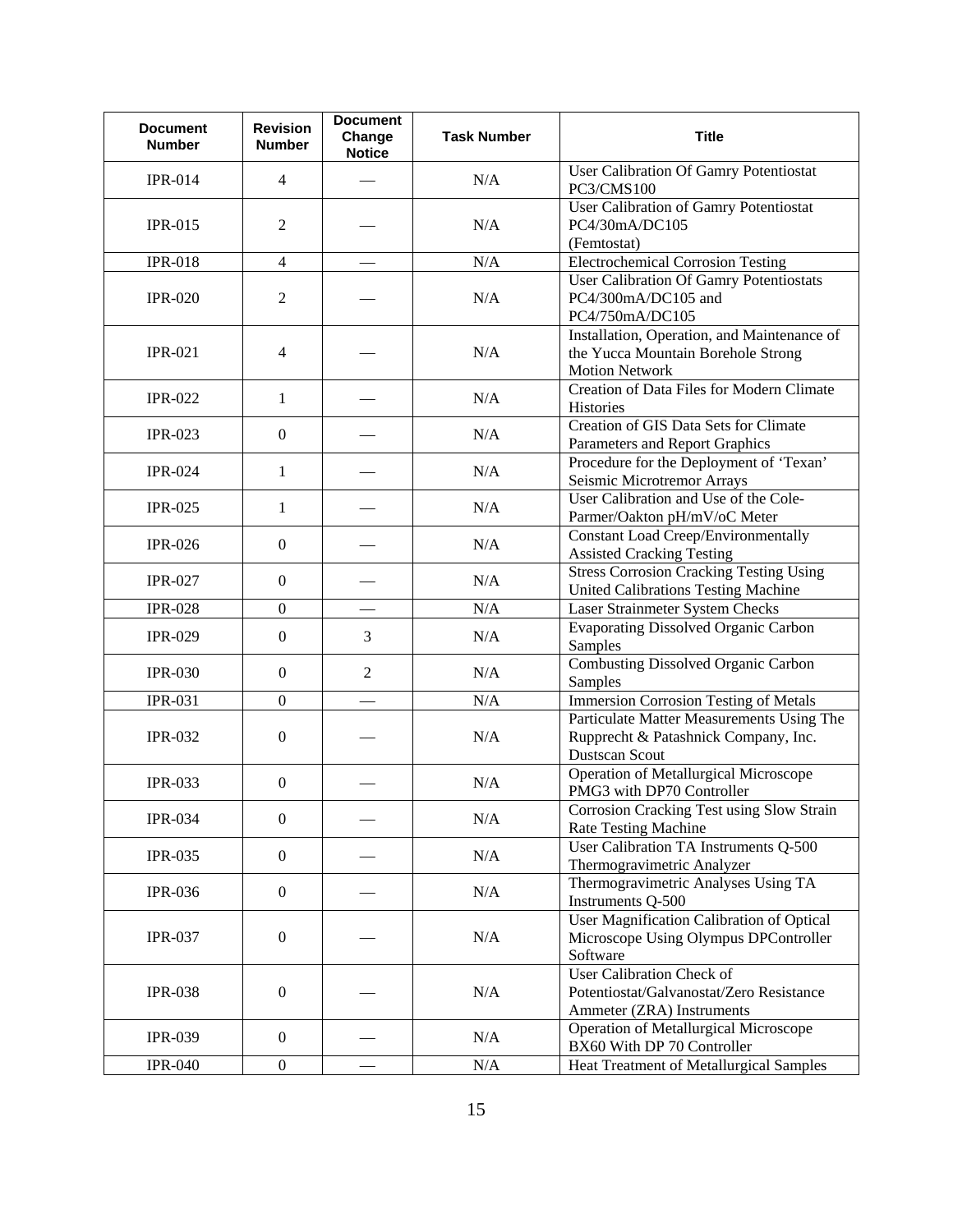| <b>Document</b><br><b>Number</b> | <b>Revision</b><br><b>Number</b>   | <b>Document</b><br>Change<br><b>Notice</b> | <b>Task Number</b> | <b>Title</b>                                                                                                                                                                                              |  |  |
|----------------------------------|------------------------------------|--------------------------------------------|--------------------|-----------------------------------------------------------------------------------------------------------------------------------------------------------------------------------------------------------|--|--|
| <b>IPR-041</b>                   | $\boldsymbol{0}$                   | $\mathbf{1}$                               | N/A                | Standard Test Procedure for Testing of<br>Susceptibility Towards Intergranular<br>Corrosion in Wrought, Nickel-Rich,<br>Chromium-Bearing Alloys                                                           |  |  |
| <b>IPR-043</b>                   | $\boldsymbol{0}$                   | $\overbrace{\phantom{123221111}}$          | N/A                | Seismic Network Operations                                                                                                                                                                                |  |  |
|                                  | <b>Technical and Model Reports</b> |                                            |                    |                                                                                                                                                                                                           |  |  |
| TR-04-001                        | $\boldsymbol{0}$                   | N/A                                        | ORD-FY04-006       | Initial Borehole Accelerometer Array<br>Observations Near the North Portal of the<br><b>ESF</b>                                                                                                           |  |  |
| TR-04-002                        | $\boldsymbol{0}$                   | N/A                                        | ORD-FY04-006       | Seismicity in the Vicinity of Yucca<br>mountain, Nevada, for the Period October 1,<br>2002 to September 30-2003                                                                                           |  |  |
| TR-05-01                         | $\boldsymbol{0}$                   | N/A                                        | ORD-FY04-006       | Seismicity in the Vicinity of Yucca<br>mountain, Nevada, for the Period October 1,<br>2003 to September 30-2004                                                                                           |  |  |
| TR-05-002                        | $\boldsymbol{0}$                   | N/A                                        | ORD-FY04-011       | Results of Chemical Analyses for Alcove<br>8/Niche 3 Tracer Studies                                                                                                                                       |  |  |
| MOD-06-001                       | $\boldsymbol{0}$                   | N/A                                        | ORD-RF-02          | Geochemical Modeling of Solubility and<br>Speciation of Uranium, Neptunium, and<br>Plutonium                                                                                                              |  |  |
| TR-06-002                        | $\boldsymbol{0}$                   | N/A                                        | ORD-FY04-004       | Bomb-Pulse Chlorine-36 at the Proposed<br>Yucca Mountain Repository Horizon: An<br><b>Investigation of Previous Conflicting Results</b><br>and Collection of New Data                                     |  |  |
| TR-06-003                        | $\theta$                           | N/A                                        | ORD-FY04-020       | Precarious Rock Methodology for Seismic<br>Hazard: Physical Testing, Numerical<br>Modeling and Coherence Studies                                                                                          |  |  |
| TR-06-005                        | $\boldsymbol{0}$                   | N/A                                        | ORD-RF-03          | Direct Analysis of Solid Corrosion Products<br>by Laser Ablation ICP-MS: Method<br>Development and the Interaction of Aqueous<br>Uranium, Gadolinium and Neodymium with<br>Iron Shot and Iron (III) Oxide |  |  |
| TR-06-006                        | $\theta$                           | N/A                                        | ORD-RF-02          | Groundwater Characterization at Yucca<br>Mountain Task 2: Surface Complexation and<br>Solid Phase Sorption                                                                                                |  |  |
| TR-06-007                        | $\boldsymbol{0}$                   | N/A                                        | ORD-RF-01          | Characterization of Microbial Populations in<br>the Subsurface                                                                                                                                            |  |  |
| TR-07-001                        | $\boldsymbol{0}$                   | N/A                                        | ORD-FY04-013       | Influence of Lithophysal Geometry on the<br>Uniaxial Compression of Tuff-Like Rock                                                                                                                        |  |  |
| TR-07-002                        | $\boldsymbol{0}$                   | N/A                                        | ORD-FY04-006       | Seismicity in the Vicinity of Yucca<br>mountain, Nevada, for the Period October 1,<br>2004 to September 30-2006                                                                                           |  |  |
| TR-07-003                        | $\theta$                           | N/A                                        | ORD-FY04-016       | Geostatistical and Stochastic Study of Flow<br>and Tracer Transport in the Unsaturated<br>Zone at Yucca Mountain                                                                                          |  |  |
| TR-07-005                        | $\boldsymbol{0}$                   | N/A                                        | ORD-FY04-005       | Ground Water Level Measurements in<br>Selected Boreholes Near the Site of the<br>Proposed Repository                                                                                                      |  |  |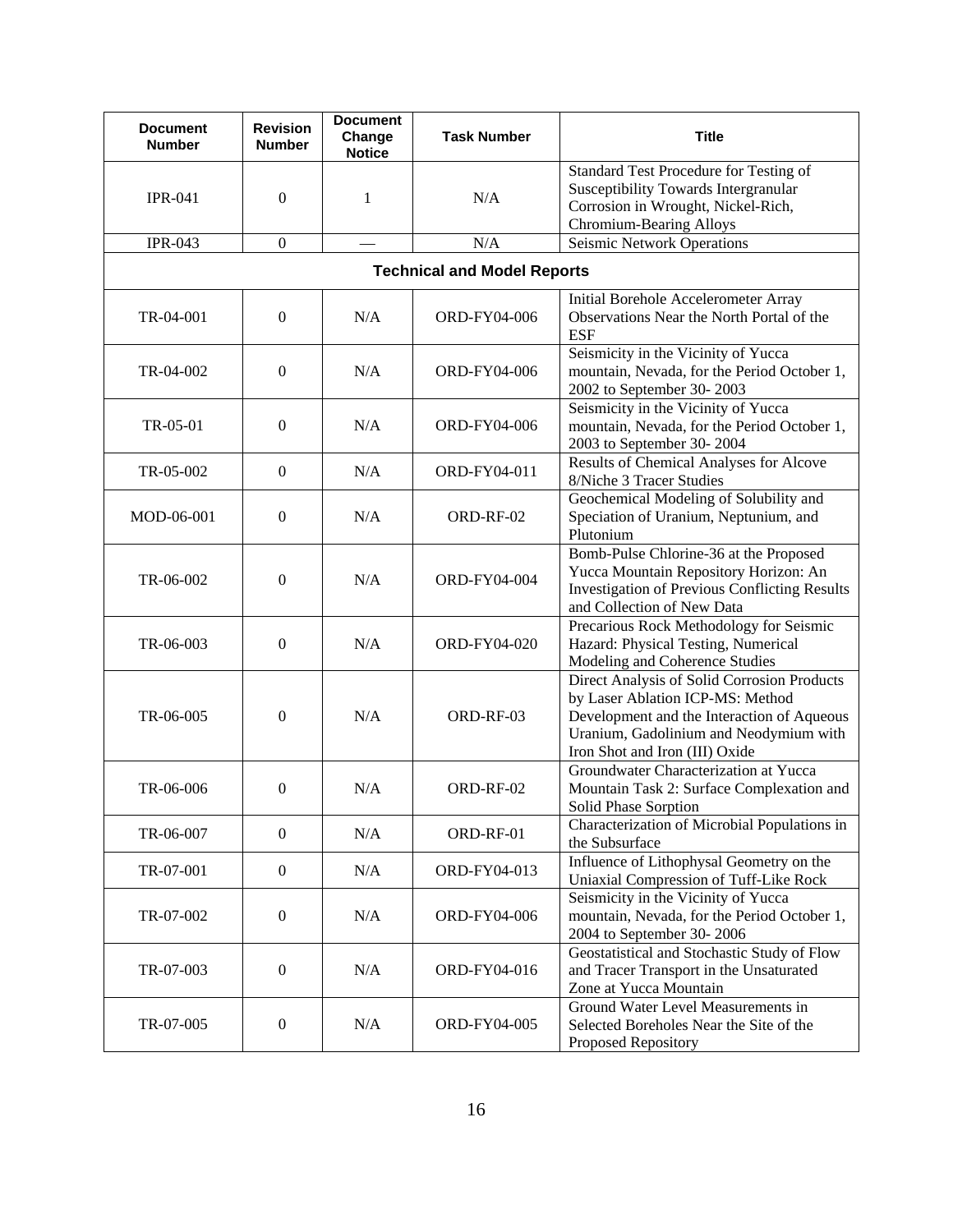| <b>Document</b><br><b>Number</b> | <b>Revision</b><br><b>Number</b> | <b>Document</b><br>Change<br><b>Notice</b> | <b>Task Number</b>  | Title                                                                                                                                                                  |
|----------------------------------|----------------------------------|--------------------------------------------|---------------------|------------------------------------------------------------------------------------------------------------------------------------------------------------------------|
| TR-07-007                        |                                  | N/A                                        | <b>ORD-FY04-006</b> | Measurement of the Parameter Kappa, and<br>Reevaluation of Kappa for Small to<br>Moderate Earthquakes at Seismic Stations in<br>the Vicinity of Yucca Mountain, Nevada |

## Scientific Notebooks Reviewed

Most project activities have a number of scientific notebooks that the researchers use with or without implementing procedures to document their work. The notebooks undergo technical and QA reviews when the notebooks are complete, when the research principal investigator desires, or when the study prepares to submit data to DOE. Because of this, many of the notebooks were reviewed more than once. In addition to the notebook volume, the raw and reduced data generated using the notebook and any other attachments are reviewed. The technical review is conducted by a technically qualified individual, other than the notebook user. The QA review is conducted by two or more NSHE QA staff members. The following scientific notebooks including data and attachments completed reviews.

| <b>Scientific Notebook</b> | <b>Volume</b>  | <b>Task Number</b>  | <b>Reviews</b>   |
|----------------------------|----------------|---------------------|------------------|
| No.                        |                |                     | <b>Completed</b> |
| UCCSN-UNLV-003             | 2              | ORD-FY04-010        |                  |
| UCCSN-UNR-049              | 1              | ORD-FY04-006        | 1                |
| UCCSN-UNLV-050             | 1              | ORD-FY04-010        | $\mathbf{2}$     |
| UCCSN-UNLV-050             | $\overline{2}$ | ORD-FY04-010        | $\overline{4}$   |
| UCCSN-UNR-053              | 1              | <b>ORD-FY04-006</b> | 5                |
| UCCSN-UNR-053              | $\overline{c}$ | <b>ORD-FY04-006</b> | 3                |
| UCCSN-UNR-056              | 1              | ORD-FY04-006        | 3                |
| UCCSN-UNR-057              | 1              | <b>ORD-FY04-006</b> | $\mathbf{1}$     |
| UCCSN-UNLV-059             | 1              | ORD-FY04-004        | $\mathbf{1}$     |
| UCCSN-UNLV-060             | 1              | ORD-FY04-010        | $\mathbf{1}$     |
| UCCSN-UNR-061              | 1              | <b>ORD-FY04-008</b> | 4                |
| UCCSN-UNR-061              | $\overline{c}$ | ORD-FY04-008        | $\overline{2}$   |
| UCCSN-UNR-061              | 3              | ORD-FY04-008        | $\mathbf{1}$     |
| UCCSN-UNLV-062             | 1              | ORD-FY04-011        | 1                |
| UCCSN-UNLV-062             | $\overline{2}$ | ORD-FY04-011        | $\mathbf{1}$     |
| UCCSN-UNLV-062             | 3              | ORD-FY04-011        | 1                |
| UCCSN-UNLV-062             | 4              | ORD-FY04-011        | 1                |
| UCCSN-UNR-064              | 1              | <b>ORD-FY04-006</b> | 1                |
| UCCSN-UNR-064              | $\overline{2}$ | <b>ORD-FY04-006</b> | 1                |
| UCCSN-UNLV-065             | 1              | <b>ORD-FY04-004</b> | $\mathbf{1}$     |
| UCCSN-UNLV-065             | $\overline{c}$ | ORD-FY04-004        | 3                |
| UCCSN-UNLV-065             | 3              | <b>ORD-FY04-004</b> | $\overline{4}$   |
| UCCSN-UNLV-065             | $\overline{4}$ | ORD-FY04-004        | 1                |
| UCCSN-UNLV-066             | 1              | ORD-FY04-011        | 1                |

**Table 5, Scientific Notebook QA Reviews Completed**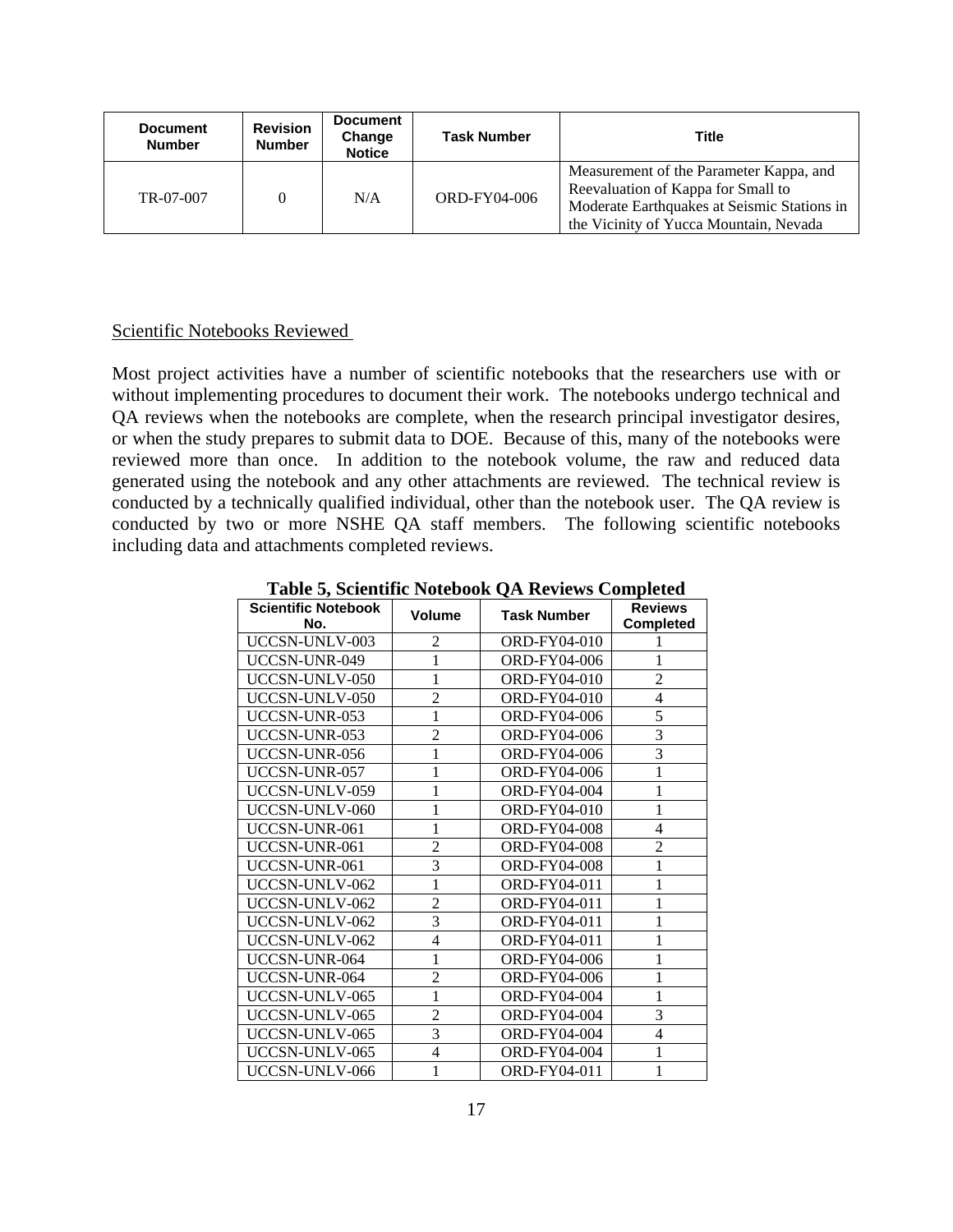| <b>Scientific Notebook</b><br>No. | <b>Volume</b>            | <b>Task Number</b> | <b>Reviews</b><br><b>Completed</b> |
|-----------------------------------|--------------------------|--------------------|------------------------------------|
| UCCSN-UNLV-066                    | $\overline{2}$           | ORD-FY04-011       | 2                                  |
| UCCSN-UNLV-067                    | $\mathbf{1}$             | ORD-FY04-010       | $\mathbf{1}$                       |
| UCCSN-UNLV-067                    | $\overline{2}$           | ORD-FY04-010       | $\mathbf{1}$                       |
| UCCSN-UNLV-067                    | 3                        | ORD-FY04-010       | $\mathbf{1}$                       |
| UCCSN-UNLV-067                    | 4                        | ORD-FY04-010       | $\overline{2}$                     |
| UCCSN-UNLV-067                    | 5                        | ORD-FY04-010       | $\overline{2}$                     |
| UCCSN-UNLV-067                    | 6                        | ORD-FY04-010       | $\overline{2}$                     |
| UCCSN-UNLV-067                    | 7                        | ORD-FY04-010       | $\overline{2}$                     |
| UCCSN-UNLV-068                    | $\mathbf{1}$             | ORD-FY04-004       | $\mathbf{1}$                       |
| UCCSN-DRI-070                     | $\mathbf{1}$             | ORD-FY04-012       | $\mathbf{1}$                       |
| UCCSN-DRI-070                     | $\overline{c}$           | ORD-FY04-012       | $\mathbf{1}$                       |
| UCCSN-DRI-071                     | $\mathbf{1}$             | ORD-FY04-016       | $\mathbf{1}$                       |
| UCCSN-DRI-071                     | $\overline{c}$           | ORD-FY04-016       | $\mathbf{1}$                       |
| UCCSN-UNR-072                     | 3                        | ORD-FY04-019       | $\mathbf{1}$                       |
| UCCSN-UNLV-073                    | $\mathbf{1}$             | ORD-FY04-013       | $\mathbf{1}$                       |
| UCCSN-UNLV-073                    | $\overline{c}$           | ORD-FY04-013       | 3                                  |
| UCCSN-UNR-074                     | $\mathbf{1}$             | ORD-FY04-014       | $\mathbf{1}$                       |
| UCCSN-UNR-074                     | $\overline{c}$           | ORD-FY04-014       | $\mathbf{1}$                       |
| UCCSN-UNLV-078                    | 3                        | ORD-FY04-015       | $\mathbf{1}$                       |
| UCCSN-UNR-078                     | 4                        | ORD-FY04-015       | $\overline{2}$                     |
| UCCSN-UNLV-079                    | $\mathbf{1}$             | ORD-FY04-010       | $\mathbf{1}$                       |
| UCCSN-UNLV-079                    | $\overline{c}$           | ORD-FY04-010       | $\mathbf{1}$                       |
| UCCSN-UNLV-079                    | 3                        | ORD-FY04-010       | $\mathbf{1}$                       |
| UCCSN-UNLV-079                    | 4                        | ORD-FY04-010       | $\mathbf{1}$                       |
| UCCSN-UNLV-082                    | $\mathbf{1}$             | ORD-FY04-010       | $\mathbf{1}$                       |
| UCCSN-UNLV-086                    | $\mathbf{1}$             | ORD-RF-03          | $\overline{4}$                     |
| UCCSN-UNLV-087                    | $\mathbf{1}$             | ORD-RF-02          | $\mathbf{1}$                       |
| UCCSN-UNLV-087                    | $\overline{2}$           | ORD-RF-02          | $\mathbf{1}$                       |
| UCCSN-UNLV-087                    | 3                        | ORD-RF-02          | $\mathbf{1}$                       |
| UCCSN-UNLV-088                    | $\mathbf{1}$             | ORD-FY04-010       | $\mathbf{1}$                       |
| UCCSN-UNLV-089                    | $\mathbf{1}$             | ORD-RF-01          | $\mathbf{1}$                       |
| UCCSN-UNLV-089                    | $\overline{c}$           | ORD-RF-01          | $\mathbf{1}$                       |
| UCCSN-UNLV-089                    | 3                        | ORD-RF-01          | $\mathbf{1}$                       |
| UCCSN-UNLV-091                    | $\mathbf{1}$             | ORD-FY04-010       | $\mathbf{1}$                       |
| UCCSN-UNLV-093                    | $\mathbf{1}$             | ORD-FY04-010       | $\mathbf{1}$                       |
| UCCSN-UNLV-094                    | $\,1$                    | ORD-FY04-010       | $\mathbf{1}$                       |
| UCCSN-UNLV-094                    | 2                        | ORD-FY04-010       | $\overline{2}$                     |
| UCCSN-UNR-095                     | $\mathbf{1}$             | ORD-FY04-019       | 1                                  |
| UCCSN-UNR-095                     | $\overline{2}$           | ORD-FY04-019       | 1                                  |
| UCCSN-UNR-095                     | 3                        | ORD-FY04-019       | 1                                  |
| UCCSN-UNR-095                     | $\overline{\mathcal{L}}$ | ORD-FY04-019       | 1                                  |
| UCCSN-UNR-095                     | 5                        | ORD-FY04-019       | 1                                  |
| UCCSN-UNR-095                     | 6                        | ORD-FY04-019       | 1                                  |
| UCCSN-UNR-095                     | 7                        | ORD-FY04-019       | 1                                  |
| UCCSN-UNLV-096                    | $\mathbf{1}$             | ORD-RF-02          | $\overline{c}$                     |
| UCCSN-UNR-097                     | $\mathbf{1}$             | ORD-FY04-006       | 1                                  |
| UCCSN-UNR-099                     | $\mathbf{1}$             | ORD-FY04-015       | 1                                  |
| UCCSN-UNR-099                     | $\overline{c}$           | ORD-FY04-015       | 1                                  |
| NSHE-UNLV-102                     | $\mathbf{1}$             | ORD-FY04-010       | 1                                  |
| NSHE-UNLV-103                     | 1                        | ORD-FY04-010       | $\overline{2}$                     |
| NSHE-UNLV-104                     | $\mathbf{1}$             | LBL-ST-01          | $\mathbf{1}$                       |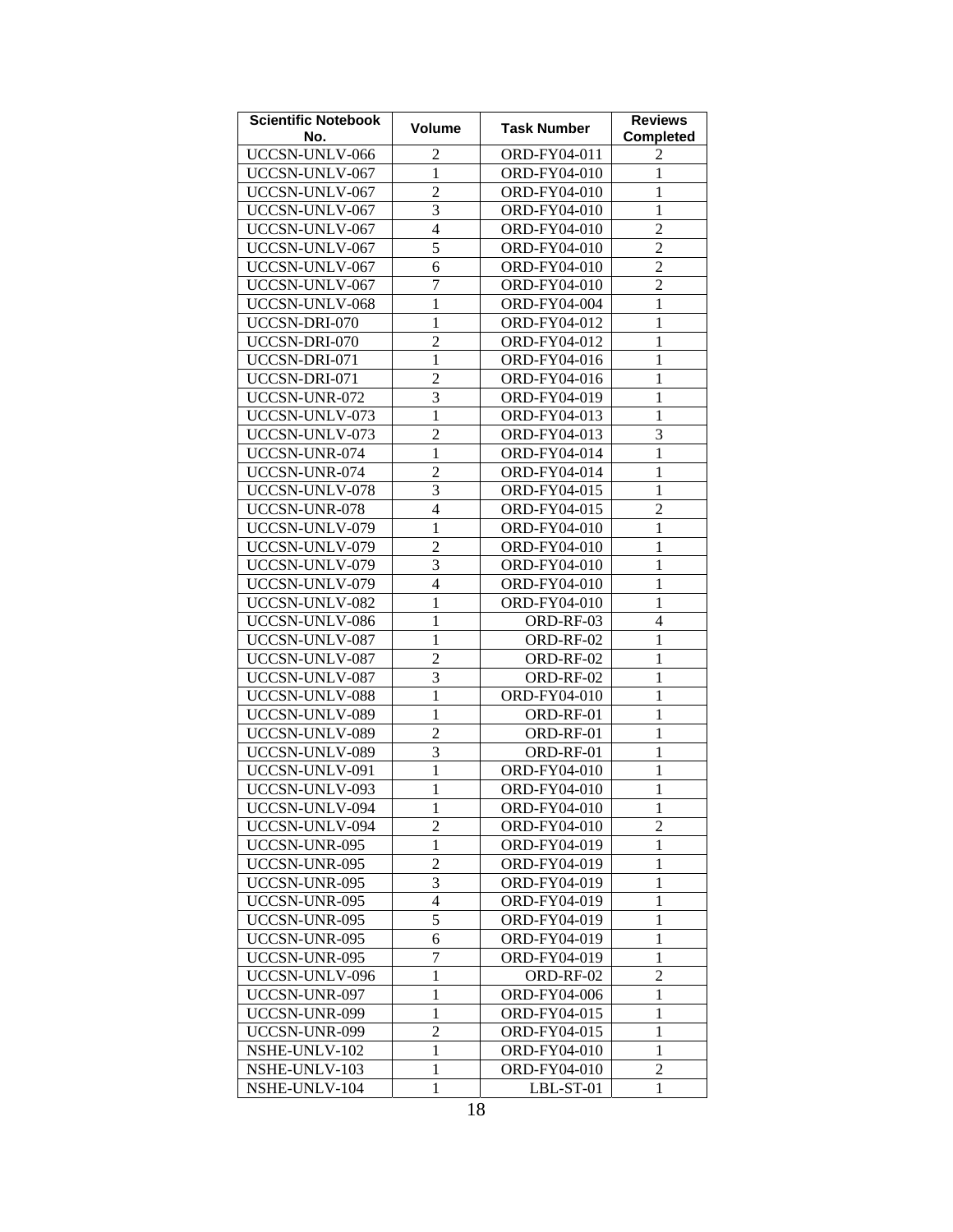| <b>Scientific Notebook</b><br>No. | <b>Volume</b>               | <b>Task Number</b>  | <b>Reviews</b><br><b>Completed</b> |
|-----------------------------------|-----------------------------|---------------------|------------------------------------|
| NSHE-UNLV-104                     | $\mathcal{D}_{\mathcal{L}}$ | $LBL-ST-01$         |                                    |
| NSHE-UNLV-104                     | 3                           | LBL-ST-01           |                                    |
| NSHE-UNLV-105                     |                             | <b>ORD-FY04-010</b> |                                    |
| NSHE-UNLV-106                     |                             | <b>ORD-FY04-010</b> |                                    |
| NSHE-UNLV-107                     |                             | <b>ORD-FY04-010</b> |                                    |
| NSHE-UNR-109                      |                             | <b>ORD-FY04-006</b> |                                    |
| NSHE-UNLV-111                     |                             | <b>ORD-FY04-010</b> |                                    |
| NSHE-UNLV-112                     |                             | ORD-FY04-016        |                                    |

#### Data Sets Generated without Use of a Scientific Notebook - Reviewed

For studies in which the work was conducted without the use of trial-and-error methods, a waiver from the requirement to use scientific notebooks was requested and approved by the QA Manager. Work instruction was therefore documented according to implementing procedures used by the study. As described previously for scientific notebook reviews, data generated without the use of scientific notebooks were reviewed according to technical and QA requirements. The following data sets completed reviews:

| Title                                                | Data Sets                                                                                                                                                                                                                                                                                                                                                                                                                                                                                                                                                                | <b>Task Number</b>  |
|------------------------------------------------------|--------------------------------------------------------------------------------------------------------------------------------------------------------------------------------------------------------------------------------------------------------------------------------------------------------------------------------------------------------------------------------------------------------------------------------------------------------------------------------------------------------------------------------------------------------------------------|---------------------|
| $4th$ Qtr 2003 Depth to<br><b>Water Measurements</b> | Electronic data and field forms for<br>Boreholes: c2x3, WT16x2, H6Lowerx3, WT16, H6Upper,<br>WT7, WT10, H3Lowerx3, H3Upper, H5Upperx3, SD6ST1,<br>WT1, WT17, WT3, UE29UZN91, UE291, UE29a2,<br>UEWT15; Sept-G2tube2, WT4, H1tube4, H1tube2, WT6,<br>WT14, J13, J12, WT12, J11, WT2, VH1x3; Oct-WT13, P1,<br>Nov-UE29a1, UE29a2, UE29UZN91, WT15, WT12, J11,<br>J12, J13, WT17, WT1, WT3, c2, WT2, H4lower, G2tube2,<br>WT4, H1tube 2, H1tube4, Dec-H3lower, H3upper,<br>SD6ST1, H5upper, H5lower, WT2, P1, H4lower, WT14,<br>WT6, WT16, H6upper, H6lower, WT10, WT7, VH1 | ORD-FY04-005        |
| $1st$ Qtr 2004 Depth to<br><b>Water Measurements</b> | Electronic data and field forms for Boreholes: WT16, p1,<br>WT13, H6 Upper, WT10, H6 Lower, WT7, VH-1,<br>WT6, c2, WT14, UE29 a1, UE29 a2, UE29 UZN91,<br>WT15, WT2, H-4 Lower, J12, WT12, J13, WT3, G2<br>Tube 2, WT4, H1 Tube 2, H1 Tube 4, H5 Upper, H5<br>Lower, WT1, WT17, J11, H3 Upper, SD6 ST1                                                                                                                                                                                                                                                                   | ORD-FY04-005        |
| $2nd$ Qtr 2004 Depth to<br><b>Water Measurements</b> | Electronic data and field forms for Boreholes: WT16, p1,<br>WT13, H6 Upper, WT10, H6 Lower, WT7, VH-1,<br>WT6, c2, WT14, UE29 a1, UE29 a2, UE29 UZN91,<br>WT15, WT2, H-4 Lower, J12, WT12, J13, WT3, G2<br>Tube 2, WT4, H1 Tube 2, H1 Tube 4, H5 Upper, H5<br>Lower, WT1, WT17, J11, H3 Upper, SD6 ST1                                                                                                                                                                                                                                                                   | <b>ORD-FY04-005</b> |

## **Table 6, Data Produced Using Procedures and not Scientific Notebooks**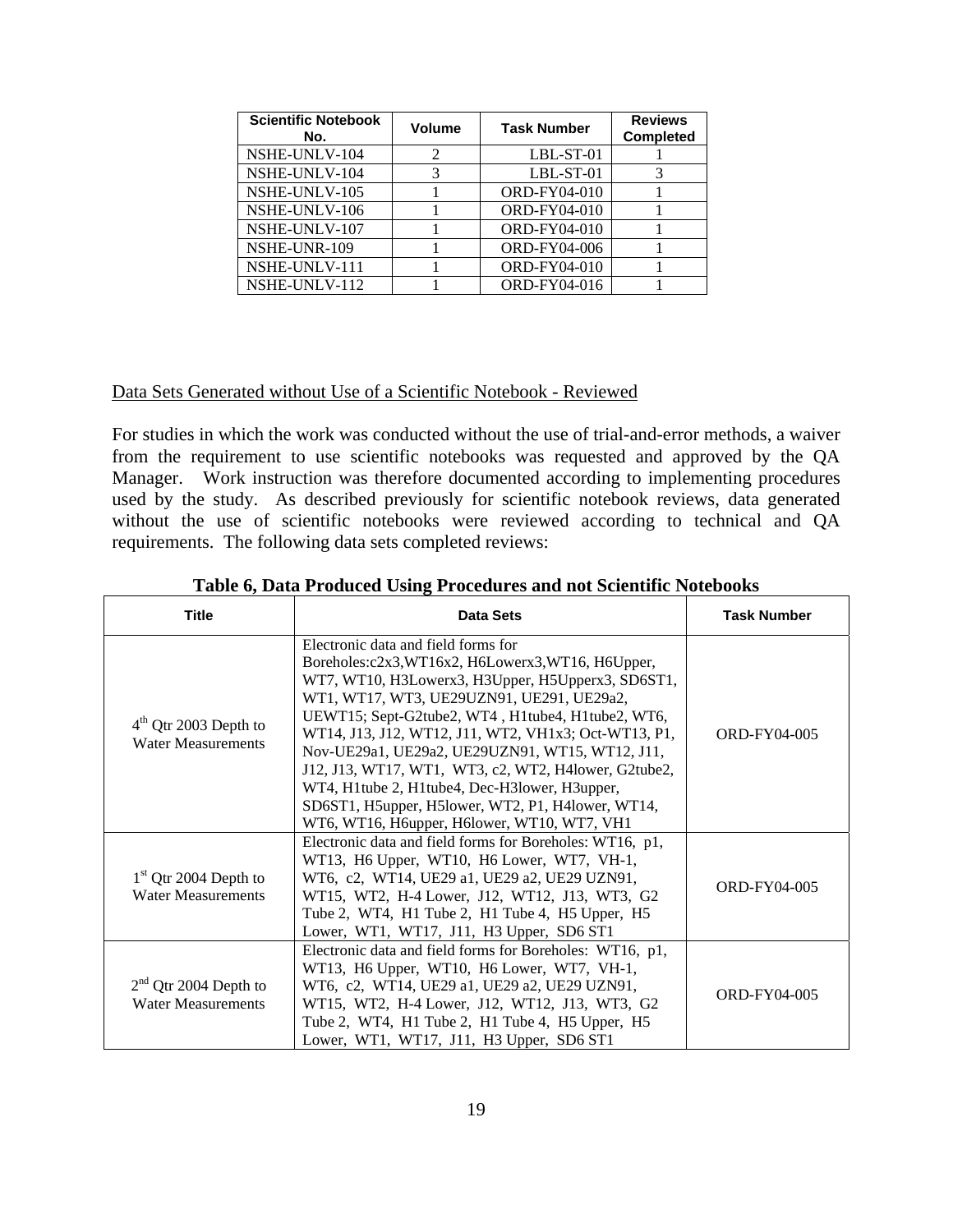| <b>Title</b>                                                   | <b>Data Sets</b>                                                                                                                                                                                                                                                                                                                               | <b>Task Number</b>  |
|----------------------------------------------------------------|------------------------------------------------------------------------------------------------------------------------------------------------------------------------------------------------------------------------------------------------------------------------------------------------------------------------------------------------|---------------------|
| 3 <sup>rd</sup> Qtr 2004 Depth to<br><b>Water Measurements</b> | Electronic data and field forms for Boreholes: UE29 a1, a2,<br>UZN91; c2, G2, H1 Tube 2,4; H3, H4, H5, H6; J11, J12,<br>J13; p1, SD6 ST1, VH1, WT1, WT2; WT3, WT4, WT6;<br>WT7, WT10; WT12, WT13, WT14, WT15, WT16, &<br>WT17                                                                                                                  | ORD-FY04-005        |
| 4 <sup>th</sup> Qtr 2004 Depth to<br><b>Water Measurements</b> | Electronic data and field forms for Boreholes: WT16, p1,<br>WT13, H6 Upper, WT10, H6 Lower, WT7, VH-1,<br>WT6, c2, WT14, UE29 a1, UE29 a2, UE29 UZN91,<br>WT15, WT2, H-4 Lower, J12, WT12, J13, WT3, G2<br>Tube 2, WT4, H1 Tube 2, H1 Tube 4, H5 Upper, H5<br>Lower, WT1, WT17, J11, H3 Upper, SD6 ST1                                         | <b>ORD-FY04-005</b> |
| $1st$ Qtr 2005 Depth to<br><b>Water Measurements</b>           | Electronic data and field forms for Boreholes: WT16, p1,<br>WT13, H6 Upper, WT10, H6 Lower, WT7, VH-1,<br>WT6, c2, WT14, UE29 a1, UE29 a2, UE29 UZN91,<br>WT15, WT2, H-4 Lower, J12, WT12, J13, WT3, G2<br>Tube 2, WT4, H1 Tube 2, H1 Tube 4, H5 Upper, H5<br>Lower, WT1, WT17, J11, H3 Upper, SD6 ST1                                         | ORD-FY04-005        |
| $2nd$ Qtr 2005 Depth to<br><b>Water Measurements</b>           | Electronic data and field forms for Boreholes: H4 Lower,<br>WT13, UE29 a1, UE29 a2, UE29 UZN91, G2 Tube 2,<br>WT4, H1 Tube 2, H1 Tube 4, WT12, J12, J13, J11, H6<br>Upper, WT10, SD6 ST1, H5 Upper, H5 Lower, WT1,<br>WT14, WT6, c2, WT17, WT3, WT2, WT15, WT16,<br>p1, WT7                                                                    | <b>ORD-FY04-005</b> |
| $3rd$ Qtr 2005 Depth to<br><b>Water Measurements</b>           | Electronic data and field forms for Boreholes: UE29 a1,<br>UE29 a2, UE29 UZN91, H6 Upper, WT7, WT10, WT4,<br>H1 Tube 4, H1 Tube 2, c2, p1, WT14, WT6, WT16,<br>WT15, WT2, H4 Lower, WT13, J12, WT12, J13,<br>WT3, G2 Tube 2, , J11, SD6 ST1, H5 Upper, WT1,<br>WT17, & H-5 Lower                                                               | ORD-FY04-005        |
| $4th$ Qtr 2005 Depth to<br><b>Water Measurements</b>           | Electronic data and field forms for Boreholes: J11, J12,<br>J13, WT12, UE29 a1, UE29 a2, UE 29 UZN 91, WT15,<br>H1 Tube 2, H1 Tube 4, WT4, G2 Tube 2, WT1, WT17,<br>WT3, WT13, H3 Upper, SD6 ST1, H5 Lower, H5<br>Upper, c2, p1, WT14, WT6, WT16, WT2, H4 Lower,<br>VH1, H6 Lower, H6 Upper, WT7, WT10, H6 Upper                               | ORD-FY04-005        |
| $1st$ Qtr 2006 Depth to<br><b>Water Measurements</b>           | Electronic data and field forms for Boreholes: H6 Lower,<br>H6 Upper, WT10, H1 Tube 2, H1 Tube 4, WT2, H4<br>Lower Interval, UE29 a1, UE29 a2, UE29 UZN 91, WT16,<br>WT6, WT14, WT13, c2, p1, H5 Lower Interval, H5<br>Upper Interval, SD6 ST1, H3 Upper Interval, WT1,<br>WT17, G2 Tube 2, , WT4, WT15, WT3, J13, J12,<br>WT12, J11, VH1, WT7 | ORD-FY04-005        |
| $2nd$ Qtr 2006 Depth to<br><b>Water Measurements</b>           | Electronic data and field forms for Boreholes: H 05 Lower-<br>, H 05 Upper, H 06 Lower, H 06 Upper-, J 11, J 12, J 13, P<br>01, SD6 ST1-, VH 01, WT 01, WT 02, WT 03, WT 04, WT<br>06, WT 07, WT 10, WT 12, WT 13, WT 14, WT 16, WT<br>17, 29 a 01, 29 a 02, 29 UZN 91, C 02, G 02 Tube 2, H 01<br>Tube 2, H 01 Tube 4, H 03 Upper, H 04 Lower | ORD-FY04-005        |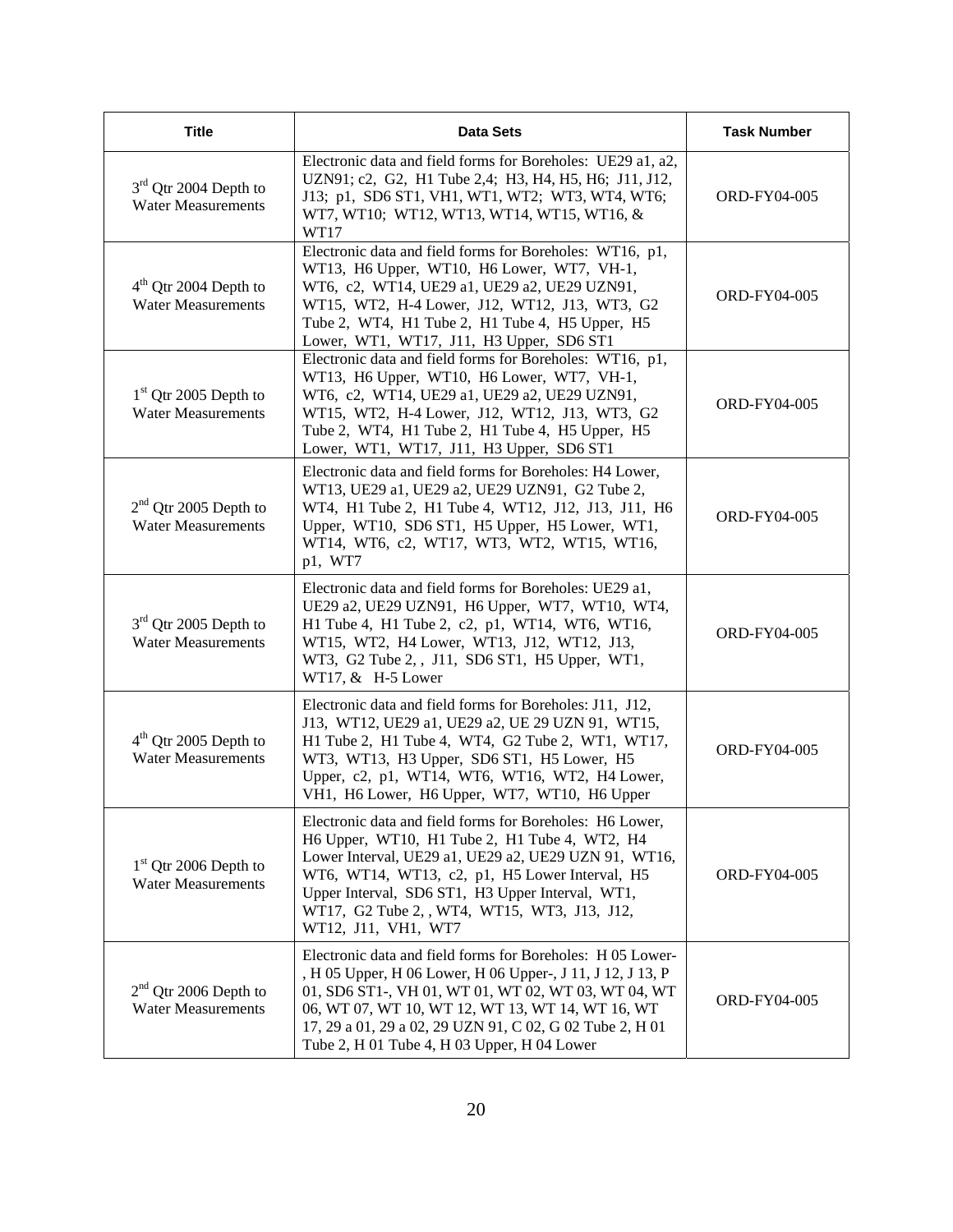| <b>Title</b>                                         | <b>Data Sets</b>                                                                                                                                                                                                                                                                                                                                                                                                                                                                         | <b>Task Number</b>  |
|------------------------------------------------------|------------------------------------------------------------------------------------------------------------------------------------------------------------------------------------------------------------------------------------------------------------------------------------------------------------------------------------------------------------------------------------------------------------------------------------------------------------------------------------------|---------------------|
| $3rd$ Qtr 2006 Depth to<br><b>Water Measurements</b> | Electronic data and field forms for Boreholes: WT 17, 29 a<br>01,29 a 02,29 UZN 91,C 02,G 02, H 01 Tube 2, H 01 Tube<br>4, H 03 Uppe, H 04 Lower, H 05 Lower, H 05 Upper, H 06<br>Lower, H 06 Upper, J 11, J 12, J 13, P 01, SD6 ST1, VH<br>01, WT 01, WT 02, WT 03, WT 04, WT 06, WT 07, WT<br>10, WT 12, WT 13, WT 14, WT 15, WT 16                                                                                                                                                    | ORD-FY04-005        |
| $4th$ Qtr 2006 Depth to<br><b>Water Measurements</b> | Electronic data and field forms for Boreholes: H 03 Upper,<br>H 04 Lower, H 05 Lower, H 05 Upper, H 06 Lower, H 06<br>Upper, J 11, J 12, J 13, P 01, SD6 ST1, VH 01, WT 01, WT<br>02, WT 03, WT 04, WT 06, WT 07, WT 10, WT 12, WT<br>13, WT 14, 29 a 01, WT 15, WT 16, WT 17, 29 a 02, 29<br>UZN 91, C 02, G 02 Tube 2, H 01 Tube 2, H 01 Tube 4                                                                                                                                        | ORD-FY04-005        |
| $1st$ Qtr 2007 Depth to<br><b>Water Measurements</b> | Electronic data and field forms for Boreholes: USW H6<br>Lower, USW H6 Upper, USW WT10, USW H1 Tube 2,<br>USW H1 Tube 4, USW WT2, USW H4 Lower Interval,<br>UE29 a1, UE29 a2, UE29 UZN 91, UE25 WT16, UE25<br>WT6, UE25 WT14, UE25 WT13, UE25 c2, UE25 p1,<br>USW H5 Lower Interval, USW H5 Upper Interval, USW<br>SD6 ST1, USW H3 Upper Interval, USW WT1, UE25<br>WT17, USW G2 Tube 2, UE25, WT4, UE25 WT15, UE25<br>WT3, UE25 J13, UE25 J12, UE25 WT12, UE25 J11, USW<br>VH1, USW WT7 | <b>ORD-FY04-005</b> |
| $2nd$ Qtr 2007 Depth to<br><b>Water Measurements</b> | Electronic data and field forms for Boreholes: H 04 Lower,<br>H 05 Lower, H 05 Upper, J 11, J 12, J 13, P 01, SD6 ST1,<br>WT 06, WT 07, WT 12, WT 13, WT 14, 29 a 01, WT 15,<br>WT 16, WT 17, 29 a 02, WT 10, 29 UZN 91, C 02, H 01<br>Tube 4, H 01 Tube 2                                                                                                                                                                                                                               | ORD-FY04-005        |
| $3rd$ Qtr 2007 Depth to<br><b>Water Measurements</b> | Electronic data and field forms for Boreholes: H 04 Lower,<br>H 06 Lower, H 06 Upper, H 05 Lower, H 05 Upper, J 11, J<br>12, J 13, P 01, SD6 ST1, WT 06, WT 07, WT 01, WT 02,<br>WT 12, WT 13, WT 14, 29 a 01, WT 03, WT 04, WT 15,<br>WT 16, WT 17, 29 a 02, WT 10, VH 01, 29 UZN 91, C 02,<br>H 03 Upper, H 01 Tube 2, H 01 Tube 4, G 02 Tube 2                                                                                                                                        | ORD-FY04-005        |
| 4 <sup>th</sup> Qtr 2003 Precipitation<br>Gauge Data | Table of Contents, Data Summary, Equipment Location;<br>Rain Gauge Operational Checks; Maintenance Records;<br>Data logger Programs; Rain Gauge Worksheets<br>(Operational Checks)                                                                                                                                                                                                                                                                                                       | ORD-FY04-007        |
| 2004 Precipitation Gauge<br>Data                     | Electronic Data and Worksheets for Rain Gauge Stations<br>401-407, 409-415, and 417-419                                                                                                                                                                                                                                                                                                                                                                                                  | ORD-FY04-007        |
| 2005 Precipitation Gauge<br>Data                     | Supporting Information for Data Submittal for dataset and<br>Tipping Bucket Rain Gauge Worksheets Stations: 401-407,<br>409-415, 417-419, & 421                                                                                                                                                                                                                                                                                                                                          | ORD-FY04-007        |
| 2006 Precipitation Gauge<br>Data                     | Supporting information including data summary, equipment<br>history, maintenance records and program history                                                                                                                                                                                                                                                                                                                                                                             | ORD-FY04-007        |
| 2007 Precipitation Gauge<br>Data                     | Supporting Information for Data Submittal for dataset and<br>Tipping Bucket Rain Gauge Worksheets Stations: 401-407,<br>409-415, 417-419, & 421                                                                                                                                                                                                                                                                                                                                          | ORD-FY04-007        |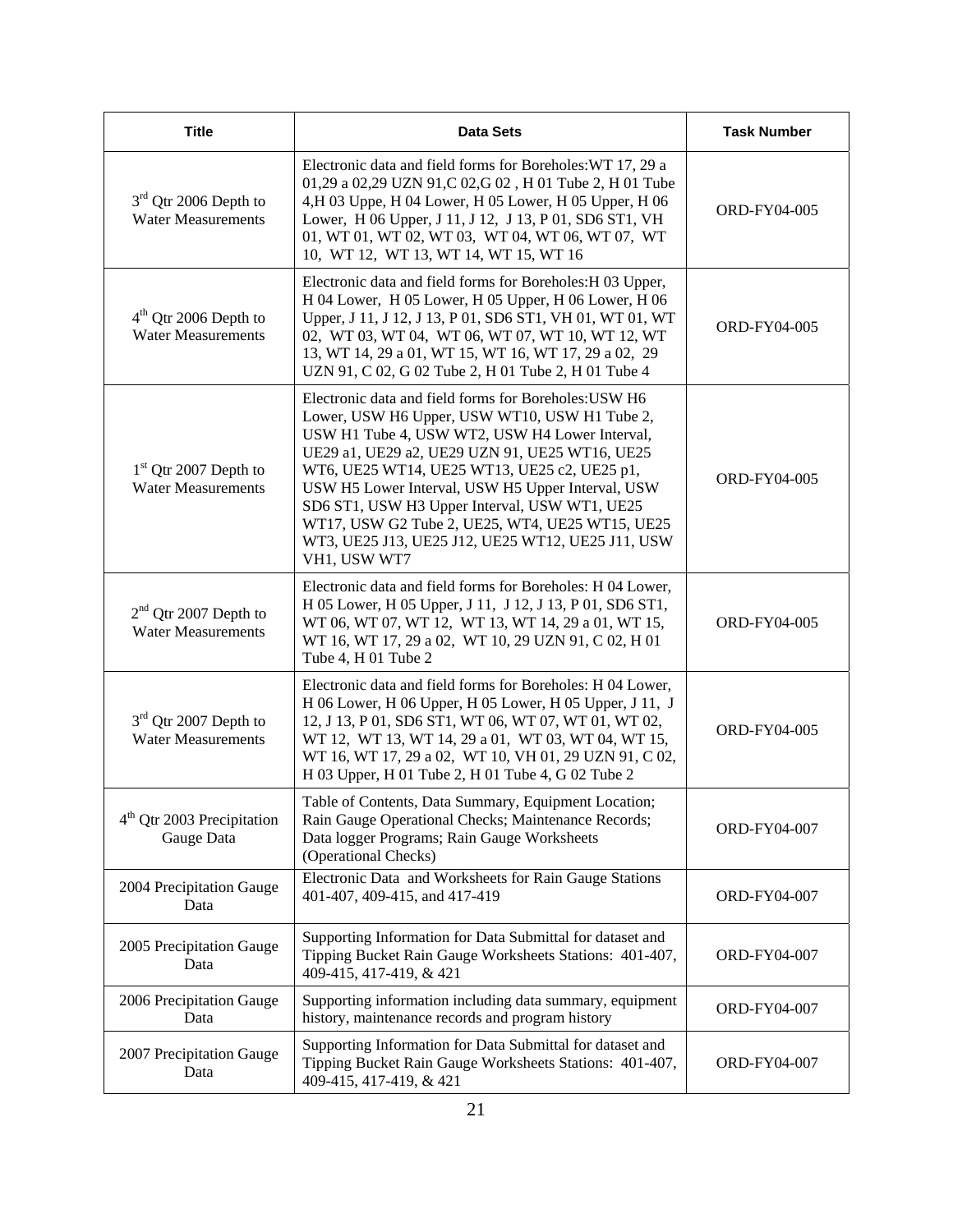| <b>Title</b>                                  | Data Sets                                                                                                    | <b>Task Number</b> |
|-----------------------------------------------|--------------------------------------------------------------------------------------------------------------|--------------------|
| 2004 Conductivity,<br>Alkalinity, and pH Data | Nye County Borehole water samples 19PB Deep, 19PB<br>Shallow, Washburn 1X, and 4PA                           | ORD-FY04-010       |
| 2005 Conductivity,<br>Alkalinity, and pH Data | Field Data NCEWDP September 2005 Samples.xls and data<br>form sets - 9/19, 21-23, 27 & 28                    | ORD-FY04-010       |
| 2006 Conductivity,<br>Alkalinity, and pH Data | Field Data NCEWDP September 2006 Samples.xls and data<br>form sets - 9/18, 19, 20, 21, 22, 25, 26 & 27/ 2006 | ORD-FY04-010       |
| Amargosa Valley Mass<br><b>Loading Data</b>   | (ACTIV01 thru ACTIV09) and e- Particulate Matter<br>Measurements file: DRI-FI-001-Data-Dec05.xls             | <b>DRI-FI-001</b>  |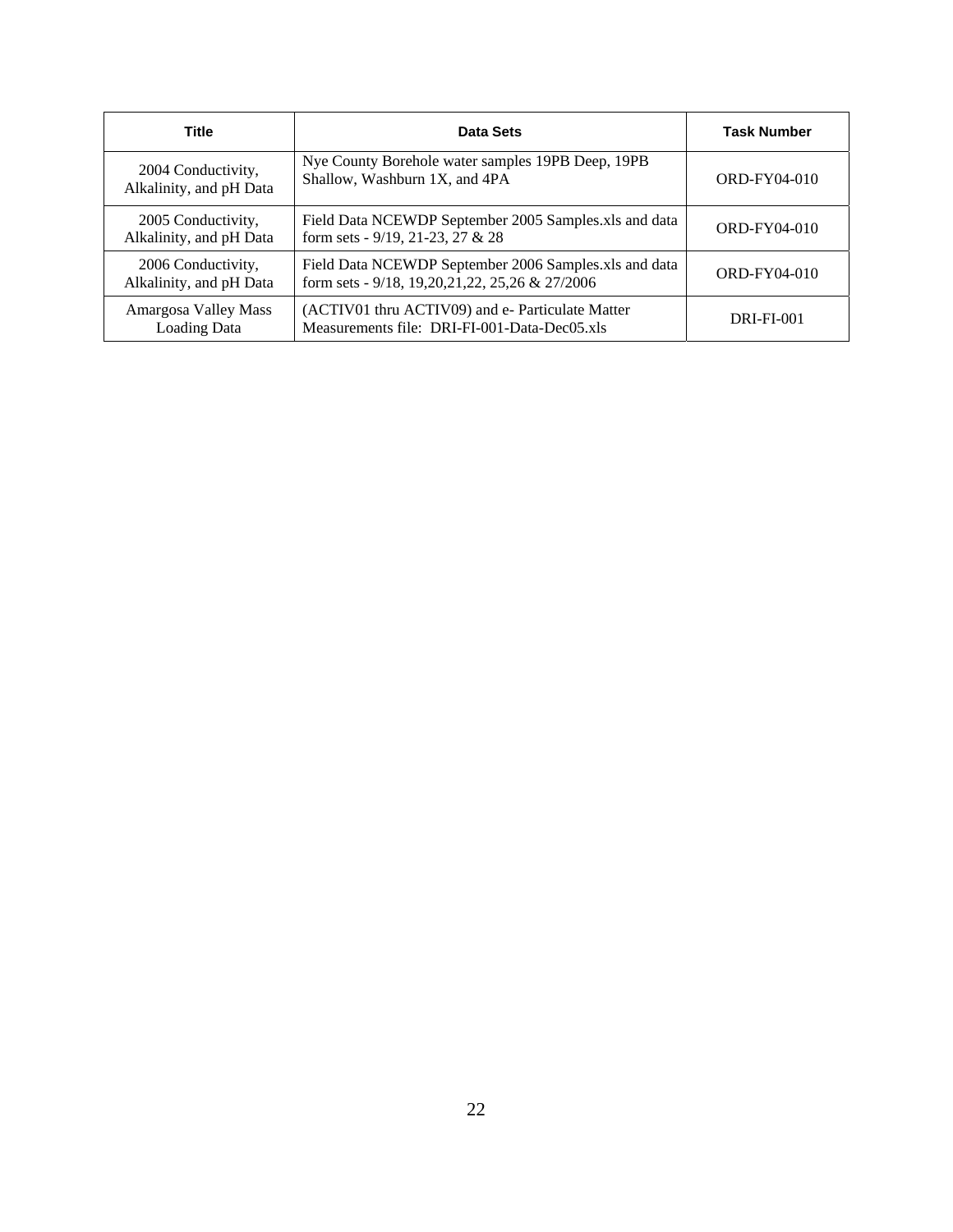## Technical Data Submittals

The Harry Reid Center (HRC) maintained the Nevada System of Higher Education's Technical Data Archive (TDA). This archive constituted an external component of the Yucca Mountain Technical Data Management System (TDMS). Although maintained by NSHE personnel, the TDA was linked to, and fully indexed in, the YMP Automated Technical Data Tracking (ATDT) database. The TDA housed all scientific and engineering data acquired or developed in accordance with the Nevada System of Higher Education's Quality Assurance Program. All technical data in the archive were stored in their native format and were publicly available via the HRC web-site's Quality Assurance pages. This archive was the Project's sole controlled source for Co-op data submitted since March 28, 2002.

On December 06 and 12, 2007, electronic copies of all data submittals incorporated into the TDA since March 28, 2002, were transmitted to Bechtel SAIC Corporation and to Lead Laboratory personnel for transferal to Project-maintained servers. Extensive verification and documentation of the transfer process was performed in order to ensure that the integrity of the transferred data was maintained. Since this transfer, the TDA has continued to operate in accordance with strict NSHE QA controls. However, the TDA no longer constitutes an external component of the YMP TDMS.

In addition, in preparation for the close of the quality assurance task, new data management software was engineered and deployed. This software was engineered to ensure the continued integrity of the TDA after the termination of quality affecting activities. The software performs multiple redundant verifications, on a nightly basis, of all data housed in the TDA. It automatically produces a detailed audit trail and will restrict access to data and metadata if any irregularities are detected.

Because YMP and NSHE scientists may not rely on unqualified data to make conclusions, one of the NSHE QA Program goals was to assure that university researchers generated as much qualified data as possible. In accordance with the requirements of the NSHE QA Program, data were categorized as either qualified or unqualified. Data were not assigned to intermediate or "follow-up action" categories. Over 85% of the data submittals generated under Cooperative Agreement DE-FC28- 04RW12232 were qualified (Figure 1). In terms of volume, the qualified data amounted to 88.3 gigabytes (98%) of the total data volume in the NSHE Technical Data Archive.



**Figure 1 - Qualification status of technical data submittals through November 30, 2007.**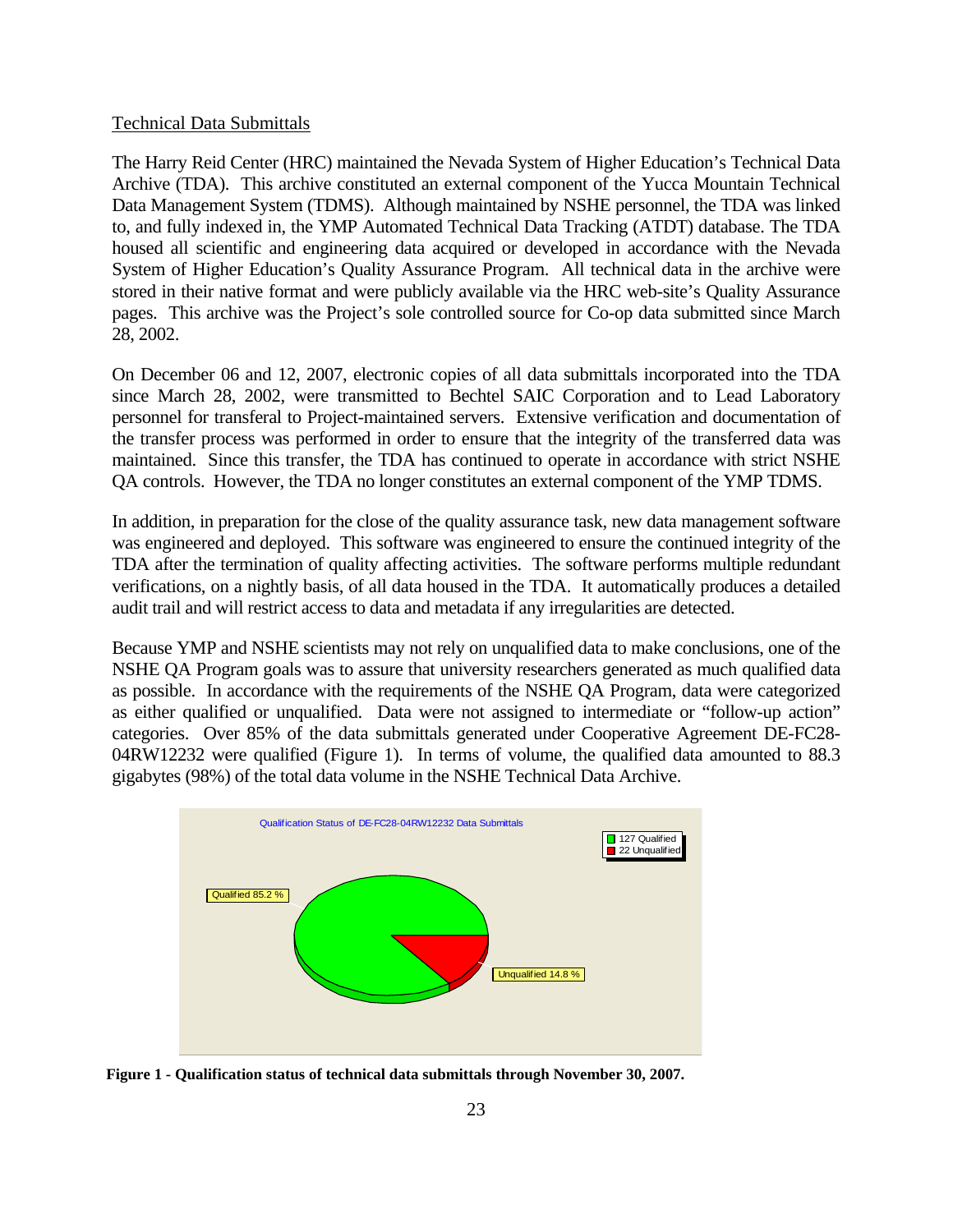Nearly 200 datasets with over one-half million files and directories were added to the TDA during the Cooperative Agreement (Figures 2a and 2b). This includes data from non-Cooperative Agreement, DOE funded awards working to the NSHE Quality Assurance Program. The total volume of data in the archive is currently over 88.3 gigabytes, compressed—eight times the amount of data at the close of the previous cooperative agreement. The total number of data files in the TDA is now approaching one million.



**Figure 2a- Quarterly Technical Data Archive submittals for quality affecting awards DE-FC28- 04RW12232, DE-AC52-00NV13609, DE-FC28-04RW12237, and LBL # 6720500**



**Figure 2b - Cumulative Technical Data Archive submittals (all awards)** 

| <b>DID</b> | <b>DTN</b>         | <b>Title</b>                                          | Qualification<br><b>Status</b> |
|------------|--------------------|-------------------------------------------------------|--------------------------------|
| F01JS.001  |                    | Total Suspended Particulate Matter (TSP)              |                                |
|            | MO0603UCCF01JS.001 | concentrations in milligrams per cublic meter (mg/m3) | O                              |
|            |                    | measured during soil disturbing activities from       |                                |
| Rev.1      |                    | 12/15/06 to 12/16/06 in Amargosa Valley.              |                                |
| 004JB.001  |                    | Concentrations of Chloride, Sulfate and Bromide in    |                                |
|            | MO0603UCC004JB.001 | Leachate Samples Collected for Cl-36 Studies from     | Q                              |
| Rev.1      |                    | April 2005 through February 2006.                     |                                |
| 004JB.002  |                    | Concentrations of Chloride, Bromide and Sulfate in    |                                |
|            | MO0607UCC004JB.002 | Leachate Samples Collected for Cl-36 Studies from     | O                              |
| Rev.0      |                    | April 2005 through February 2006.                     |                                |

|  |  |  |  |  | Table 7, Technical data submittals through 11/30/2007 |
|--|--|--|--|--|-------------------------------------------------------|
|--|--|--|--|--|-------------------------------------------------------|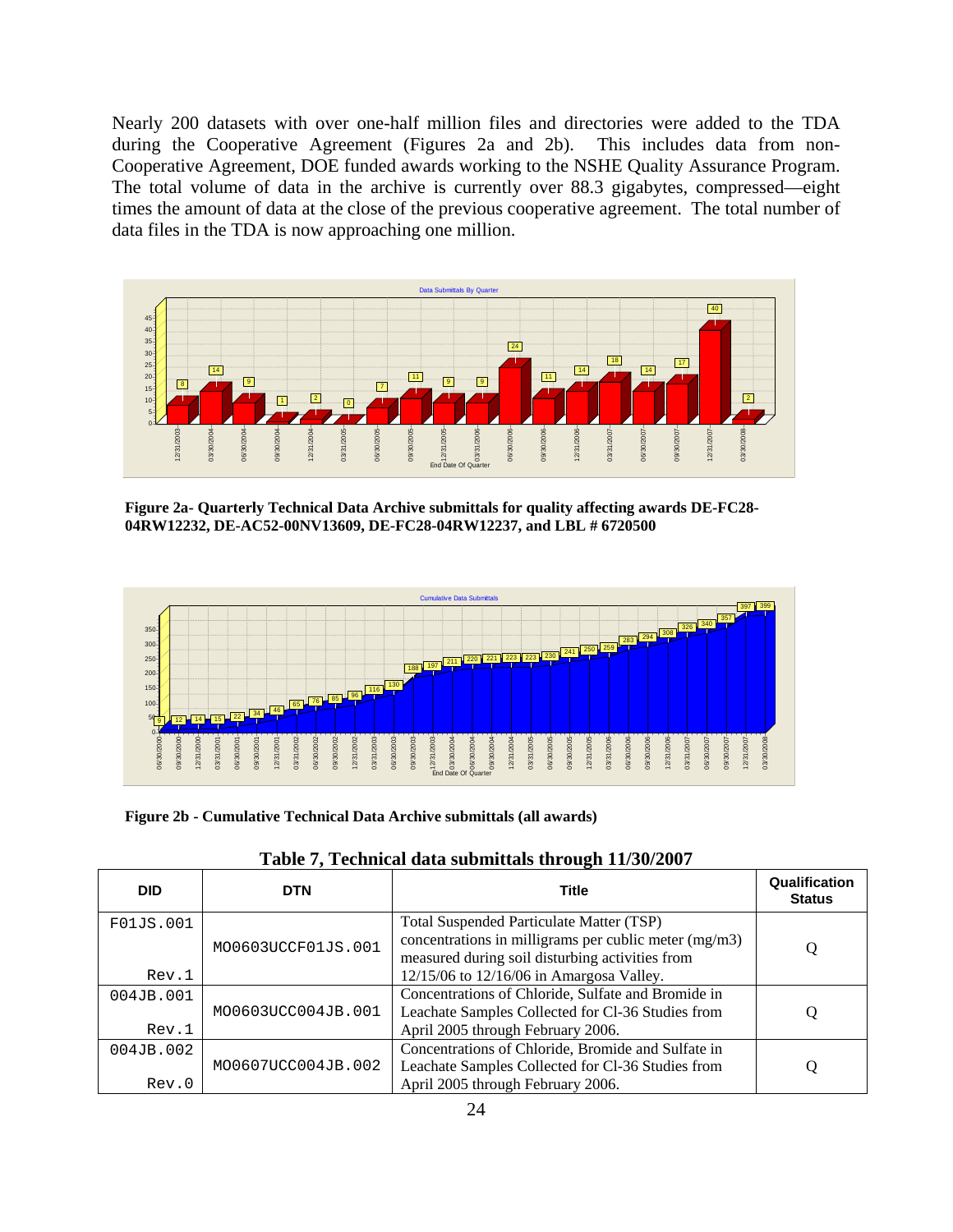| <b>DID</b>         | <b>DTN</b>         | <b>Title</b>                                                                                                                                                                                                 | Qualification<br><b>Status</b> |
|--------------------|--------------------|--------------------------------------------------------------------------------------------------------------------------------------------------------------------------------------------------------------|--------------------------------|
| 004JC.002<br>Rev.0 | MO0605UCC004JC.002 | Chlorine-36 Bomb-Pulse Study of Chlorine-<br>36/Chlorine and Chlorine-35/Chlorine-37 Isotope<br>Ratios Measured in Leachates from Rock Collected<br>From the Yucca Mountain Exploratory Studies<br>Facility. | <b>UQ</b>                      |
| 004JC.003<br>Rev.2 | MO0605UCC004JC.003 | Chlorine-36 Bomb-Pulse Study of Chlorine-<br>36/Chlorine and Chlorine-35/Chlorine-37 Isotope<br>Ratios Measured in Leachates from Rock Collected<br>From the Yucca Mountain Exploratory Studies<br>Facility. | Q                              |
| 004JC.004<br>Rev.1 | MO0605UCC004JC.004 | Chlorine-36 Bomb Pulse Study of Chlorine-<br>36/Chlorine and Chlorine-35/Chlorine-37 Isotope<br>Ratios Measured in Leachates from Rock Collected<br>from the Yucca Mountain Exploratory Studies Facility.    | <b>UQ</b>                      |
| 004JC.005<br>Rev.2 | MO0606UCC004JC.005 | Concentrations of Chloride, Sulfate and Bromide in<br>Leachate Samples Collected for Cl-36 Studies from<br>April 2005 through February 2006.                                                                 | Q                              |
| 004JC.006<br>Rev.0 | MO0606UCC004JC.006 | Chlorine-36 Bomb-Pulse Study of Chlorine-<br>36/Chlorine and Chlorine-35/Chlorine-37 Isotope<br>Ratios Measured in Leachates of Rock Collected From<br>the Yucca Mountain Exploratory Studies Facility.      | Q                              |
| 004JC.007<br>Rev.1 | MO0607UCC004JC.007 | Chlorine-36, Bomb Pulse-Study of Chlorine-<br>36/Chlorine and Chlorine-35/Chlorine-37 Isotope<br>Ratios Measured in Leachates of Rock Collected from<br>the Yucca Mountain Exploratory Studies Facility.     | Q                              |
| 004JC.008<br>Rev.1 | MO0607UCC004JC.008 | Concentrations of Chloride, Sulfate and Bromide in<br>Leachate Samples Collected for Cl-36 Studies from<br>April 2005 - February 2006.                                                                       | Q                              |
| 004JC.009<br>Rev.0 | MO0608UCC004JC.009 | Sample Information for Soil Profiles Collected From<br>the Surface Above the North and South Ramps of the<br>Yucca Mountain Exploratory Studies Facility.                                                    | Q                              |
| 004JC.010<br>Rev.0 | MO0608UCC004JC.010 | Chlorine-36 Bomb-Pulse Study of Chlorine-<br>36/Chlorine and Chlorine-35/Chlorine-37 Isotope<br>Ratios Measured in Leachates of Rock Collected From<br>the Yucca Mountain Exploratory Studies Facility.      | Q                              |
| 004KL.001<br>Rev.0 | MO0506UCC004KL.001 | <b>Concentration Of Trace Elements In Passive Leachates</b><br>By Time For Select Yucca Mountain Exploratory<br>Studies Facility samples.                                                                    | UQ                             |
| 004XG.001<br>Rev.0 | MO0602UCC004XG.001 | Rare Earth Elements (REEs) concentrations in Passive<br>Leachates of Fractured Rock and Fault Gauge analyzed<br>by a Time-Series Experiment.                                                                 | Q                              |
| 004XG.002<br>Rev.0 | MO0602UCC004XG.002 | Method Detection Limit (MDL) and Concentrations of<br>Technetium (Tc-99) in buckets using Inductively<br>Coupled Plasma Mass Spectroscopy (ICP-MS).                                                          | <b>UQ</b>                      |
| 004XG.003<br>Rev.0 | MO0604UCC004XG.003 | Rare Earth Element concentrations in rainwater<br>collected in Las Vegas during precipitation events on<br>October 17th and 18th, 2005.                                                                      | Q                              |
| 004XG.004<br>Rev.0 | MO0605UCC004XG.004 | Technetium-99 (Tc-99) Concentrations From<br>Leachates Of Rock Collected From The Exploratory<br>Studies Facility (ESF) at Yucca Mountain and Soil<br>From The Las Vegas Valley.                             | Q                              |
| 004XG.005          | MO0604UCC004XG.005 | Rare Earth Element concentrations for seep collected in                                                                                                                                                      | <b>UQ</b>                      |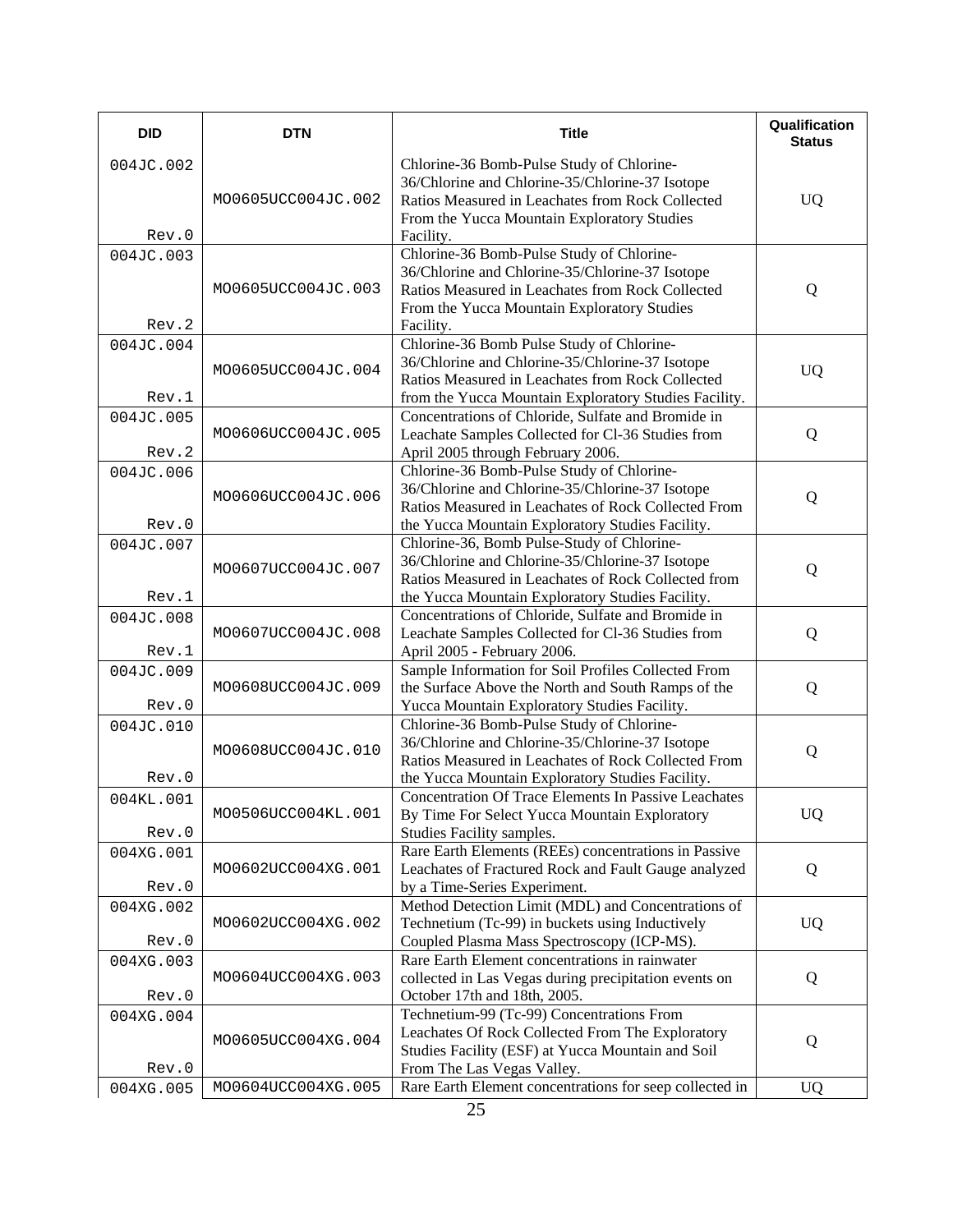| <b>DID</b>         | <b>DTN</b>         | <b>Title</b>                                                                                              | Qualification<br><b>Status</b> |
|--------------------|--------------------|-----------------------------------------------------------------------------------------------------------|--------------------------------|
| Rev.2              |                    |                                                                                                           |                                |
| 005SP.001          |                    | Ground Water Level Measurements from Selected                                                             |                                |
| Rev.0              | MO0405UCC005SP.001 | Boreholes Near the Site of the Proposed Repository:<br>3rd and 4th Quarters 2003                          | Q                              |
| 005SP.002          |                    | <b>Ground Water Level Measurements from Boreholes</b>                                                     |                                |
|                    | MO0506UCC005SP.002 | Near the Site of the Proposed Repository: 1st, 2nd, 3rd,                                                  | Q                              |
| Rev.0              |                    | and 4th Quarters 2004                                                                                     |                                |
| 005SP.003          | MO0605UCC005SP.003 | Ground Water Level Measurements from Boreholes<br>Near the Site of the Proposed Repository:1st, 2nd, 3rd, | Q                              |
| Rev.0              |                    | 4th Quarters 2005.                                                                                        |                                |
| 005SP.004          |                    | Ground Water Level Measurements from Boreholes                                                            |                                |
| Rev.0              | MO0705UCC005SP.004 | Near the Site of the Proposed Repository: 1st, 2nd, 3rd,<br>and 4th Quarters 2006.                        | Q                              |
| 005SP.005          |                    | Ground Water Level Measurements from Boreholes                                                            |                                |
|                    | MO0711UCC005SP.005 | Near the Site of the Proposed Repository: 1st, 2nd, and                                                   | Q                              |
| Rev.0              |                    | 3rd Quarters CY 2007.                                                                                     |                                |
| 006DV.001          | MO0402UCC006DV.001 | Earthquake catalog for the vicinity of Yucca Mountain,                                                    | Q                              |
| Rev.2              |                    | Nevada, for the period 10/01/2002 through 09/30/2003                                                      |                                |
| 006DV.002          | MO0404UCC006DV.002 | Focal mechanisms for earthquakes in the vicinity of                                                       | Q                              |
| Rev.2              |                    | Yucca Mountain, 10/01/2002 - 09/30/2003                                                                   |                                |
| 006DV.003          | MO0404UCC006DV.003 | Accelerogram recordings in 2003 at three boreholes of                                                     | Q                              |
| Rev.3              |                    | the pad of the north portal of the ESF.                                                                   |                                |
| 006DV.004<br>Rev.1 | MO0404UCC006DV.004 | Combined seismicity catalog for FY1996-2002 in the<br>vicinity of Yucca Mountain.                         | Q                              |
| 006DV.005          |                    |                                                                                                           |                                |
| Rev.1              | MO0410UCC006DV.005 | Independent Strong-Motion Site Locations                                                                  | Q                              |
| 006DV.007          |                    | Peak Ground Acceleration and Velocity for Selected                                                        |                                |
| Rev.1              | MO0505UCC006DV.007 | 2003 Earthquakes at the ESF Pad Boreholes                                                                 | Q                              |
| 006DV.008          |                    | Hypocentral parameters for eight earthquakes used in                                                      |                                |
|                    | MO0507UCC006DV.008 | the analysis of borehole accelerometer recordings on                                                      | <b>UQ</b>                      |
| Rev.0              |                    | the pad of the north portal of the ESF.<br>Presumed blasts located within and near the Southern           |                                |
| 006DV.009          | MO0507UCC006DV.009 | Great Basin Digital Seismic Network in the period                                                         | <b>UQ</b>                      |
| Rev.0              |                    | 10/1/2003 to 9/30/2004.                                                                                   |                                |
| 006DV.010          | MO0508UCC006DV.010 |                                                                                                           | <b>UQ</b>                      |
| Rev.1              |                    | Southern Great Basin Seismicity FY2004.                                                                   |                                |
| 006DV.011          | MO0508UCC006DV.011 | Hypocenters and magnitudes for earthquakes in the                                                         | Q                              |
| Rev.2              |                    | vicinity of Yucca Mountain, 10/1/2003 - 09/30/2004.                                                       |                                |
| 006DV.012          | MO0508UCC006DV.012 | Focal Mechanisms for Earthquakes in the vicinity of                                                       | Q                              |
| Rev.2              |                    | Yucca Mountain, 10/1/2003 - 9/30/2004.<br>Southern Great Basin Digital Seismic Network                    |                                |
| 006DV.013          | MO0510UCC006DV.013 | (SGBDSN) waveform data for local earthquakes, 2000-                                                       | Q                              |
| Rev.2              |                    | 2003.                                                                                                     |                                |
| 006GB.001          | MO0511UCC006GB.001 | Yucca Mountain Free-Field Strong Motion Earthquake                                                        | Q                              |
| Rev.0              |                    | Recordings.                                                                                               |                                |
| 006GB.002          | MO0601UCC006GB.002 | AL5 Ratio Data: Seismic recordings of 13 magnitude 2                                                      | Q                              |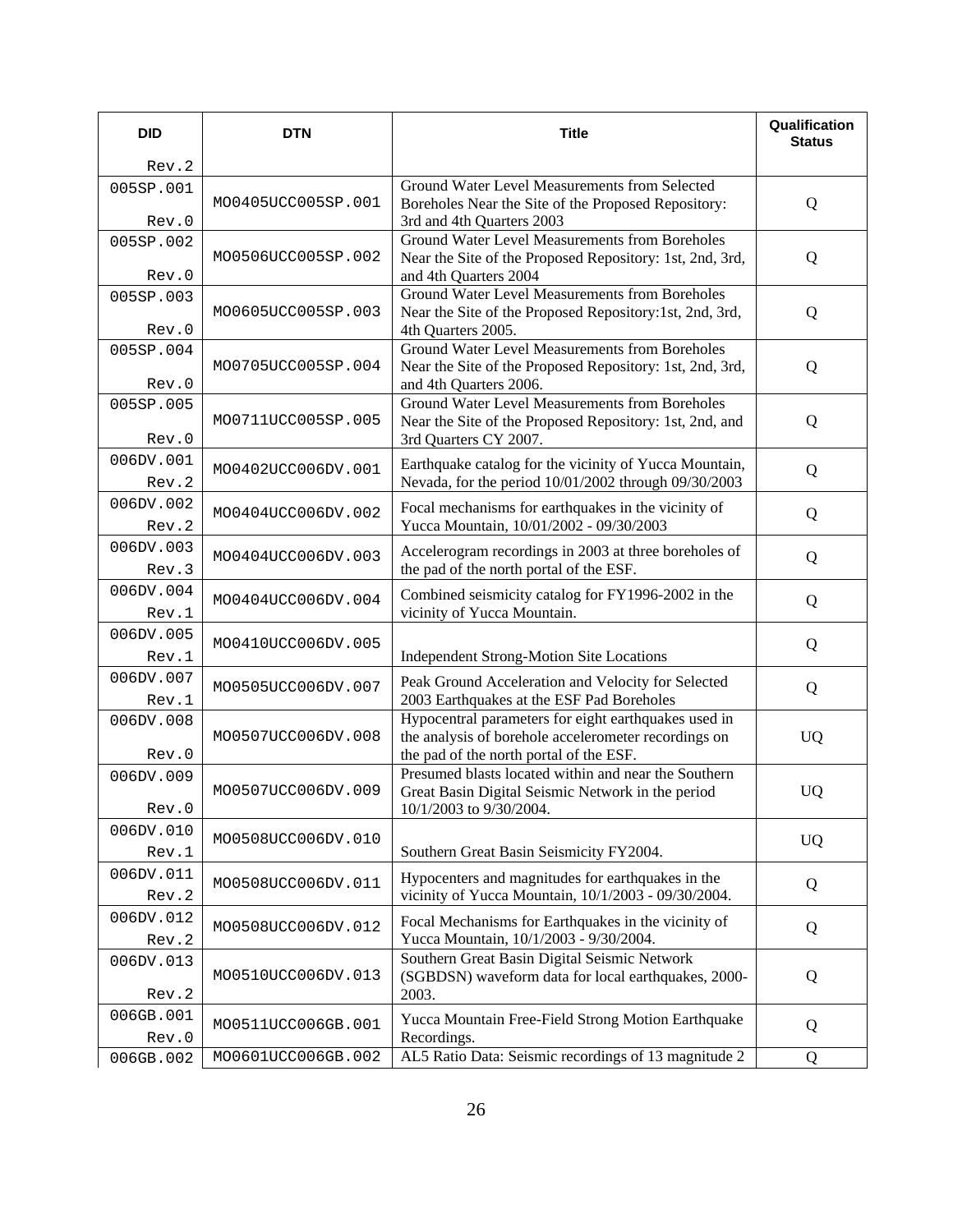| <b>DID</b>         | <b>DTN</b>         | <b>Title</b>                                                                                            | Qualification<br><b>Status</b> |
|--------------------|--------------------|---------------------------------------------------------------------------------------------------------|--------------------------------|
| Rev.0              |                    |                                                                                                         |                                |
| 006GB.003          | Pending            | Seismic Attenuation Parameter Kappa and Seismic                                                         |                                |
| Rev.0              |                    | Spectral Fitting Results for Seismic Stations in the<br>Vicinity of Yucca Mountain                      | Q                              |
| 006JL.001          |                    | Preliminary Results for Refraction Microtremor Site                                                     |                                |
| Rev.1              | MO0506UCC006JL.001 | Characterizations collected by UNR at Yucca<br>Mountain Seismic Stations.                               | <b>UQ</b>                      |
| 006KS.001          | MO0509UCC006KS.001 | Vibrator Data Collected on the Pad at the Borehole                                                      | <b>UQ</b>                      |
| Rev.0              |                    | UE-25 UZ #16.                                                                                           |                                |
| 006KS.002<br>Rev.0 | MO0711UCC006KS.002 | Earthquake locations and magnitudes in the vicinity of<br>Yucca Mountain, 10/1/2004 - 09/30/2006        | Q                              |
| 006KS.003          |                    | Presumed blasts located within 65 km of Yucca                                                           |                                |
|                    | MO0711UCC006KS.003 | Mountain recorded on the Southern Great Basin                                                           | <b>UQ</b>                      |
| Rev.0              |                    | Seismic Network, 10/1/2004 - 09/30/2006                                                                 |                                |
| 006KS.004<br>Rev.0 | MO0711UCC006KS.004 | Presumed blasts recorded on the Southern Great Basin<br>Seismic Network, 10/1/2002 - 09/30/2003         | <b>UQ</b>                      |
| 007AB.001          |                    |                                                                                                         |                                |
| Rev.0              | MO0408UCC007AB.001 | Precipitation Data for Yucca Mountain, 07/01/03-<br>12/31/03                                            | Q                              |
| 007AB.002          |                    | Precipitation Monitoring for Yucca Mountain,                                                            |                                |
| Rev.1              | MO0504UCC007AB.002 | $01/01/04 - 12/31/04$                                                                                   | Q                              |
| 007AB.003          | MO0604UCC007AB.003 | Yucca Mountain Precipitation Data collected from                                                        | Q                              |
| Rev.0              |                    | 01/01/2005 through 12/31/2005.                                                                          |                                |
| 007AB.004          | MO0708UCC007AB.004 | Yucca Mountain Precipitation Data, 01/01/2006 -                                                         | Q                              |
| Rev.0              |                    | 12/31/2006                                                                                              |                                |
| 007AB.005<br>Rev.0 | MO0711UCC007AB.005 | Yucca Mountain Precipitation Data, 01/01/2007 -<br>08/31/2007                                           | Q                              |
| 008DA.001          |                    | Longbase Laser Strainmeter Data from the South Ramp                                                     |                                |
|                    | MO0504UCC008DA.001 | of the Yucca Mountain Facility: Metadata to                                                             | Q                              |
| Rev.0              |                    | Accompany Raw Data Collected Between 2004:001<br>and 2004:199.                                          |                                |
| 008DA.002          |                    | Longbase Laser Strainmeter Data from the South Ramp                                                     |                                |
|                    | MO0508UCC008DA.002 | of the Yucca Mountain Facility: Metadata to                                                             | Q                              |
| Rev.0              |                    | Accompany Raw Data Collected Between 2004:200<br>and 2005:099.                                          |                                |
| 008DA.003          |                    | Longbase Laser Strainmeter Data from the South Ramp                                                     |                                |
|                    | MO0604UCC008DA.003 | of the Yucca Mountain Facility: Metadata to                                                             | Q                              |
| Rev.0              |                    | Accompany Raw Data Collected Between 2005:100<br>and 2005:299.                                          |                                |
| 008FW.001          |                    | Longbase Laser Strainmeter Data from the South Ramp                                                     |                                |
|                    | MO0404UCC008FW.001 | of the Yucca Mountain Facility collected between                                                        | Q                              |
| Rev.0              |                    | 2003:100 and 2003:365                                                                                   |                                |
| 008FW.002          | MO0606UCC008FW.002 | Longbase Laser Strainmeter Data from the South Ramp<br>of the Yucca Mountain Facility Collected between | Q                              |
| Rev.0              |                    | 2005:300 and 2006:099.                                                                                  |                                |
| 008FW.003          |                    | Longbase Laser Strainmeter Data from the South Ramp                                                     |                                |
| Rev.0              | MO0610UCC008FW.003 | of the Yucca Mountain Facility Collected Between<br>2006:100 and 2006:199.                              | Q                              |
| 008FW.004          | MO0610UCC008FW.004 | LSM.04_05.Edited.Data:Longbase Laser Strainmeter                                                        | Q                              |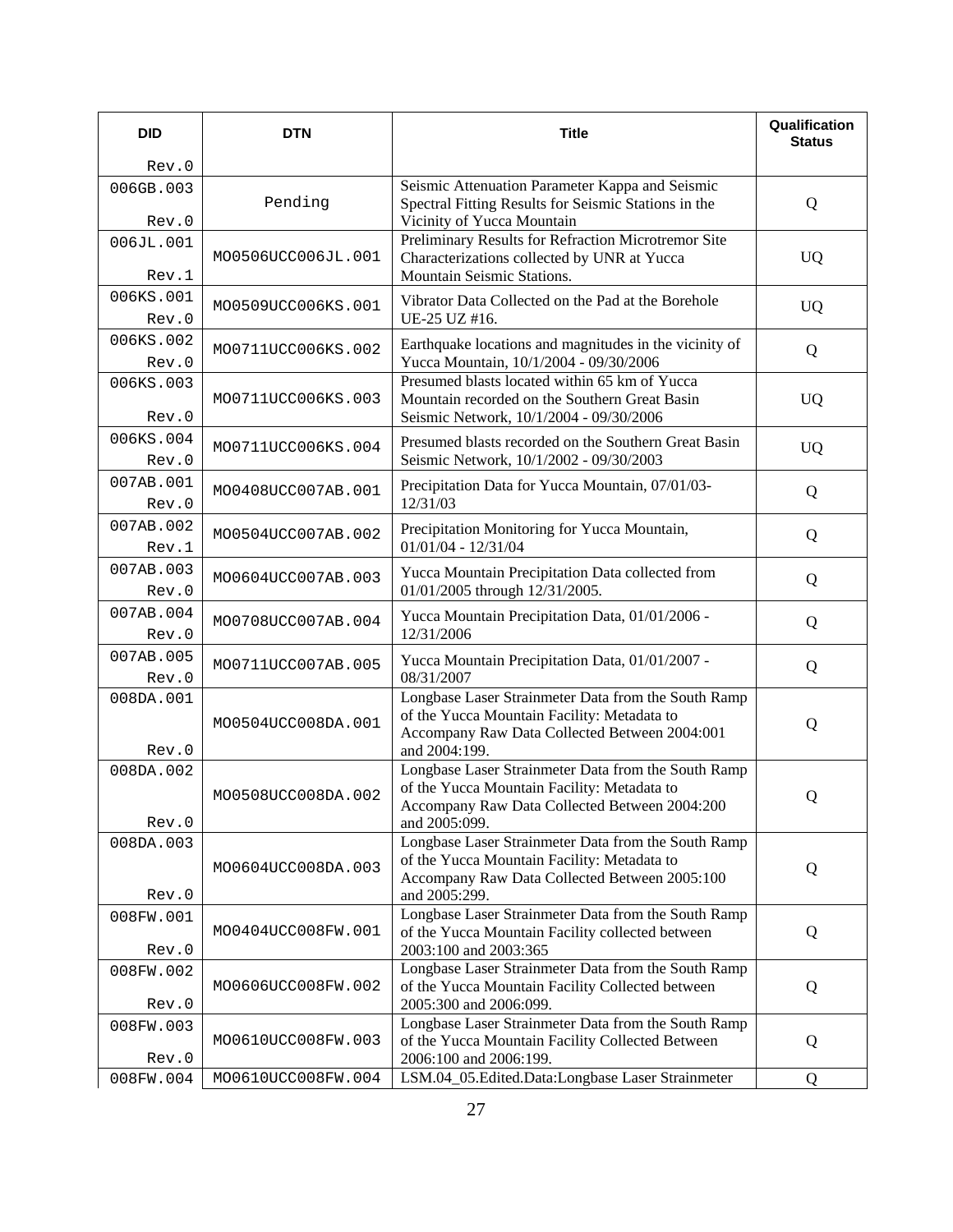| <b>DID</b> | <b>DTN</b>         | <b>Title</b>                                                                                           | Qualification<br><b>Status</b> |
|------------|--------------------|--------------------------------------------------------------------------------------------------------|--------------------------------|
| Rev.0      |                    |                                                                                                        |                                |
| 008FW.005  |                    | LSM.03_04.Edited Data:Longbase Laser Strainmeter                                                       |                                |
|            | MO0610UCC008FW.005 | Data from the South Ramp of the Yucca Mountain                                                         | Q                              |
| Rev.0      |                    | Facility Collected Between 2003:234 and 2004:237.<br>LSM.05_06.Edited.Data: Longbase Laser Strainmeter |                                |
| 008FW.006  | MO0701UCC008FW.006 | Data from the South Ramp of the Yucca Mountain                                                         | Q                              |
| Rev.0      |                    | Facility Collected Between 2005:242 and 2006:199.                                                      |                                |
| 008FW.007  |                    | UCSD.LSM.2006.2.Longbase Laser Strainmeter Data                                                        |                                |
|            | MO0703UCC008FW.007 | from the South Ramp of the Yucca Mountain Facility                                                     | Q                              |
| Rev.0      |                    | Collected Between 2006:200 and 2006:299.                                                               |                                |
| 008FW.008  |                    | LSM.06A.Edited.Data: Longbase Laser Strainmeter                                                        |                                |
|            | MO0707UCC008FW.008 | Data Collected Between 2006:200 and 2006:299 from<br>the South Ramp of the Yucca Mountain Exploratory  | Q                              |
| Rev.0      |                    | Studies Facility (ESF).                                                                                |                                |
| 008FW.009  |                    | UCSD.LSM.2006.3: Longbase Laser Strainmeter Data                                                       |                                |
|            | MO0707UCC008FW.009 | from the South Ramp of the Yucca Mountain Facility.                                                    | Q                              |
| Rev.0      |                    | Data Collected Between 2006:300 and 2006:365.                                                          |                                |
| 008FW.010  |                    | UCSD.LSM.2007.0: Longbase Laser Strainmeter Data                                                       |                                |
|            | MO0707UCC008FW.010 | from the South Ramp of the Yucca Mountain Facility:                                                    | Q                              |
| Rev.0      |                    | Unprocessed Data Collected Between 2007:001 and<br>2007:057.                                           |                                |
| 008FW.011  |                    | LSM.06B.Edited.Data: Longbase Laser Strainmeter                                                        |                                |
|            |                    | Data Collected Between 2006:300 and 2006:365 from                                                      |                                |
|            | MO0709UCC008FW.011 | the South Ramp of the Yucca Mountain Exploratory                                                       | Q                              |
| Rev.0      |                    | Studies Facility (ESF).                                                                                |                                |
| 008FW.012  |                    | LSM.07A.Edited.Data: Longbase Laser Strainmeter                                                        |                                |
|            | MO0709UCC008FW.012 | Data Collected Between 2007:001 and 2007:057 from                                                      | Q                              |
| Rev.0      |                    | the South Ramp of the Yucca Mountain Exploratory                                                       |                                |
| 008FW.013  |                    | Studies Facility (ESF).<br>LSM.02_03.Edited.Data: Longbase Laser Strainmeter                           |                                |
|            |                    | Data Collected Between 2002:233 and 2003:233 from                                                      |                                |
|            | MO0710UCC008FW.013 | the South Ramp of the Yucca Mountain Exploratory                                                       | Q                              |
| Rev.0      |                    | Studies Facility (ESF).                                                                                |                                |
| 010CG.001  | MO0708UCC010CG.001 | Chemical Analyses of Rare Earth Elements in Ground                                                     |                                |
| Rev.0      |                    | Water in Support of Yucca Mountain Studies                                                             | Q                              |
| 010CG.002  | MO0708UCC010CG.002 | Chemical Analyses of Cations in Ground Water in                                                        |                                |
| Rev.0      |                    | Support of Yucca Mountain Studies                                                                      | Q                              |
| 010CG.003  |                    | Chemical Analyses of Anions in Ground Water in                                                         |                                |
| Rev.0      | MO0708UCC010CG.003 | Support of Yucca Mountain Studies                                                                      | Q                              |
| 010JB.001  |                    | Fall 2003 pH, Conductivity, and Alkalinity                                                             |                                |
|            | MO0501UCC010JB.001 | Measurements from Groundwater Samples Collected                                                        | Q                              |
|            |                    | from the wells in the Nye County Early Warning                                                         |                                |
| Rev.0      |                    | Drilling Program.                                                                                      |                                |
| 010JB.002  | MO0508UCC010JB.002 | Alkalinity, pH, and Conductivity Measurements for<br>Nye County Early Warning Drilling Program Wells   | Q                              |
| Rev.0      |                    | Sampled in 2004.                                                                                       |                                |
| 010JB.003  |                    | Anion Concentrations in Nye County Groundwater                                                         |                                |
|            | MO0510UCC010JB.003 | Wells Part of the Nye County Early Warning Drilling                                                    | Q                              |
| Rev.0      |                    | Program (NCEWDP) Sampled in 2004.                                                                      |                                |
| 010JB.004  | MO0510UCC010JB.004 | Anion Concentration for Samples Collected from the                                                     | Q                              |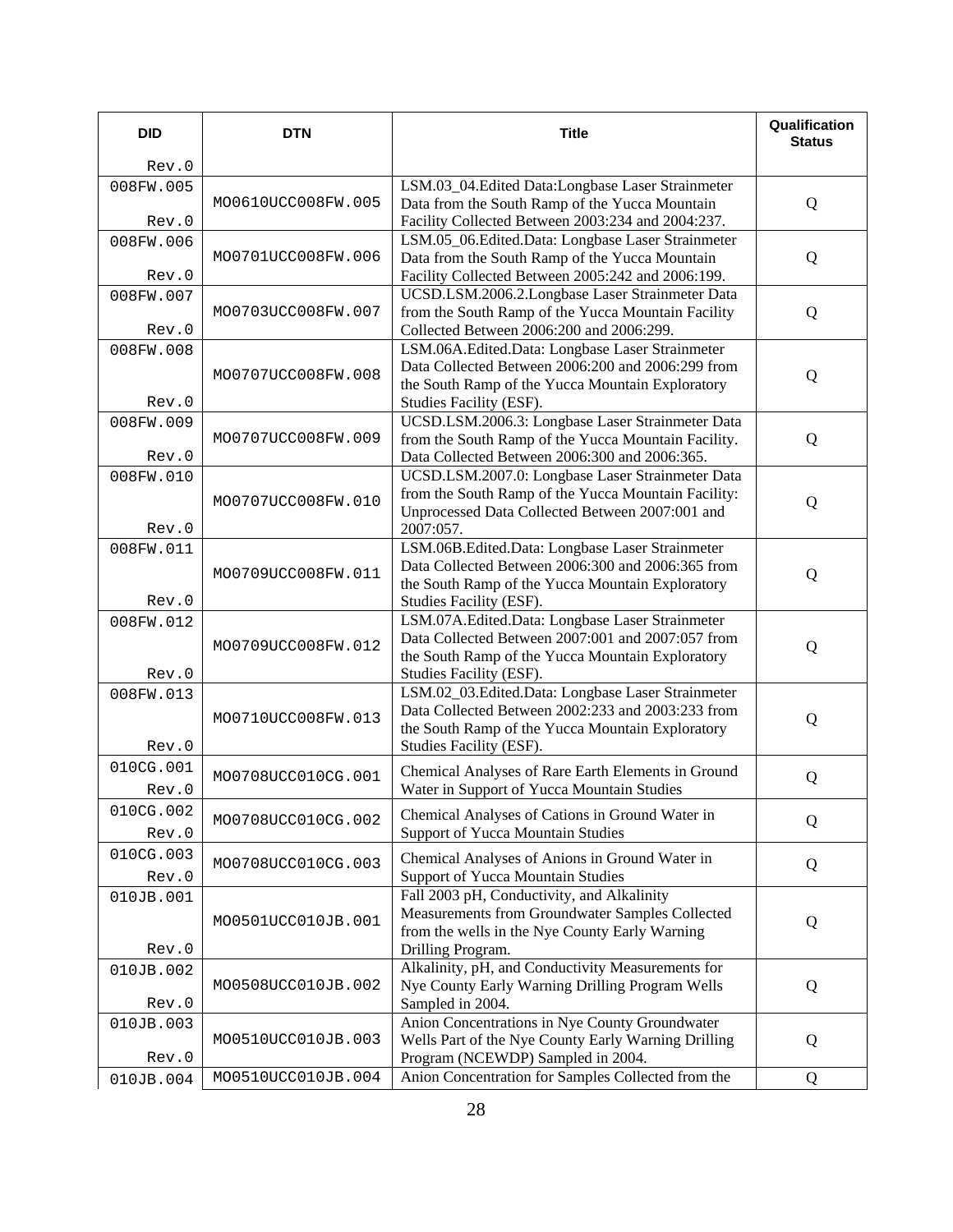| <b>DID</b> | <b>DTN</b>         | <b>Title</b>                                                                             | Qualification<br><b>Status</b> |
|------------|--------------------|------------------------------------------------------------------------------------------|--------------------------------|
| Rev.0      |                    |                                                                                          |                                |
| 010JB.005  | MO0510UCC010JB.005 | Cation Concentrations in Samples Collected at the                                        | Q                              |
| Rev.0      |                    | Exploratory Studies Facility (ESF) in 2005.                                              |                                |
| 010JB.006  |                    | Concentrations of Fluoride, Chloride, Nitrite, Sulfate,                                  |                                |
|            | MO0603UCC010JB.006 | Bromide, Nitrate, Phosphate. Sodium, Potassium,                                          | Q                              |
| Rev.0      |                    | Magnesium and Calcium in Travertine #1 Well,<br>Sampled in May 2005.                     |                                |
| 010JB.007  |                    | Concentrations of Sodium, Potassium, Magnesium and                                       |                                |
|            | MO0604UCC010JB.007 | Calcium in Nye County Early Warning Drilling                                             | Q                              |
| Rev.0      |                    | Program (NCEWDP) Wells Collected in 2005.                                                |                                |
| 010JB.008  |                    | Concentrations of Fluoride, Chloride, Nitrite, Sulfate,                                  |                                |
|            | MO0604UCC010JB.008 | Bromide, Nitrate and Phosphate in Nye County Wells,                                      | Q                              |
|            |                    | Part of the Nye County Early Warning Drilling                                            |                                |
| Rev.0      |                    | Program (NCEWDP) Sampled in 2005.<br>Concentrations of Rhenium and Iodide in the Nye     |                                |
| 010JB.009  | MO0604UCC010JB.009 | County Crosshole #2 Tracer Test Samples Collected in                                     | Q                              |
| Rev.0      |                    | August-October 2005.                                                                     |                                |
| 010JB.010  |                    | Concentrations of Pentafluorobenzoic Acid (PFBA)                                         |                                |
|            | MO0608UCC010JB.010 | and Iodide in the Nye County Single Well #1 Tracer                                       | Q                              |
| Rev.0      |                    | Test Samples Collected in December 2004.                                                 |                                |
| 010JB.011  |                    | Concentrations of 2,3,4,5 Tetrafluorobenzoic Acid                                        |                                |
|            | MO0608UCC010JB.011 | (2,3,4,5 TFBA) and Iodide in the Nye County Single                                       | Q                              |
| Rev.0      |                    | Well #2 Tracer Test Samples Collected in January<br>2005.                                |                                |
| 010JB.012  |                    | Concentrations of Lithium, Bromide, 2,6                                                  |                                |
|            |                    | Difluorobenzoic Acid (DFBA), 2,5 Difluorobenzoic                                         |                                |
|            | MO0608UCC010JB.012 | Acid (DFBA) and 2,4,5 Trifluorobenzoic Acid (TFBA)                                       | Q                              |
| Rev.0      |                    | Collected from January 2005 - October 2005.                                              |                                |
| 010KL.001  |                    | Chemical Analyses of Trace Metal Element                                                 |                                |
|            | MO0608UCC010KL.001 | Concentrations in Groundwater in Support of Yucca                                        | Q                              |
| Rev.0      |                    | Mountain Studies.                                                                        |                                |
| 010KL.002  | MO0608UCC010KL.002 | Chemical Analyses of Trace Metal Element                                                 |                                |
| Rev.2      |                    | Concentrations in Groundwater samples in Support of<br>Yucca Mountain Studies.           | Q                              |
| 010KL.003  |                    | Chemical Analyses of Trace Metal Element                                                 |                                |
|            | MO0608UCC010KL.003 | Concentrations in Groundwater in Support of Yucca                                        | Q                              |
| Rev.1      |                    | Mountain Studies.                                                                        |                                |
| 010KL.004  |                    | <b>Chemical Analyses of Trace Metal Element</b>                                          |                                |
|            | Pending            | Concentrations in Groundwater in Support of Yucca                                        | Q                              |
| Rev.0      |                    | Mountain Studies: Travertine, 2005.                                                      |                                |
| 010KL.005  |                    | Chemical Analyses of Trace Metal Element                                                 |                                |
| Rev.0      | Pending            | Concentrations in Groundwater in Support of Yucca<br>Mountain Studies: Nye County, 2005. | Q                              |
| 010KL.006  |                    | <b>Chemical Analyses of Trace Metal Element</b>                                          |                                |
|            | Pending            | Concentrations in Groundwater in Support of Yucca                                        | Q                              |
| Rev.0      |                    | Mountain Studies: Nye County, 2006                                                       |                                |
| 010NM.001  |                    | Concentrations of Pentafluorobenzoic Acid and                                            |                                |
| Rev.0      | MO0711UCC010NM.001 | Bromide in the Natural Gradient Tracer Test.                                             | Q                              |
| 010NM.002  |                    | Concentrations of Bromide and Pentafluorobenzoic                                         |                                |
| Rev.0      | MO0711UCC010NM.002 | Acid in the Natural Gradient Batch Test Study.                                           | Q                              |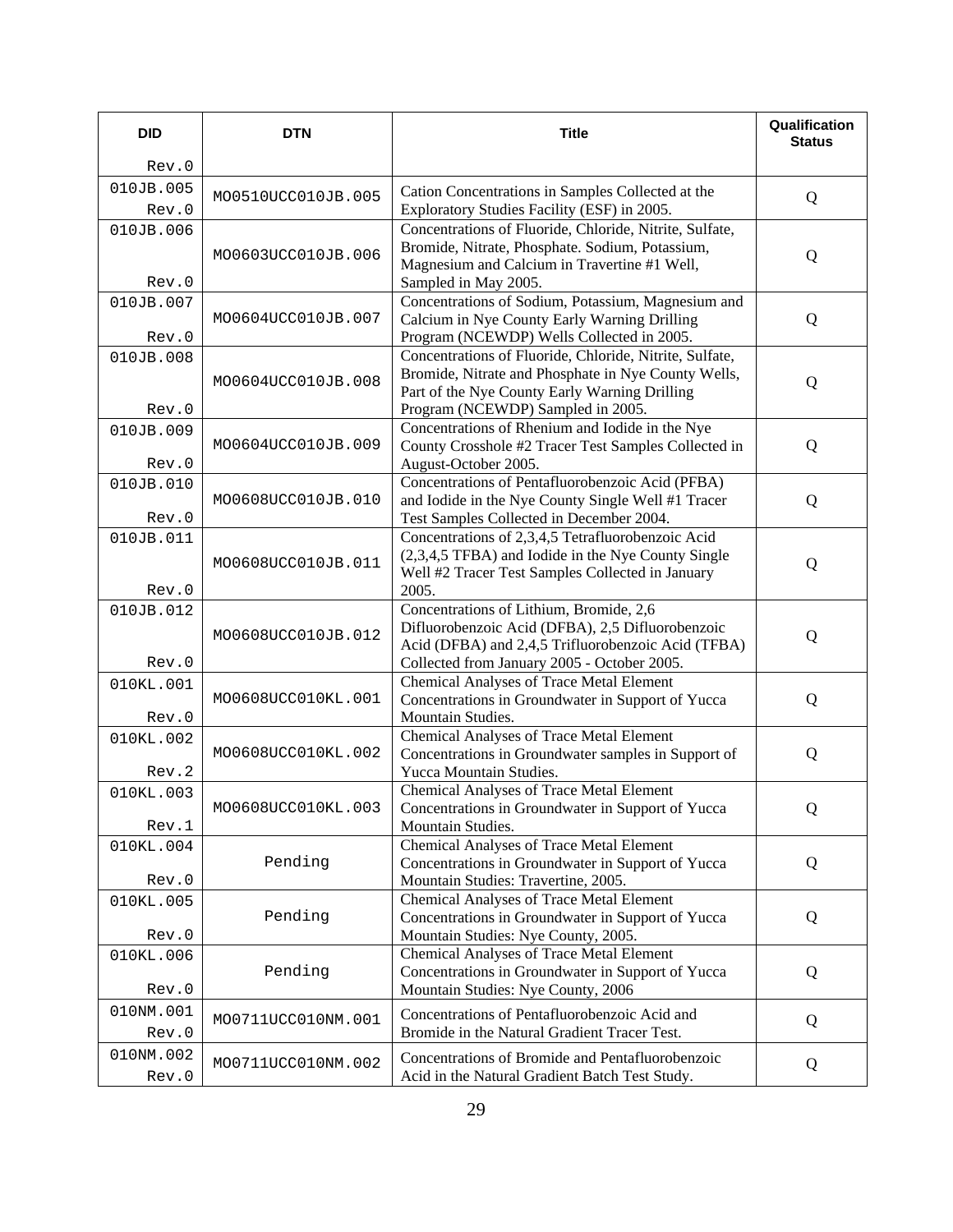| <b>DID</b>         | <b>DTN</b>         | <b>Title</b>                                                                                                                                                                                                                                                           | Qualification<br><b>Status</b> |
|--------------------|--------------------|------------------------------------------------------------------------------------------------------------------------------------------------------------------------------------------------------------------------------------------------------------------------|--------------------------------|
| 010NM.003<br>Rev.0 | MO0711UCC010NM.003 | Concentrations of 2,6 Difluorobenzoic Acid, 2,5<br>Difluorobenzoic Acid, 2,4,5 Trifluorobenzoic Acid,<br>and 2,3,4,5 Tetrafluorobenzoic Acid in the Natural<br>Gradient Batch Test 2 Study.                                                                            | Q                              |
| 010TJ.001<br>Rev.2 | MO0506UCC010TJ.001 | Major Cation and Major Anion Concentrations in<br>Groundwater.                                                                                                                                                                                                         | <b>UQ</b>                      |
| 010TJ.002<br>Rev.0 | MO0511UCC010TJ.002 | Major Cation and Anion Concentrations in<br>Groundwater collected from the August 2003 through<br>December 2004 wells of Nye County Early Warning<br>Drilling Program (NC-EWPD).                                                                                       | Q                              |
| 010TJ.003<br>Rev.1 | MO0603UCC010TJ.003 | Alkalinity, pH, and Conductivity Measurements for<br>Nye County Early Warning Drilling Program wells<br>sampled in 2005.                                                                                                                                               | Q                              |
| 010TJ.004<br>Rev.0 | MO0612UCC010TJ.004 | Alkalinity, pH and Conductivity Measurements for<br>Nye County Early Warning Drilling Program Wells<br>Sampled in September 2006.                                                                                                                                      | Q                              |
| 010XG.001<br>Rev.2 | MO0602UCC010XG.001 | Chemical Analyses of Rare Earth Elements (REEs)<br>Concentrations in Groundwater collected from Aug. -<br>Nov., 2003 and May and Nov., 2004 in support of<br>Yucca Mountain Studies.                                                                                   | Q                              |
| 010XG.002<br>Rev.0 | MO0604UCC010XG.002 | Chemical Analyses in Support of Yucca Mountain<br>Studies.                                                                                                                                                                                                             | Q                              |
| 010XG.003<br>Rev.1 | MO0605UCC010XG.003 | Chemical Analyses in Support of Yucca Mountain<br>Studies.                                                                                                                                                                                                             | Q                              |
| 010XG.004<br>Rev.0 | MO0605UCC010XG.004 | Chemical Analyses in Support of Yucca Mountain<br>Studies.                                                                                                                                                                                                             | Q                              |
| 011JB.001<br>Rev.0 | MO0511UCC011JB.001 | Fluoride, Chloride, Sulfate, Bromide, Nitrate,<br>Potassium, Magnesium and Calcium Concentration<br>Data for Samples Collected from Alcove 8/Niche 3<br>from 5/2004 through 10/2004.                                                                                   | Q                              |
| 011JB.002<br>Rev.0 | MO0511UCC011JB.002 | Fluoride, Bromide, Iodide, 2,6, Difluorobenzoic Acid<br>(2,6 DFBA), 2,5, Difluorobenzoic Acid (2,5 DFBA),<br>and 2,4,5 Trifluorobenzoic Acid (2,4,5 TFBA)<br>Concentration Data for the Alcove 8/Niche 3 Tracer<br>Test for Samples Collected 10/2003 through 12/2004. | Q                              |
| 011TJ.001<br>Rev.2 | MO0506UCC011TJ.001 | Concentration data set for Calcium, Magnesium,<br>Sodium and Potassium in samples collected at Alcove<br>8 / Niche 3 in the ESF.                                                                                                                                       | <b>UQ</b>                      |
| 011TJ.002<br>Rev.0 | MO0511UCC011TJ.002 | Alcove8 Niche3, Tracer Studies.                                                                                                                                                                                                                                        | Q                              |
| 013DR.001<br>Rev.1 | MO0703UCC013DR.001 | Uniaxial Compression Properties of Analog<br>Lithophysal Rock.                                                                                                                                                                                                         | Q                              |
| 013DR.002<br>Rev.0 | MO0705UCC013DR.002 | <b>Uniaxial Compression Properties of Analog</b><br>Lithophysal Rock and Plots                                                                                                                                                                                         | Q                              |
| 015GL.001<br>Rev.0 | MO0705UCC015GL.001 | Microstructural Characterization of Alloy 22 in the<br>Mill-Annealed, Sensitized and Solutionized State.                                                                                                                                                               | Q                              |
| 015GL.002<br>Rev.0 | MO0705UCC015GL.002 | Microstructural Characterization of Alloy 22 in the<br>Mill-Annealed, Sensitized and Solutionized State.                                                                                                                                                               | Q                              |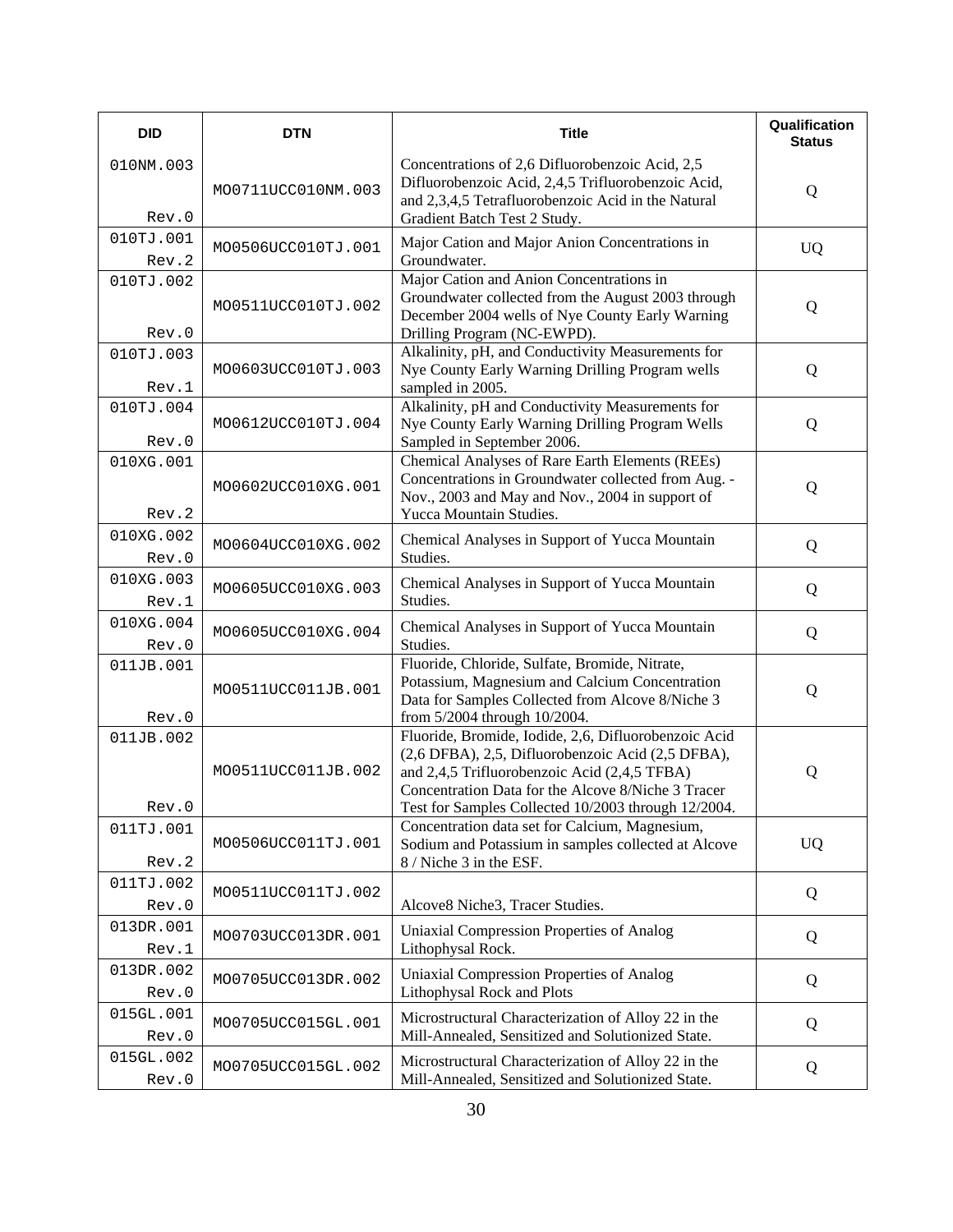| <b>DID</b>         | <b>DTN</b>         | <b>Title</b>                                                                                                           | Qualification<br><b>Status</b> |
|--------------------|--------------------|------------------------------------------------------------------------------------------------------------------------|--------------------------------|
| 015GL.003<br>Rev.0 | MO0705UCC015GL.003 | Microstructural Characterization of Alloy 22 in the<br>Mill-Annealed, Sensitized and Solutionized State.               | Q                              |
| 015GL.004<br>Rev.0 | MO0711UCC015GL.004 | Microstructural Characterization of Alloy 22 in the<br>mill-annealed, sensitized, and solutionized state,<br>Volume 9  | Q                              |
| 015GL.005<br>Rev.0 | MO0707UCC015GL.005 | Microstructural Characterization of Alloy 22 in the<br>mill-annealed, sensitized, and solutionized state,<br>Volume 6  | <b>UQ</b>                      |
| 015GL.006<br>Rev.0 | MO0707UCC015GL.006 | Microstructural Characterization of Alloy 22 in the<br>mill-annealed, sensitized, and solutionized state,<br>Volume 7  | <b>UQ</b>                      |
| 015GL.007<br>Rev.0 | MO0707UCC015GL.007 | Microstructural Characterization of Alloy 22 in the<br>mill-annealed, sensitized, and solutionized state,<br>Volume 8  | <b>UQ</b>                      |
| 015GL.008<br>Rev.0 | MO0707UCC015GL.008 | Microstructural Characterization of Alloy 22 in the<br>mill-annealed, sensitized, and solutionized state,<br>Volume 4  | Q                              |
| 015GL.009<br>Rev.0 | MO0707UCC015GL.009 | Microstructural Characterization of Alloy 22 in the<br>mill-annealed, sensitized, and solutionized state,<br>Volume 5  | Q                              |
| 015GL.010<br>Rev.0 | MO0711UCC015GL.010 | Microstructural Characterization of Alloy 22 in the<br>mill-annealed, sensitized, and solutionized state,<br>Volume 10 | Q                              |
| 015GL.011<br>Rev.0 | MO0711UCC015GL.011 | Microstructural Characterization of Alloy 22 in the<br>mill-annealed, sensitized, and solutionized state,<br>Volume 11 | Q                              |
| 015GL.012<br>Rev.0 | MO0711UCC015GL.012 | Microstructural Characterization of Alloy 22 in the<br>mill-annealed, sensitized, and solutionized state,<br>Volume 12 | Q                              |
| 015GL.013<br>Rev.0 | MO0711UCC015GL.013 | Microstructural Characterization of Alloy 22 in the<br>mill-annealed, sensitized, and solutionized state,<br>Volume 13 | Q                              |
| 015GL.014<br>Rev.0 | MO0711UCC015GL.014 | Microstructural Characterization of Alloy 22 in the<br>mill-annealed, sensitized, and solutionized state,<br>Volume 14 | Q                              |
| 015GL.015<br>Rev.0 | MO0711UCC015GL.015 | Microstructural Characterization of Alloy 22 in the<br>mill-annealed, sensitized, and solutionized state,<br>Volume 15 | Q                              |
| 015GL.016<br>Rev.0 | MO0711UCC015GL.016 | Microstructural Characterization of Alloy 22 in the<br>mill-annealed, sensitized, and solutionized state,<br>Volume 16 | Q                              |
| 015GL.017<br>Rev.0 | MO0711UCC015GL.017 | Microstructural Characterization of Alloy 22 in the<br>mill-annealed, sensitized, and solutionized state,<br>Volume 17 | Q                              |
| 015GL.018<br>Rev.0 | MO0711UCC015GL.018 | Microstructural Characterization of Alloy 22 in the<br>mill-annealed, sensitized, and solutionized state,<br>Volume 18 | Q                              |
| 015GL.019<br>Rev.0 | MO0711UCC015GL.019 | Microstructural Characterization of Alloy 22 in the<br>mill-annealed, sensitized, and solutionized state,<br>Volume 19 | Q                              |
| 015GL.020          | MO0711UCC015GL.020 | Microstructural Characterization of Alloy 22 in the                                                                    | Q                              |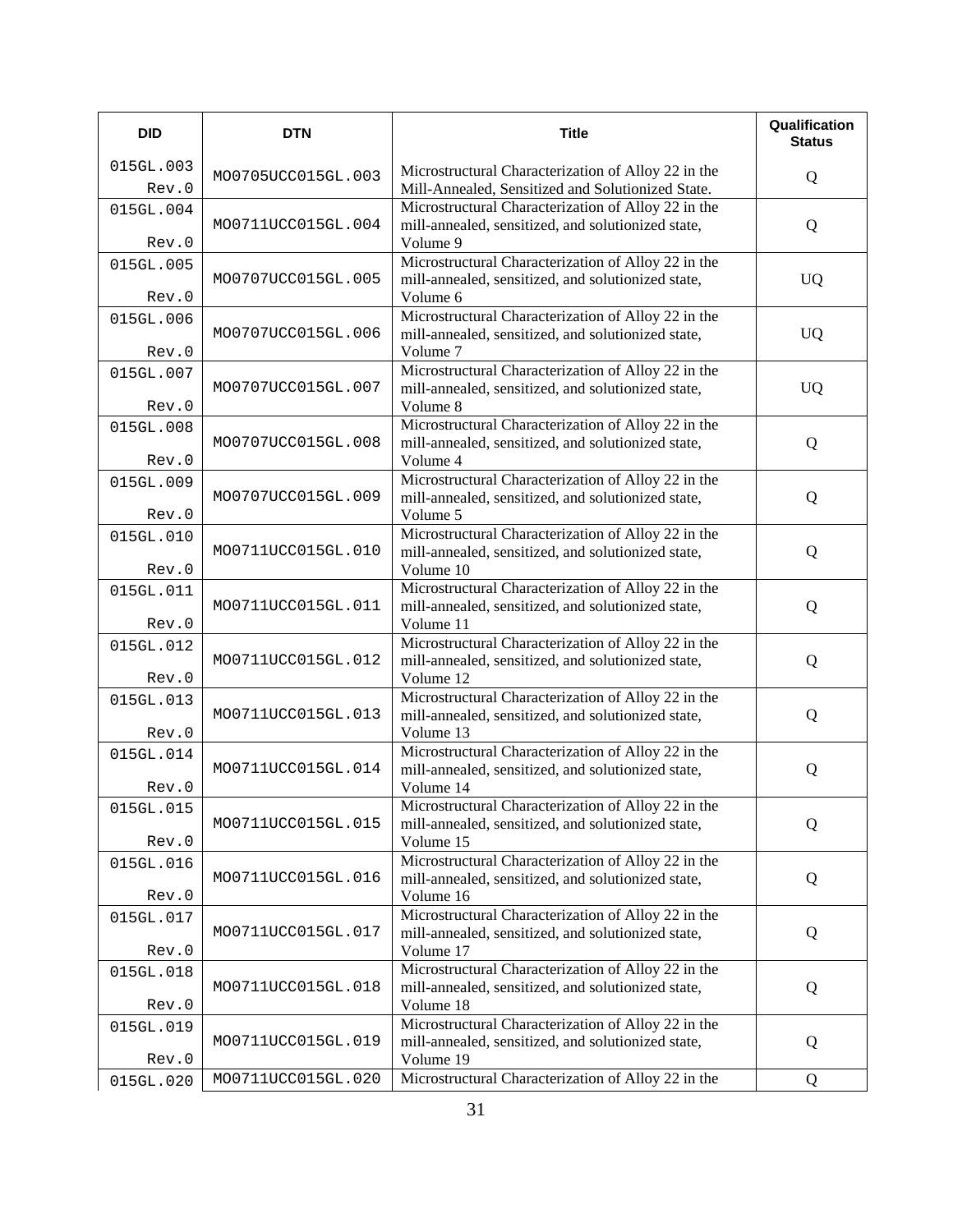| <b>DID</b> | <b>DTN</b>         | <b>Title</b>                                                                                                     | Qualification<br><b>Status</b> |
|------------|--------------------|------------------------------------------------------------------------------------------------------------------|--------------------------------|
| Rev.0      |                    |                                                                                                                  |                                |
| 015GL.021  |                    | Microstructural Characterization of Alloy 22 in the                                                              |                                |
| Rev.0      | MO0711UCC015GL.021 | mill-annealed, sensitized, and solutionized state,<br>Volume 21                                                  | Q                              |
| 015GL.022  |                    | Microstructural Characterization of Alloy 22 in the                                                              |                                |
| Rev.0      | MO0711UCC015GL.022 | mill-annealed, sensitized, and solutionized state,<br>Volume 22                                                  | Q                              |
| 015GL.023  |                    | Microstructural Characterization of Alloy 22 in the                                                              |                                |
|            | MO0711UCC015GL.023 | mill-annealed, sensitized, and solutionized state,                                                               | Q                              |
| Rev.0      |                    | Volume 23                                                                                                        |                                |
| 015GL.024  |                    | Microstructural Characterization of Alloy 22 in the                                                              |                                |
| Rev.0      | MO0711UCC015GL.024 | mill-annealed, sensitized, and solutionized state,<br>Volume 24                                                  | Q                              |
| 015GL.025  |                    | Microstructural Characterization of Alloy 22 in the                                                              |                                |
|            | MO0711UCC015GL.025 | mill-annealed, sensitized, and solutionized state,                                                               | Q                              |
| Rev.0      |                    | Volume 25                                                                                                        |                                |
| 015GL.026  | MO0711UCC015GL.026 | Microstructural Characterization of Alloy 22 in the                                                              |                                |
| Rev.0      |                    | mill-annealed, sensitized, and solutionized state,<br>Volume 26                                                  | Q                              |
| 015GL.027  |                    | Microstructural Characterization of Alloy 22 in the                                                              |                                |
|            | MO0711UCC015GL.027 | mill-annealed, sensitized, and solutionized state,                                                               | Q                              |
| Rev.0      |                    | Volume 27                                                                                                        |                                |
| 015GL.028  | MO0711UCC015GL.028 | Microstructural Characterization of Alloy 22 in the<br>mill-annealed, sensitized, and solutionized state,        | Q                              |
| Rev.0      |                    | Volume 28                                                                                                        |                                |
| 015GL.029  |                    | Microstructural Characterization of Alloy 22 in the                                                              |                                |
|            | MO0711UCC015GL.029 | mill-annealed, sensitized, and solutionized state,                                                               | Q                              |
| Rev.0      |                    | Volume 29                                                                                                        |                                |
| 015GL.030  | MO0711UCC015GL.030 | Microstructural Characterization of Alloy 22 in the<br>mill-annealed, sensitized, and solutionized state,        | Q                              |
| Rev.0      |                    | Volume 30                                                                                                        |                                |
| 015GL.031  |                    | Microstructural Characterization of Alloy 22 in the                                                              |                                |
|            | MO0711UCC015GL.031 | mill-annealed, sensitized, and solutionized state,                                                               | Q                              |
| Rev.0      |                    | Volume 31<br>Microstructural Characterization of Alloy 22 in the                                                 |                                |
| 015GL.032  | MO0711UCC015GL.032 | mill-annealed, sensitized, and solutionized state,                                                               | Q                              |
| Rev.0      |                    | Volume 32                                                                                                        |                                |
| 016FP.001  |                    | Statistics of measurements for hydraulic conductivity,                                                           |                                |
|            |                    | porosity, & sorption coefficient of neptunium; Rank                                                              |                                |
|            | MO0707UCC016FP.001 | correlation between hydraulic conductivity & porosity;<br>Distribution determination for hydraulic conductivity, | Q                              |
| Rev.0      |                    | porosity, & sorption coefficient.                                                                                |                                |
| 016FP.002  |                    | Flow simulation results. Comparison of measured and                                                              |                                |
|            |                    | simulated water saturation in borehole USW SD-12,                                                                |                                |
|            | MO0707UCC016FP.002 | USW UZ-14, and USW SD-7 and water potential in<br>borehole USW SD-12 for homogeneous and                         | Q                              |
| Rev.0      |                    | heterogeneous cases.                                                                                             |                                |
| 016FP.003  | MO0707UCC016FP.003 | Homogeneous random field generation of permeability,                                                             | Q                              |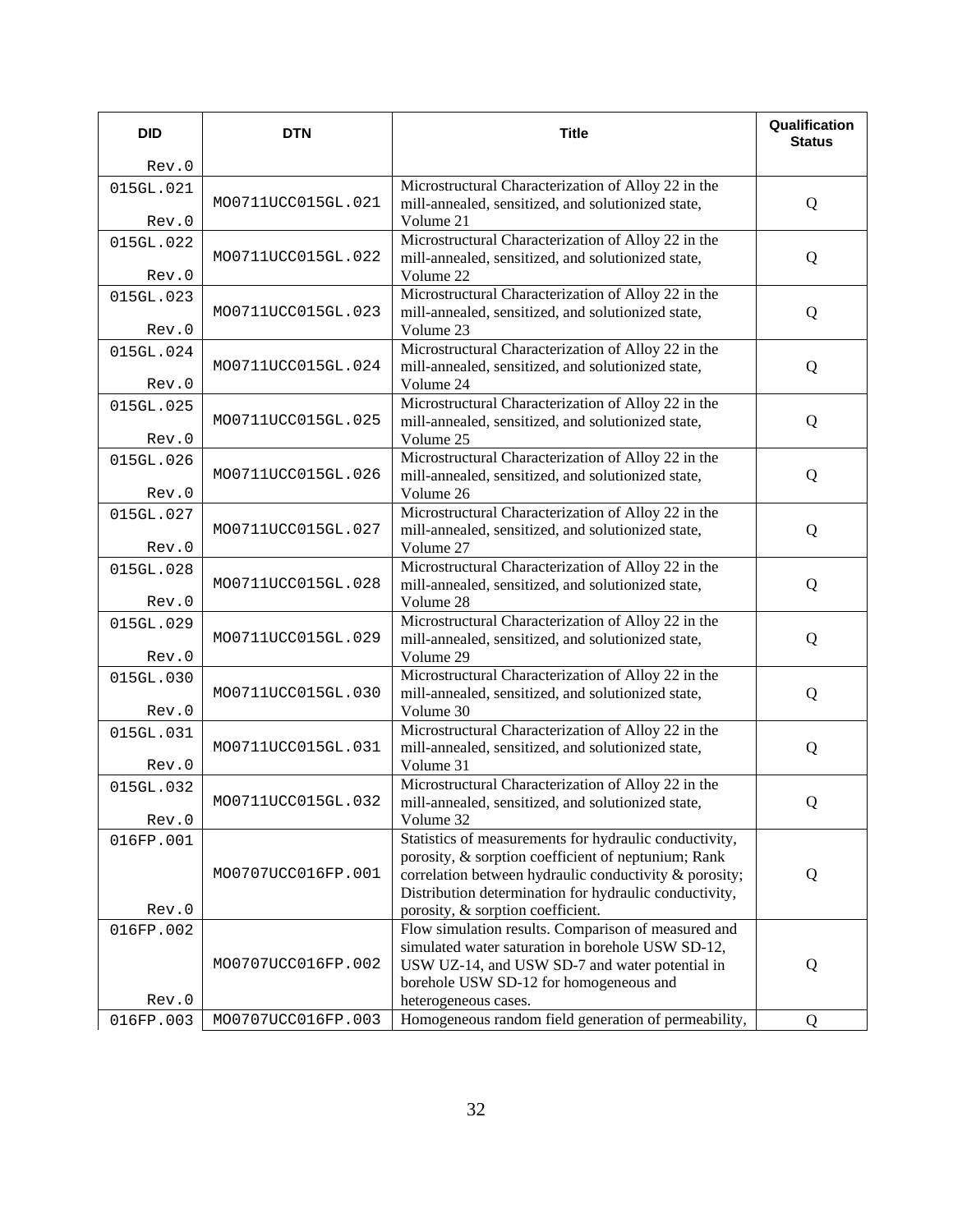| <b>DID</b>         | <b>DTN</b>         | <b>Title</b>                                                                                                                                                                                                      | Qualification<br><b>Status</b> |
|--------------------|--------------------|-------------------------------------------------------------------------------------------------------------------------------------------------------------------------------------------------------------------|--------------------------------|
| Rev.0              |                    |                                                                                                                                                                                                                   |                                |
| 016FP.004<br>Rev.0 | MO0707UCC016FP.004 | Radionuclide transport simulation results; The<br>simulated breakthrough curves of cumulative mass of<br>conservative (technetium) and reactive tracer<br>(Neptunium) for homogeneous and heterogeneous<br>cases. | Q                              |
| 016JZ.001<br>Rev.0 | MO0707UCC016JZ.001 | Results of unsaturated flow moment equations based<br>on Karhunen-Loeve decomposition.                                                                                                                            | <b>UQ</b>                      |
| 017JT.001<br>Rev.1 | MO0705UCC017JT.001 | Dissolved organic carbon (DOC) carbon isotope data<br>for groundwater samples in the Yucca Mountain area.<br>Sampled 2004-2005.                                                                                   | <b>UQ</b>                      |
| 019MM.001<br>Rev.1 | MO0606UCC019MM.001 | Potentiodynamic and Impedance Spectroscopy scans<br>for 4340 Steel in simulated Yucca Mountain<br>groundwaters.                                                                                                   | Q                              |
| 019MM.002<br>Rev.1 | MO0606UCC019MM.002 | Potentiodynamic and Impedance Spectroscopy Scans<br>of 4340 Steel in Simulated Yucca Mountain<br>Groundwaters.                                                                                                    | Q                              |
| 019MM.003<br>Rev.1 | MO0607UCC019MM.003 | Potentiodynamic and Impedance Spectroscopy Scans<br>of 4340 Steel in Simulated Yucca Mountain<br>Groundwaters.                                                                                                    | Q                              |
| 019MM.004<br>Rev.0 | MO0609UCC019MM.004 | Potentiodynamic and Impedance Spectroscopy Scans<br>of 4340 Steel in Simulated Yucca Mountain<br>Groundwaters.                                                                                                    | Q                              |
| 019MM.005<br>Rev.0 | MO0702UCC019MM.005 | Potentiodynamic and Impedance Spectroscopy Graphs<br>of 4340 Steel and other Corrosion Rate Calculations in<br>Simulated Yucca Mountain Groundwaters.                                                             | Q                              |
| 020RA.001<br>Rev.0 | MO0609UCC020RA.001 | Field-Test and Shake-Table Experiment Data of<br>Toppling Rigid Objects including quasi-static toppling<br>accelerations and rocking-motion responses.                                                            | Q                              |
| 020RA.002<br>Rev.0 | MO0609UCC020RA.002 | Graphical results for seismic events including cross<br>corelation and coherence recorded in the seismic<br>coherence study                                                                                       | <b>UQ</b>                      |
| 020RA.003<br>Rev.0 | MO0609UCC020RA.003 | Numerical data of rocking responses of rigid blocks, I-<br>beams and granite boulders.                                                                                                                            | Q                              |
| 020RA.004<br>Rev.1 | MO0609UCC020RA.004 | Probabilistic seismic hazard analyses at precarious rock<br>locations in the vicinity of Yucca Mountain                                                                                                           | UQ                             |
| 023JA.001<br>Rev.1 | MO0708UCC023JA.001 | Air oxidation data of A588 steel.                                                                                                                                                                                 | <b>UQ</b>                      |
| R01PC.001<br>Rev.1 | MO0612UCCR01PC.001 | Polymerase Chain Reaction (PCR) results for certified<br>microorganisms amplified with universal bacterial<br>primers and probe.                                                                                  | Q                              |
| R01PC.002<br>Rev.1 | MO0612UCCR01PC.002 | Polymerase Chain Reaction (PCR) results for certified<br>microorganisms amplified with group-specific bacterial<br>primers and probe.                                                                             | Q                              |
| R01PC.003<br>Rev.1 | MO0612UCCR01PC.003 | Polymerase Chain Reaction (PCR) results for certified<br>microorganisms amplified with Phylum-specific<br>bacterial primers and probe.                                                                            | Q                              |
| R01PC.004<br>Rev.1 | MO0612UCCR01PC.004 | Polymerase Chain Reaction (PCR) results for Yucca<br>Mountain core samples amplified with universal<br>bacterial primers and probe.                                                                               | Q                              |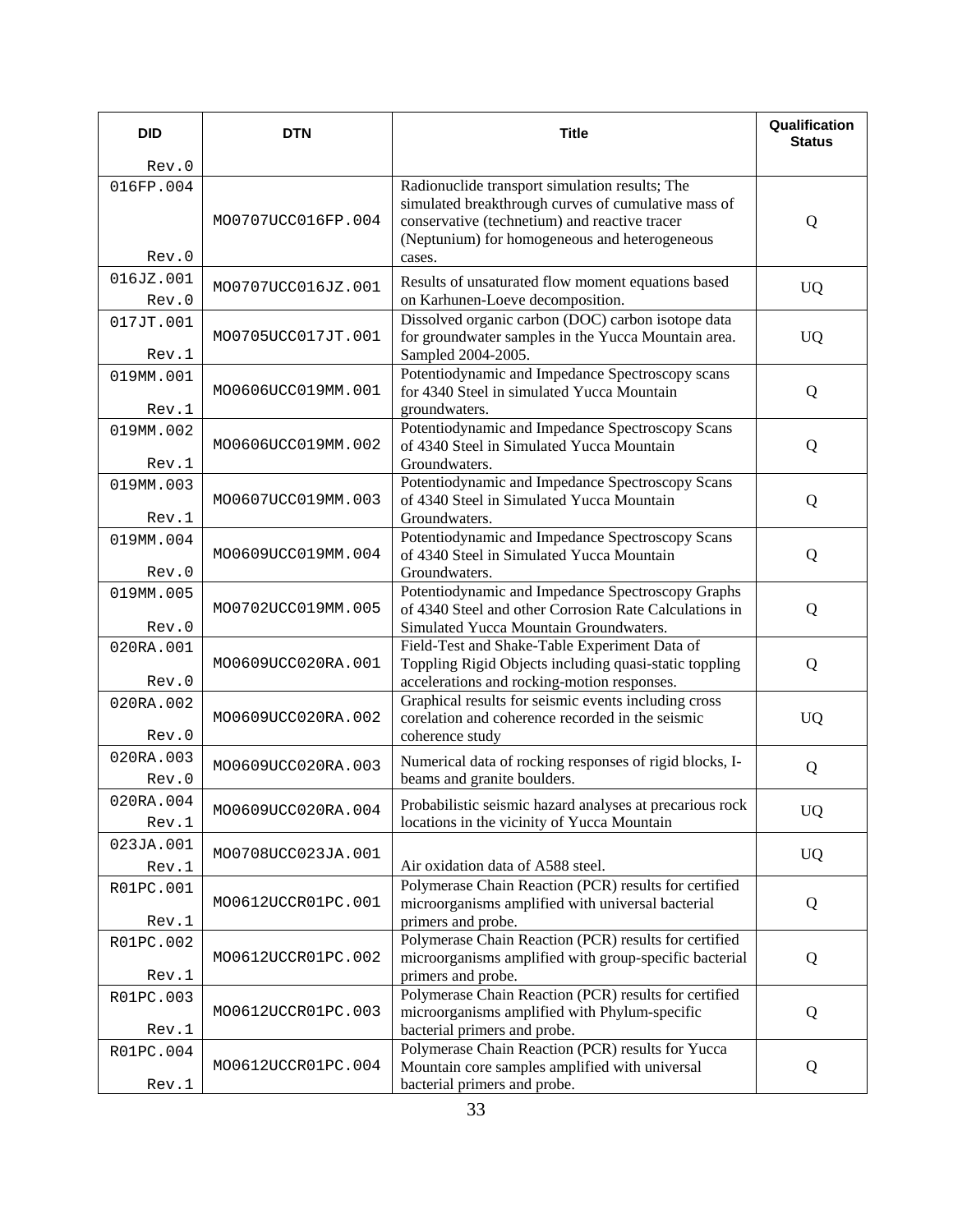| <b>DID</b>         | <b>DTN</b>         | <b>Title</b>                                                                                                                                                                            | Qualification<br><b>Status</b> |
|--------------------|--------------------|-----------------------------------------------------------------------------------------------------------------------------------------------------------------------------------------|--------------------------------|
| R01PC.005<br>Rev.1 | MO0612UCCR01PC.005 | Polymerase Chain Reaction (PCR) results for Yucca<br>Mountain Core Samples Amplified with Gram positive<br>bacterial primers and probe.                                                 | Q                              |
| R01PC.006<br>Rev.1 | MO0612UCCR01PC.006 | Polymerase Chain Reaction (PCR) results for Yucca<br>Mountain core samples amplified with Actinobacteria<br>primers and probe.                                                          | Q                              |
| R02JD.001<br>Rev.0 | MO0701UCCR02JD.001 | Iron, Silica and Uranium Concentration Data from<br>Aqueous Samples made in pH 6.0 Deionized Water<br>Analyzed by Inductively Coupled Plasma Atomic<br>Emission Spectrometry (ICP-AES). | Q                              |
| R02JD.002<br>Rev.1 | MO0701UCCR02JD.002 | Iron, Silica and Uranium Concentration Data from<br>Aqueous Samples Made in pH 7.5 Deionized Water<br>Analyzed by Inductively Coupled Plasma Atomic<br>Emission Spectrometry (ICP-AES). | Q                              |
| R02JD.003<br>Rev.0 | MO0701UCCR02JD.003 | Iron, Uranium and Silica Concentration Data from<br>Aqueous Samples Made in pH 9.0 Deionized Water<br>Analyzed By Inductively Coupled Plasma Atomic<br>Emission Spectrometry (ICP-AES). | Q                              |
| R02JD.004<br>Rev.0 | MO0701UCCR02JD.004 | Method Detection Limits (MDLs) for Iron, Silica and<br>Uranium in Aqueous Samples using Inductively<br>Coupled Plasma Atomic Emissions Spectrometry (ICP-<br>AES).                      | Q                              |
| R02JD.005<br>Rev.0 | MO0701UCCR02JD.005 | pH Measurements from Aqueous Samples Containing<br>Iron, Silica and Uranium in pH 6.0 Deionized Water<br>for Precipitation Experiments.                                                 | Q                              |
| R02JD.006<br>Rev.0 | MO0701UCCR02JD.006 | pH Measurements from Aqueous Samples Containing<br>Iron, Silica and Uranium in pH 7.5 Deionized Water<br>for Precipitation Experiments.                                                 | Q                              |
| R02JD.007<br>Rev.0 | MO0701UCCR02JD.007 | pH Measurements from Aqueous Samples Containing<br>Iron, Silica and Uranium in pH 9.0 Deionized Water<br>for Precipitation Experiments.                                                 | Q                              |
| R02JD.008<br>Rev.0 | MO0702UCCR02JD.008 | Results from Fe(II) Samples Made in pH 6 Deionized<br>Water Analyzed by Ultra Violet-Visible Spectrometry.                                                                              | Q                              |
| R02JD.009<br>Rev.0 | MO0702UCCR02JD.009 | Results from Fe(II) Samples Made in pH 7.5 Deionized<br>Water Analyzed by Ultra Violet-Visible Spectrometry.                                                                            | Q                              |
| R02JD.010<br>Rev.0 | MO0702UCCR02JD.010 | Results from Fe (II) Samples Made in pH 9 Deionized<br>Water Analyzed by Ultra Violet-Visible Spectrometry.                                                                             | Q                              |
| R02JD.011<br>Rev.0 | MO0702UCCR02JD.011 | Dissolution Sampling Times for Liquid Scintillation<br><b>Counting from Dissolution Studies Experiments</b><br>Conducted from June through September 2006.                              | Q                              |
| R02JD.012<br>Rev.0 | MO0702UCCR02JD.012 | Dissolution pH Measurements from Dissolution<br>Studies Experiments Conducted from June through<br>September 2006.                                                                      | Q                              |
| R02JD.013<br>Rev.0 | MO0702UCCR02JD.013 | Measurements of Activity Results from Liquid<br>Scintillation Counting from Dissolution Studies<br>Experiments conducted from June through September<br>2006.                           | Q                              |
| R02TS.001<br>Rev.0 | MO0707UCCR02TS.001 | Equilibrium (K) Evaluation of Analyte Solid/Analyte<br>Solution for Iron, Silicon, and Uranium in Aqueous<br>Samples                                                                    | Q                              |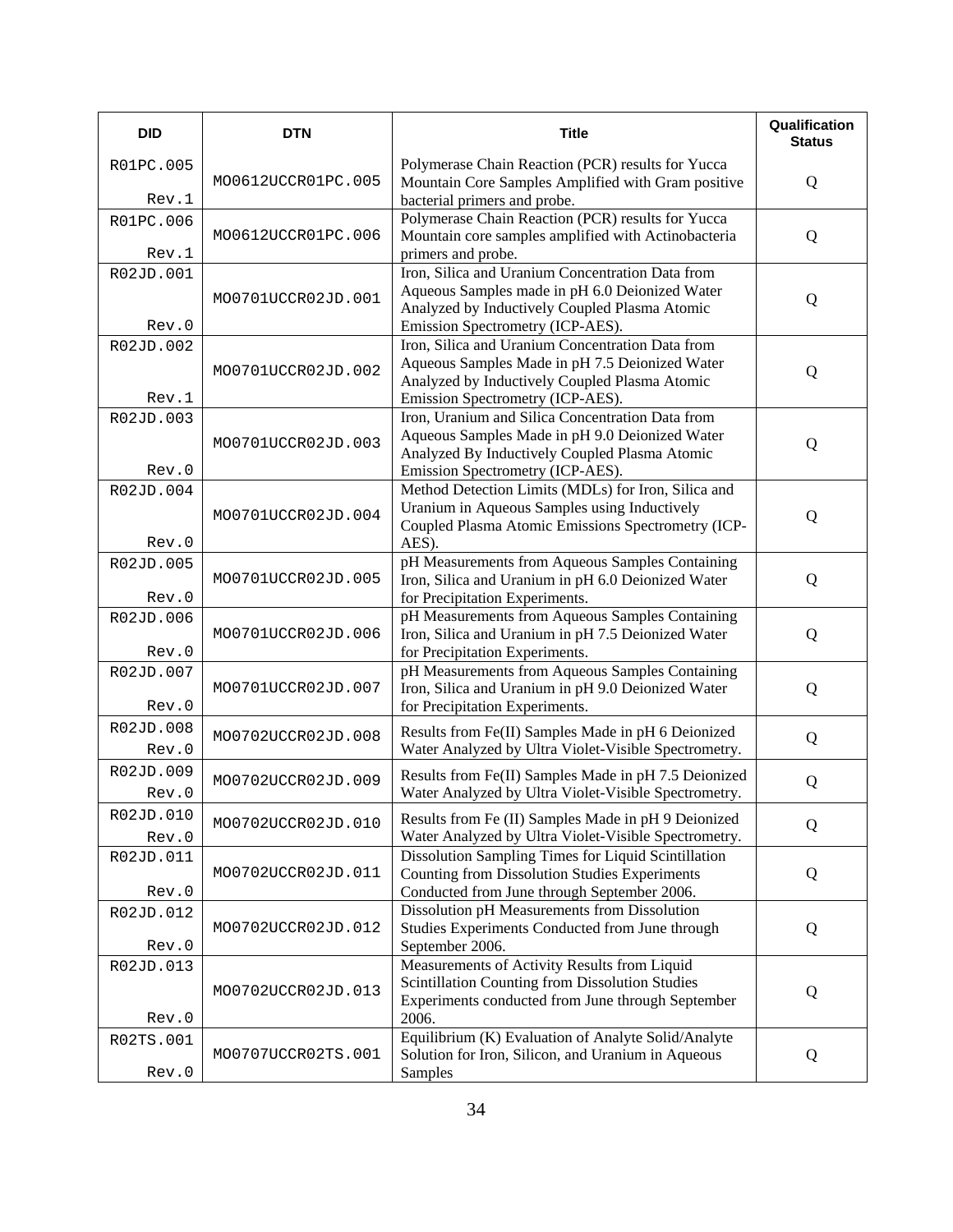| <b>DID</b>         | <b>DTN</b>         | <b>Title</b>                                                                                                                                                                                                                                  | Qualification<br><b>Status</b> |
|--------------------|--------------------|-----------------------------------------------------------------------------------------------------------------------------------------------------------------------------------------------------------------------------------------------|--------------------------------|
| R02TS.002<br>Rev.0 | MO0707UCCR02TS.002 | Analyte Concentration of Np-237 and Pu-239 from<br>Dissolution Studies Conducted from June to September<br>2006.                                                                                                                              | Q                              |
| R02YL.001<br>Rev.1 | MO0611UCCR02YL.001 | Geochemical Modeling of Solubility and Speciation of<br>Uranium, Neptunium and Plutonium Collected From<br>May 2005 through September 2006.                                                                                                   | Q                              |
| R02YL.002<br>Rev.0 | MO0703UCCR02YL.002 | Geochemical Modeling of Solubility and Speciation of<br>Uranium, Neptunium and Plutonium Collected From<br>May 2005 through September 2006.                                                                                                   | Q                              |
| R03JC.001<br>Rev.0 | MO0707UCCR03JC.001 | pH Evolution of Solutions Containing Uranium,<br>Gadolinium and Neodymium after Interaction with Fe-<br>Shot and Fe(III) Oxide.                                                                                                               | Q                              |
| R03JC.002<br>Rev.0 | MO0707UCCR03JC.002 | Concentrations of Neodymium, Gadolinium and<br>Uranium (ppb) in Solution After Interaction with Fe-<br>Shot and Fe (III) Oxide.                                                                                                               | Q                              |
| R03JC.003<br>Rev.0 | MO0707UCCR03JC.003 | Concentrations of Uranium on the Surface of Fe-Shot<br>and Fe (III) Oxide after Interaction with a Solution<br>containing Uranium.                                                                                                            | Q                              |
| 001GB.001<br>Rev.0 | MO0310UCC001GB.001 | Daily geodetic solutions for X, Y, Z coordinates for 28<br>GPS stations in Yucca Mountain region (05/01/1999 -<br>$04/30/2003$ ).                                                                                                             | <b>UQ</b>                      |
| 004JC.001<br>Rev.0 | UN0203SPA004JC.001 | THERMOCHRONOLOGICAL EVOLUTION OF<br>CALCITE FORMATION AT YUCCA MOUNTAIN                                                                                                                                                                       | Q                              |
| 006RA.001<br>Rev.0 | UN0202MWD006RA.001 | PRECARIOUS ROCK, SEISMIC HAZARD<br>MODELING DATA.                                                                                                                                                                                             | Q                              |
| 007DA.001<br>Rev.0 | MO0310UCC007DA.001 | Longbase Laser Strainmeter Data from the South Ramp<br>of the Yucca Mountain Exploratory Studies Facility<br>collected from day 233 of calendar year 2002 through<br>day 99 of calendar year 2003                                             | Q                              |
| 008IF.001<br>Rev.0 | MO0205UCC008IF.001 | CONCENTRATION DATA SET FOR 2,4-<br>DIFLUOROBENZOIC ACID (2,4-DFBA) TRACER<br>USED FOR THE FEB / MAR 2002 SINGLE WELL<br>TRACER TEST AT THE ALLUVIAL TRACER<br><b>COMPLEX</b>                                                                  | Q                              |
| 008IF.002<br>Rev.0 | MO0310UCC008IF.002 | Major ion concentrations, pH, alkalinity, and<br>conductivity for samples collected from Death Valley<br>Springs (Warm Spring, Last Chance Spring, Monarch<br>Spring), SF-1, SF-2, and Travertine #2 during the<br>period 02/6/03 - 05/23/03. | Q                              |
| 008IF.003<br>Rev.0 | MO0310UCC008IF.003 | MAJOR CATION, MAJOR ANION, AND TRACE<br>ELEMENT CONCENTRATIONS IN<br>GROUNDWATER COLLECTED FROM THE<br>OCTOBER 2000 SAMPLING OF PHASE II AND III<br>WELLS OF THE NYE COUNTY EARLY<br>WARNING DRILLING PROGRAM (NC-EWDP).                      | Q                              |
| 008IF.004<br>Rev.0 | MO0310UCC008IF.004 | pH, conductivity, and alkalinity field data for CY-2002<br>samples of the Nye County Early Warning Drilling<br>Program.                                                                                                                       | Q                              |
| 008IF.006          | UN0109SPA008IF.006 | CONCENTRATION DATASET FOR TRACERS                                                                                                                                                                                                             | Q                              |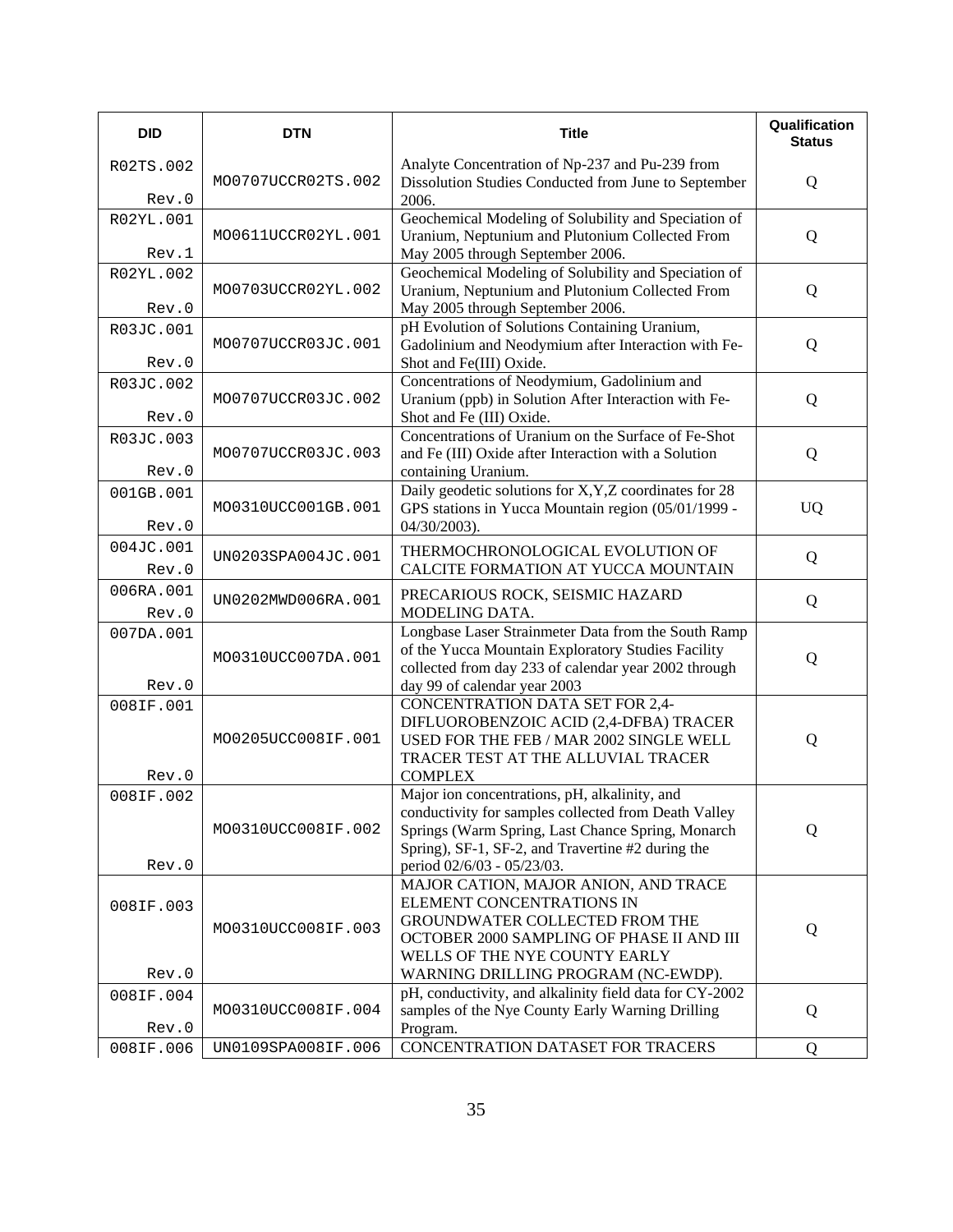| <b>DID</b>         | <b>DTN</b>         | <b>Title</b>                                                                                                                                                                                                                                            | Qualification<br><b>Status</b> |
|--------------------|--------------------|---------------------------------------------------------------------------------------------------------------------------------------------------------------------------------------------------------------------------------------------------------|--------------------------------|
| Rev.0              |                    |                                                                                                                                                                                                                                                         |                                |
| 008IF.007<br>Rev.0 | MO0311UCC008IF.007 | MAJOR CATION, MAJOR ANION, AND TRACE<br>ELEMENT CONCENTRATIONS IN<br>GROUNDWATERS COLLECTED DURING THE<br>MAY 2000 SAMPLING OF THE PHASE I AND II<br>WELLS OF THE NYE COUNTY EARLY<br>WARNING DRILLING PROGRAM (NC-EWDP)                                | Q                              |
| 008IW.001<br>Rev.0 | MO0210UCC008IW.001 | MAJOR CATION, MAJOR ANION, AND TRACE<br><b>ELEMENT CONCENTRATIONS IN</b><br>GROUNDWATERS COLLECTED DURING THE<br>NOVEMBER 1999 SAMPLING OF THE PHASE I<br>WELLS OF THE NYE COUNTY EARLY<br>WARNING DRILLING PROGRAM (NC-EWDP)                           | Q                              |
| 008IW.002<br>Rev.0 | MO0210UCC008IW.002 | MAJOR CATION, MAJOR ANION, AND TRACE<br><b>ELEMENT CONCENTRATIONS IN</b><br>GROUNDWATERS COLLECTED DURING THE<br>MAY 2000 SAMPLING OF THE PHASE I AND II<br>WELLS OF THE NYE COUNTY EARLY<br>WARNING DRILLING PROGRAM (NC-EWDP)                         | Q                              |
| 008IW.003<br>Rev.1 | MO0301UCC008IW.003 | Major cation, major anion, and trace element<br>concentrations in groundwater samples collected in<br>November 2001 of well 19 IM 1 (Zones 1-4) and<br>January 2002 of well 19 D (Zone 4) of the Nye County<br>Early Warning Drilling Program (NCEWDP). | Q                              |
| 008IW.004<br>Rev.0 | MO0306UCC008IW.004 | Major cation, major anion, and trace element<br>concentrations in groundwater samples collected in<br>November 2001 of well 19 IM 1 (Zones 1-4) and<br>January 2002 of well 19 D (Zone 4) of the Nye County<br>Early Warning Drilling Program (NCEWDP). | Q                              |
| 008IW.005<br>Rev.1 | MO0310UCC008IW.005 | MAJOR CATION, MAJOR ANION, AND TRACE<br><b>ELEMENT CONCENTRATIONS IN</b><br>GROUNDWATER COLLECTED FROM THE<br>AUGUST-OCTOBER 2002 SAMPLING OF PHASE<br>II AND III WELLS OF THE NYE COUNTY EARLY<br>WARNING DRILLING PROGRAM (NC-EWDP).                  | Q                              |
| 008JB.001<br>Rev.0 | MO0205UCC008JB.001 | Arsenic (III), Arsenic (V), Antimony (III), and<br>Antimony (V) Concentrations in Groundwaters<br>Collected During the May 2000 and October 2000<br>Sampling of the Nye County Early Warning Drilling<br>Program (EWDP).                                | Q                              |
| 008KS.001<br>Rev.0 | UN0010SPA008KS.001 | MAJOR CATION, MAJOR ANION, AND TRACE<br>ELEMENT CONCENTRATIONS IN<br>GROUNDWATERS COLLECTED FROM BOND<br>GOLD WELL, SD-6ST1, AND THE MAY 99<br>SAMPLING OF THE PHASE I WELLS OF THE<br>NYE COUNTY EARLY WARNING DRILLING<br>PROGRAM (EWDP)              | Q                              |
| 008KS.002          | UN0010SPA008KS.002 | MAJOR CATION, MAJOR ANION, AND TRACE<br>ELEMENT CONCENTRATIONS IN                                                                                                                                                                                       | <b>UQ</b>                      |

G O A S CO CONTRACTO DE LA CONTRACTO DE LA CONTRACTO DE LA CONTRACTO DE LA CONTRACTO DE LA CONTRACTO DE LA CON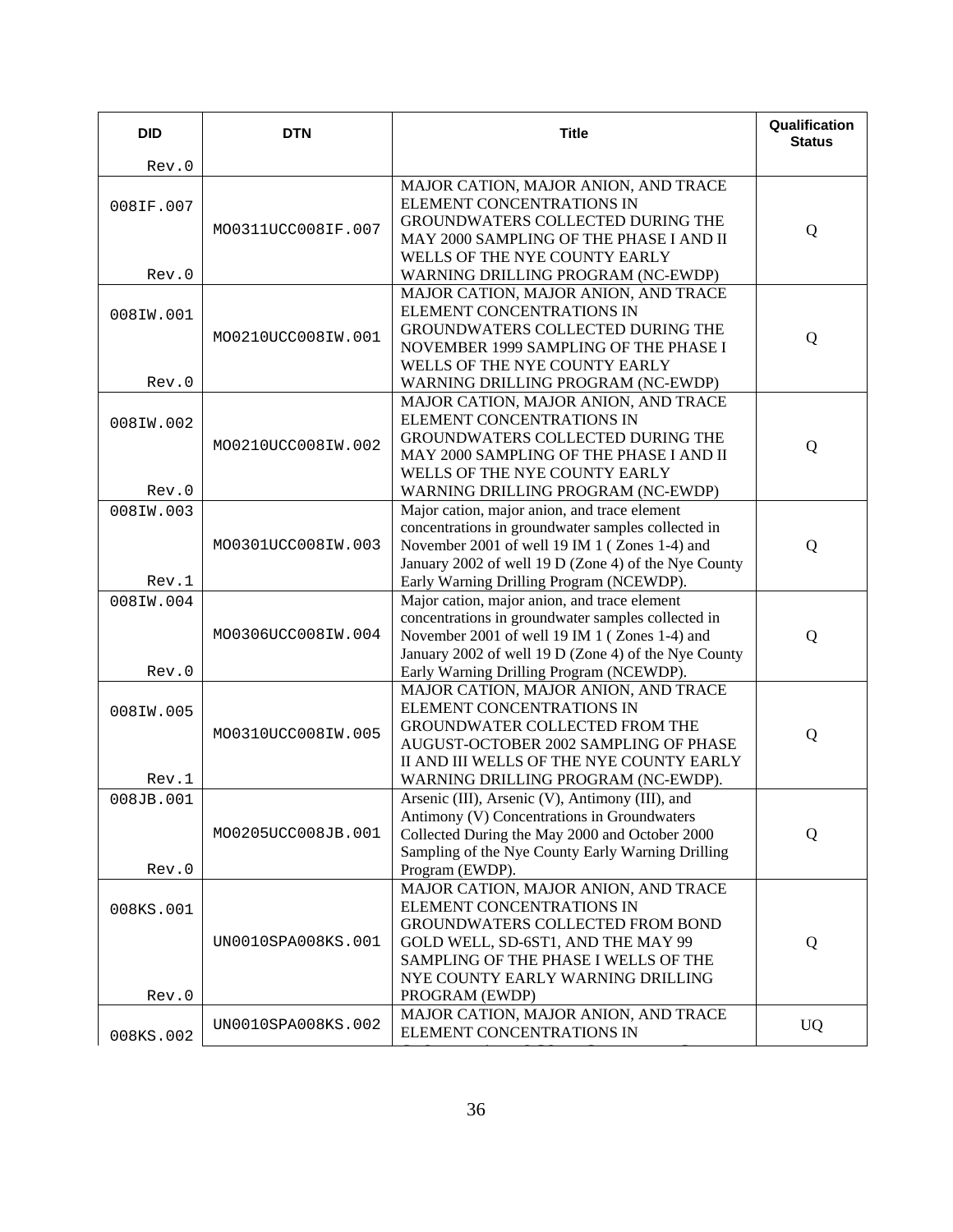| <b>DID</b>         | <b>DTN</b>         | <b>Title</b>                                                                                                                                                                                                                                           | Qualification<br><b>Status</b> |
|--------------------|--------------------|--------------------------------------------------------------------------------------------------------------------------------------------------------------------------------------------------------------------------------------------------------|--------------------------------|
| Rev.0              |                    |                                                                                                                                                                                                                                                        |                                |
| 008KS.003<br>Rev.0 | UN0102SPA008KS.003 | CONCENTRATION DATASET FOR TRACERS<br>(2,6-DIFLUOROBENZOIC ACID AND IODIDE)<br>USED FOR 48 HOUR SHUT IN TRACER TEST AT<br>THE ALLUVIAL TRACER COMPLEX IN NYE<br><b>COUNTY</b>                                                                           | Q                              |
| 008KS.004<br>Rev.0 | UN0106SPA008KS.004 | MAJOR CATION, MAJOR ANION, AND TRACE<br>ELEMENT CONCENTRATIONS IN<br>GROUNDWATERS COLLECTED FROM THE<br>MAY 2000 SAMPLING OF PHASE I WELLS OF<br>THE NYE COUNTY EARLY WARNING DRILLING<br><b>PROGRAM</b>                                               | <b>UQ</b>                      |
| 008KS.005<br>Rev.0 | UN0109SPA008KS.005 | CONCENTRATION DATA SET FOR TRACERS<br>(2,6-DIFLUOROBENZOIC ACID AND IODIDE)<br>USED FOR THE 48 HOUR SHUT IN TEST AT THE<br>ALLUVIAL TRACER COMPLEX IN NYE<br>COUNTY, NEVADA IN SAMPLES COLLECTED<br>DURING THE PERIOD 02/27/01 THROUGH<br>$04/25/01$ . | Q                              |
| 008KS.007<br>Rev.1 | UN0109SPA008KS.007 | <b>CONCENTRATION DATASET FOR TRACER</b><br>(PENTAFLUOROBENZOIC ACID) USED FOR THE<br>30DAY-SHUT IN TRACER TEST AT THE<br>ALLUVIAL TRACER COMPLEX IN NYE COUNTY<br><b>NEVADA</b>                                                                        | Q                              |
| 008KS.008<br>Rev.0 | UN0109SPA008KS.008 | CONCENTRATION DATASET FOR TRACER<br>(BROMIDE) USED FOR THE 30 DAY-SHUT IN<br>TRACER TEST AT THE ALLUVIAL TRACER<br>COMPLEX IN NYE COUNTY NEVADA                                                                                                        | Q                              |
| 008KS.009<br>Rev.0 | UN0202SPA008KS.009 | MAJOR CATION, MAJOR ANION, AND TRACE<br>ELEMENT CONCENTRATIONS IN<br>GROUNDWATER COLLECTED FROM THE<br>OCTOBER 2000 SAMPLING OF PHASE I AND II<br>WELLS OF THE NYE COUNTY EARLY<br>WARNING DRILLING PROGRAM (NCEWDP).                                  | Q                              |
| 009IF.001<br>Rev.0 | MO0205UCC009IF.001 | <b>CONCENTRATION DATA SET FOR</b><br>PENTAFLUOROBENZOIC ACID (PFBA) TRACER<br>USED FOR THE ALCOVE 8 / NICHE 3 SEEPAGE<br><b>STUDIES</b>                                                                                                                | Q                              |
| 009IF.002<br>Rev.0 | MO0205UCC009IF.002 | CONCENTRATION DATA SET FOR BROMIDE<br>TRACER USED FOR THE ALCOVE 8 / NICHE 3<br><b>SEEPAGE STUDIES</b>                                                                                                                                                 | Q                              |
| 012DV.001<br>Rev.0 | UN0006SPA012DV.001 | PERMANENT SEISMIC STATION LOCATIONS                                                                                                                                                                                                                    | Q                              |
| 012DV.002<br>Rev.0 | UN0007SPA012DV.002 | EARTHQUAKE CATALOG FOR OCTOBER 1,<br>1997, TO SEPTEMBER 30, 1999, IN THE VICINITY<br>OF YUCCA MOUNTAIN                                                                                                                                                 | Q                              |
| 012DV.003<br>Rev.1 | UN0009SPA012DV.003 | SEISMICITY OF THE SOUTHERN GREAT BASIN<br>OF CALIFORNIA AND NEVADA FOR OCTOBER<br>1, 1992, TO DECEMBER 31, 1992                                                                                                                                        | <b>UQ</b>                      |
| 012DV.004          | UN0009SPA012DV.004 | SEISMICITY IN THE SOUTHERN GREAT BASIN                                                                                                                                                                                                                 | <b>UQ</b>                      |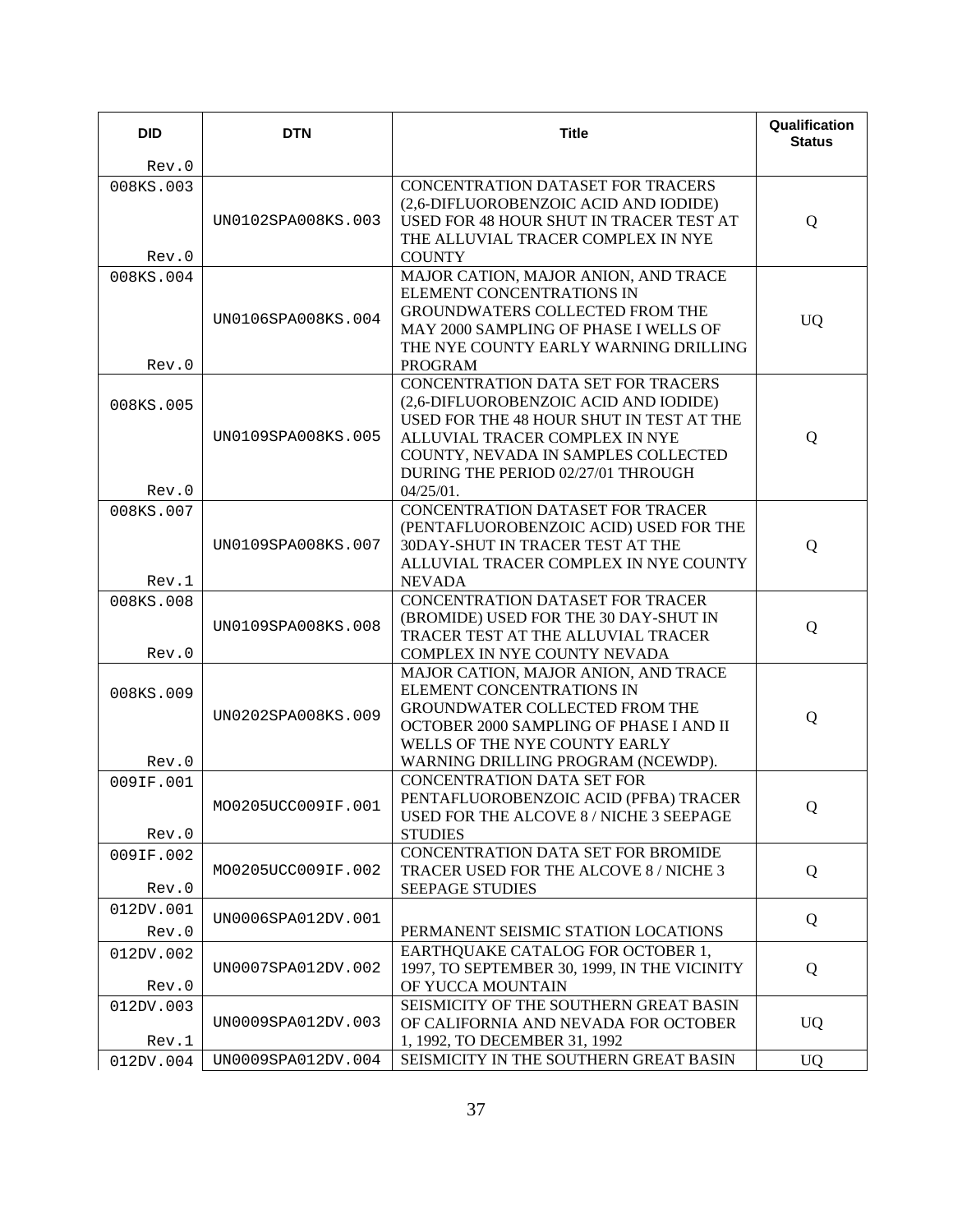| <b>DID</b>         | <b>DTN</b>         | <b>Title</b>                                                                                                                                                                     | Qualification<br><b>Status</b> |
|--------------------|--------------------|----------------------------------------------------------------------------------------------------------------------------------------------------------------------------------|--------------------------------|
| Rev.1              |                    |                                                                                                                                                                                  |                                |
| 012DV.005<br>Rev.0 | UN0009SPA012DV.005 | FOCAL MECHANISMS OF EARTHQUAKES IN<br>THE VICINITY OF YUCCA MOUNTAIN FOR THE<br>PERIOD OCTOBER 1, 1997, TO SEPTEMBER 30,<br>1999                                                 | <b>UQ</b>                      |
| 012DV.006<br>Rev.0 | UN0108SPA012DV.006 | FOCAL MECHANISMS OF EARTHQUAKES IN<br>THE VICINITY OF YUCCA MOUNTAIN FOR THE<br>PERIOD OCTOBER 1, 1999, TO SEPTEMBER 30,<br>2000.                                                | <b>UQ</b>                      |
| 012DV.008<br>Rev.0 | MO0205UCC012DV.008 | Seismic catalog for FY01 in the vicinity of Yucca<br>Mountain                                                                                                                    | Q                              |
| 012DV.009<br>Rev.3 | MO0205UCC012DV.009 | Focal Mechanisms in the Vicinity of Yucca Mountain<br>for the Period 10/01/2000 to 09/30/2001                                                                                    | Q                              |
| 012DV.010<br>Rev.0 | MO0207UCC012DV.010 | Locations of stations in the Southern Great Basin<br>Digital Seismic Network                                                                                                     | Q                              |
| 012DV.011<br>Rev.0 | MO0208UCC012DV.011 | Seismicity of the southern Great Basin of California<br>and Nevada for October 1, 1992, to December 31, 1992                                                                     | Q                              |
| 012DV.012<br>Rev.0 | MO0208UCC012DV.012 | Seismicity in the southern Great Basin of California<br>and Nevada for January 1, 1995, to September 30,<br>1995                                                                 | Q                              |
| 012DV.013<br>Rev.0 | MO0302UCC012DV.013 | Southern Great Basin Digital Seismic Network<br>(SGBDSN) waveform data for local earthquakes, 1995-<br>1999                                                                      | Q                              |
| 012DV.014<br>Rev.3 | MO0305UCC012DV.014 | Catalog of earthquakes in the vicinity of Yucca<br>Mountain, Nevada for 10/01/2001 to 09/30/2002                                                                                 | Q                              |
| 012DV.015<br>Rev.2 | MO0305UCC012DV.015 | Focal mechanisms of earthquakes in the vicinity of<br>Yucca Mountain, Nevada for 10/01/2001 to 09/30/2002                                                                        | <b>UQ</b>                      |
| 012DV.016<br>Rev.1 | MO0305UCC012DV.016 | Accelerometer recordings at the Waste Handling<br>Building boreholes, 04/30/2003, from a Death Valley<br>earthquake                                                              | <b>UQ</b>                      |
| 012DV.017<br>Rev.0 | MO0307UCC012DV.017 | Location, origin time, and magnitude data for<br>presumed blasts located within and near the Southern<br>Great Basin Digital Seismic Network in the year<br>FY2002.              | <b>UQ</b>                      |
| 012DV.018<br>Rev.1 | MO0307UCC012DV.018 | Earthquake catalog for Death Valley region for<br>FY2002.                                                                                                                        | <b>UQ</b>                      |
| 012DV.019<br>Rev.1 | MO0307UCC012DV.019 | Earthquake catalog for the southern Great Basin, 1978<br>to 1992.                                                                                                                | <b>UQ</b>                      |
| 012JB.001<br>Rev.0 | UN0106SPA012JB.001 | EARTHQUAKE CATALOG FOR OCTOBER 1,<br>1999, TO SEPTEMBER 30, 2000, IN THE VICINITY<br>OF YUCCA MOUNTAIN                                                                           | Q                              |
| 013GD.001<br>Rev.0 | UN0006SPA013GD.001 | DST REKA PROBE ACQUIRED DATA FOR<br>THERMAL CONDUCTIVITY AND DIFFUSIVITY<br>FOR THE PERIOD 12/04/1997 TO 11/28/1999<br>(HEATED MEASUREMENTS FOR BOREHOLES<br>151, 152, AND 153.) | Q                              |
| 013GD.002          | UN0006SPA013GD.002 | DST REKA PROBE DEVELOPED DATA FOR                                                                                                                                                | <b>UQ</b>                      |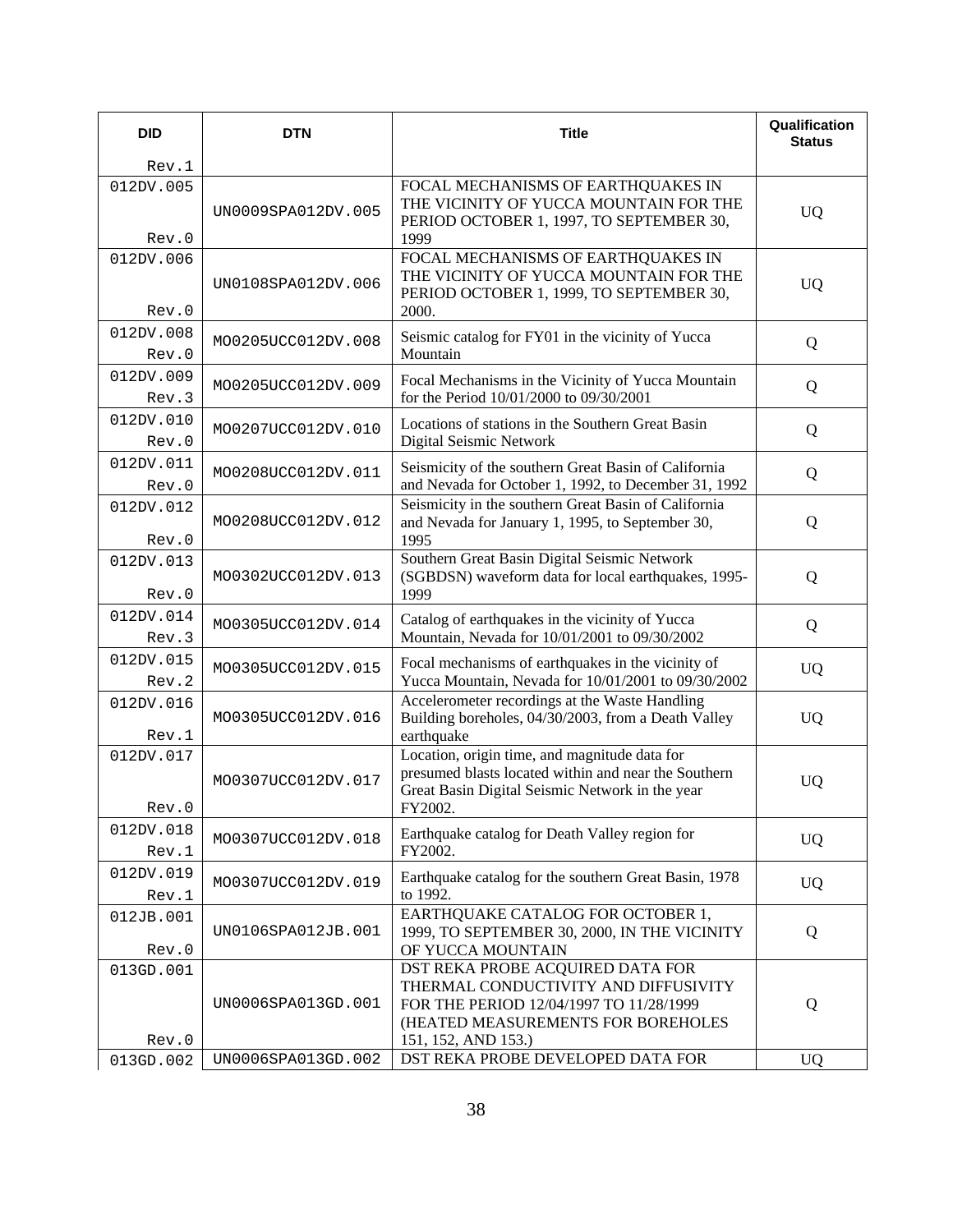| <b>DID</b>         | <b>DTN</b>         | <b>Title</b>                                                                                                                                                                                                   | Qualification<br><b>Status</b> |
|--------------------|--------------------|----------------------------------------------------------------------------------------------------------------------------------------------------------------------------------------------------------------|--------------------------------|
| Rev.0              |                    |                                                                                                                                                                                                                |                                |
| 013GD.003<br>Rev.0 | UN0106SPA013GD.003 | DRIFT SCALE THERMAL TEST (DST) REKA<br>PROBE ACQUIRED DATA FOR THERMAL<br>CONDUCTIVITY AND DIFFUSIVITY FOR THE<br>PERIOD 05/01/1998 TO 04/30/2001 (HEATED<br>MEASUREMENTS FOR BOREHOLES 151, 152,<br>AND 153.) | Q                              |
| 013GD.004          |                    | DRIFT SCALE THERMAL TEST (DST) REKA                                                                                                                                                                            |                                |
| Rev.0              | UN0106SPA013GD.004 | PROBE DEVELOPED DATA FOR THERMAL<br>CONDUCTIVITY AND DIFFUSIVITY FOR THE<br>PERIOD 05/01/1998 TO 04/30/2001 (HEATED<br>MEASUREMENTS FOR BOREHOLES 151, 152,<br>AND 153.)                                       | Q                              |
|                    |                    | DRIFT SCALE TEST (DST) RAPID EVALUATION                                                                                                                                                                        |                                |
| 013GD.005<br>Rev.0 | UN0109SPA013GD.005 | OF K AND ALPHA (REKA) PROBE ACQUIRED<br>DATA FOR THERMAL CONDUCTIVITY AND<br>DIFFUSIVITY FOR THE PERIOD 05/01/2001 TO<br>08/31/2001 (HEATED MEASUREMENTS FOR<br>BOREHOLES 151, 152, AND 153.)                  | Q                              |
| 013GD.006          |                    | DST REKA PROBE ACQUIRED DATA FOR                                                                                                                                                                               |                                |
| Rev.0              | UN0112SPA013GD.006 | THERMAL CONDUCTIVITY AND DIFFUSIVITY<br>FOR THE PERIOD 09/01/2001 TO 12/31/2001<br>(HEATED MEASUREMENTS FOR BOREHOLES<br>151, 152, AND 153.)                                                                   | Q                              |
| 013GD.007<br>Rev.0 | UN0201SPA013GD.007 | DST REKA PROBE DEVELOPED DATA FOR<br>THERMAL CONDUCTIVITY AND DIFFUSIVITY<br>FOR THE PERIOD 05/01/2001 TO 12/31/2001<br>(HEATED MEASUREMENTS FOR BOREHOLES<br>151, AND 152.)                                   | Q                              |
| 013GD.008<br>Rev.0 | MO0205UCC013GD.008 | DST REKA probe acquired data for thermal<br>conductivity and diffusivity for the period 01/01/2001<br>to 03/31/2002 (heated measurements for boreholes 151,<br>152, and 153.)                                  | Q                              |
| 013GD.009<br>Rev.0 | MO0208UCC013GD.009 | DST REKA probe acquired data for thermal<br>conductivity and diffusivity for the period 04/01/2002<br>to 06/30/2002 (heated measurements for boreholes 151,<br>152, and 153.)                                  | Q                              |
| 013GD.010<br>Rev.0 | MO0208UCC013GD.010 | DST REKA probe developed data for thermal<br>conductivity and diffusivity for the period 03/01/2001<br>to 6/30/2002 (heated measurements for borehole 153).                                                    | Q                              |
| 013GD.011<br>Rev.0 | MO0208UCC013GD.011 | DST REKA probe developed data for thermal<br>conductivity and diffusivity for the period 01/01/2002<br>to 06/30/2002 (heated measurements for boreholes 151,<br>152)                                           | Q                              |
| 013GD.012<br>Rev.0 | MO0211UCC013GD.012 | DST REKA probe acquired data for thermal<br>conductivity and diffusivity for the period 07/01/2001<br>to 09/30/2002 (heated measurements for boreholes 151,<br>152, and 153.)                                  | Q                              |
| 013GD.013<br>Rev.0 | MO0211UCC013GD.013 | DST REKA probe developed data for thermal<br>conductivity and diffusivity for the period 07/01/02 to<br>09/30/02 (heated measurements for borehole 153)                                                        | Q                              |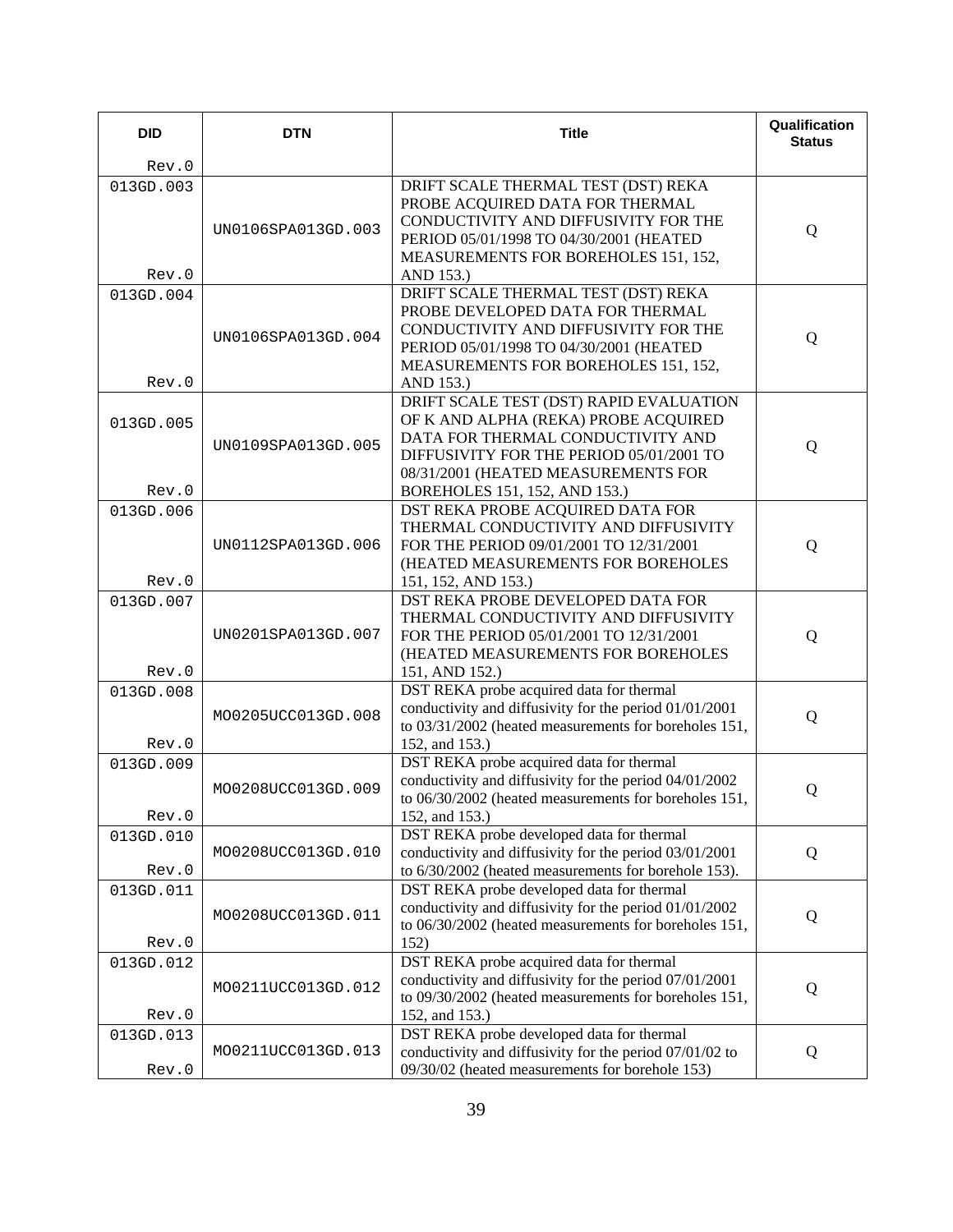| <b>DID</b>         | <b>DTN</b>         | <b>Title</b>                                                                                                                                                                                    | Qualification<br><b>Status</b> |
|--------------------|--------------------|-------------------------------------------------------------------------------------------------------------------------------------------------------------------------------------------------|--------------------------------|
| 013GD.014<br>Rev.0 | MO0211UCC013GD.014 | DST REKA probe developed data for thermal<br>conductivity and diffusivity for the period 07/01/02 to<br>09/30/02 (heated measurements for boreholes 151,<br>152)                                | Q                              |
| 013GD.015<br>Rev.0 | MO0302UCC013GC.015 | DST REKA probe acquired data for thermal<br>conductivity and diffusivity for the period 10/01/2002<br>to 12/31/2002 (heated measurements for boreholes 151,<br>152, and 153.)                   | Q                              |
| 013GD.016<br>Rev.0 | MO0302UCC013GD.016 | DST REKA probe developed data for thermal<br>conductivity and diffusivity for the period 10/01/02 to<br>12/31/02 (heated measurements for boreholes 151, 152,<br>and 153)                       | Q                              |
| 013GD.017<br>Rev.0 | MO0305UCC013GD.017 | DST REKA probe acquired data for thermal<br>conductivity and diffusivity for the period 01/01/2003<br>to 03/31/2003 (heated measurements for boreholes 151,<br>152, and 153.)                   | Q                              |
| 013GD.018<br>Rev.0 | MO0305UCC013GD.018 | DST REKA probe developed data for thermal<br>conductivity and diffusivity for the period 01/01/03 to<br>03/31/03 (heated measurements for boreholes 151, 152,<br>and 153)                       | Q                              |
| 013GD.019<br>Rev.0 | MO0307UCC013GD.019 | DST REKA probe acquired data for thermal<br>conductivity and diffusivity for the period 04/01/2003<br>to 06/30/2003 (heated measurements for boreholes 151,<br>152, and 153.)                   | Q                              |
| 013GD.020<br>Rev.0 | MO0307UCC013GD.020 | DST REKA probe developed data for thermal<br>conductivity and diffusivity for the period 04/01/03 to<br>06/30/03 (heated measurements for boreholes 151, 152,<br>and 153).                      | Q                              |
| 014KR.001<br>Rev.0 | MO0310UCC014KR.001 | Results of Electrochemical Potentiokinetic<br>Reactivation (EPR) Studies on Intergranular Corrosion<br>of qualified Wrought Alloy 22 specimins                                                  | Q                              |
| 014KR.002<br>Rev.0 | MO0310UCC014KR.002 | Results of Electrochemical Potentiokinetic<br>Reactivation (EPR) Studies on Intergranular Corrosion<br>of unqualified Wrought Alloy 22 specimins                                                | <b>UQ</b>                      |
| 014KR.003<br>Rev.0 | MO0310UCC014KR.003 | Micrographs related to Electrochemical<br>PotentioKinetic Reactivation (EPR) tests on<br>Intergranular Corrosion of Wrought and Weld Alloy 22                                                   | Q                              |
| 014KR.004<br>Rev.0 | MO0401UCC014KR.004 | Electrochemical Potentiokinetic Reactivation (EPR)<br>test results for Alloy 22 in 1 M sufuric acid $+0.5$ M<br>sodium chloride or 2 M hydrochloric acid solutions<br>with 0.01M KSCN addition. | Q                              |
| 014KR.005<br>Rev.0 | MO0401UCC014KR.005 | Electrochemical Potentiokinetic Reactivation (EPR)<br>test results for Alloy 22 in 1 M sufuric acid $+0.5$ M<br>sodium chloride or 2 M hydrochloric acid solutions<br>with 0.01M KSCN addition. | <b>UQ</b>                      |
| 014LM.001<br>Rev.0 | MO0310UCC014LM.001 | Electrochemical test results (graphical and tabular) of<br>alloy 22 passive film in 4M NaCl solutions during<br>experimental apparatus development                                              | Q                              |
| 014LM.002<br>Rev.0 | MO0401UCC014LM.002 | Electrochemical test results for Alloy 22 in 4M NaCl at<br>pH 6 & 1, and 30, 60, 80 degrees C                                                                                                   | Q                              |
| 014LM.003          | MO0401UCC014LM.003 | SEM images & line scans of Alloy 22 crevice pit                                                                                                                                                 | <b>UQ</b>                      |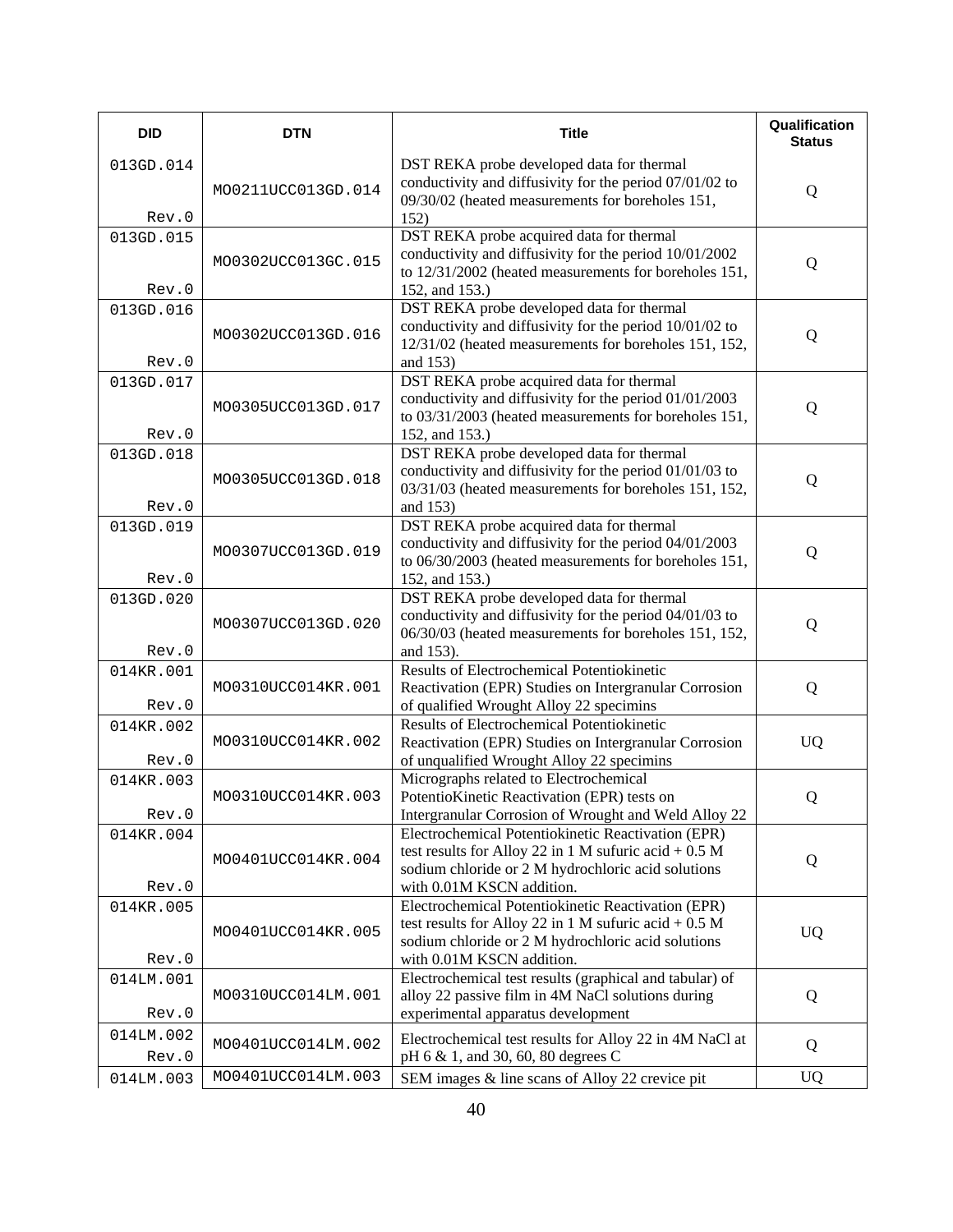| <b>DID</b>         | <b>DTN</b>         | <b>Title</b>                                                                                                                                                                   | Qualification<br><b>Status</b> |
|--------------------|--------------------|--------------------------------------------------------------------------------------------------------------------------------------------------------------------------------|--------------------------------|
| Rev.0              |                    |                                                                                                                                                                                |                                |
| 015PA.006          | UN0101SPA015PA.006 |                                                                                                                                                                                | Q                              |
| Rev.0              |                    | HETEROTROPHIC PLATE COUNTS                                                                                                                                                     |                                |
| 015PA.008          | UN0112SPA015PA.008 |                                                                                                                                                                                | Q                              |
| Rev.0<br>015PA.009 |                    | HETEROTROPHIC PLATE COUNTS<br>HETEROTROPHIC PLATE COUNTS, WITH                                                                                                                 |                                |
| Rev.0              | UN0201SPA015PA.009 | SUPPORTING CONFOCAL AND SCANNING<br>ELECTRON MICROSCOPE (SEM) IMAGES                                                                                                           | Q                              |
| 017FS.001<br>Rev.0 | MO0401UCC017FS.001 | <b>Current Transients During Straining Electrodes for</b><br>stress corrosion cracking studies (SCC)                                                                           | Q                              |
| 017FS.002          | MO0401UCC017FS.002 | <b>Current Transients During Straining Electrodes for</b><br>Stress Corrosion Cracking (SCC) studies on<br>unqualified specimins of Alloy 22 and Stainless Steel               | <b>UQ</b>                      |
| Rev.0              |                    | 304                                                                                                                                                                            |                                |
| 017KR.001<br>Rev.0 | MO0310UCC017KR.001 | Alloy 22 creep data                                                                                                                                                            | Q                              |
| 017KR.002          | MO0310UCC017KR.002 |                                                                                                                                                                                | <b>UQ</b>                      |
| Rev.0              |                    | Creep experiment results of stainless steel 304                                                                                                                                |                                |
| 017KR.003          | MO0310UCC017KR.003 |                                                                                                                                                                                | Q                              |
| Rev.0<br>017KR.004 |                    | Creep experiment results of alloy 22<br><b>Current Transient Data During Potentiostatic</b>                                                                                    |                                |
| Rev.0              | MO0310UCC017KR.004 | Passivation of Alloy 22 and 304SS in 1N Sulphuric<br>Acid                                                                                                                      | <b>UQ</b>                      |
| 017KR.005<br>Rev.0 | MO0310UCC017KR.005 | Current Transient data during straining electrodes of<br>Alloy 22 and 304SS in 4M NaCl                                                                                         | <b>UQ</b>                      |
| 017KR.006<br>Rev.0 | MO0310UCC017KR.006 | Load Elongation data during straining electrodes of<br>Alloy 22 and 304SS in 4M NaCl                                                                                           | <b>UQ</b>                      |
| 017KR.007<br>Rev.0 | MO0310UCC017KR.007 | Reduced Data (tabular and graphical) from Current<br>Transient During Straining Electrodes of Alloy 22 and<br>304SS in 4M NaCl                                                 | <b>UQ</b>                      |
| 017KR.008<br>Rev.0 | MO0402UCC017KR.008 | Reduced Data from Current Transient During Low<br>Temperature Creep of Alloy 22 in $3.9M$ NaCl + $0.1M$<br>HCl at $80^{\circ}$ C                                               | Q                              |
| 017KR.009          |                    | Reduced Data of 304SS from Current Transient During                                                                                                                            |                                |
| Rev.0              | MO0402UCC017KR.009 | Straining Electrodes in 4M NaCl at 60C and Constant-<br>load Creep tests in $3.9M$ NaCl + $0.1N$ HCl at 80C and<br>5N H2SO4 + 0.5N NaCl at RT and 0.5N Na2S2O3 at<br><b>RT</b> | <b>UQ</b>                      |
| 017SN.001          |                    | Seismic Predictions of significant activity for 10,000                                                                                                                         |                                |
| Rev.0              | MO0310UCC017SN.001 | years                                                                                                                                                                          | <b>UQ</b>                      |
| 018AY.001<br>Rev.0 | MO0308UCC018AY.001 | General corrosion behavior of I-beams and rockbolts                                                                                                                            | Q                              |
| 018AY.002<br>Rev.0 | MO0308UCC018AY.002 | Potentiodynamic polarization of rock bolts and steel<br>sets - electrochemical test results.                                                                                   | Q                              |
| 018AY.003<br>Rev.0 | MO0308UCC018AY.003 | Results of environmental cracking susceptibility tests<br>on low carbon steel I-beams                                                                                          | Q                              |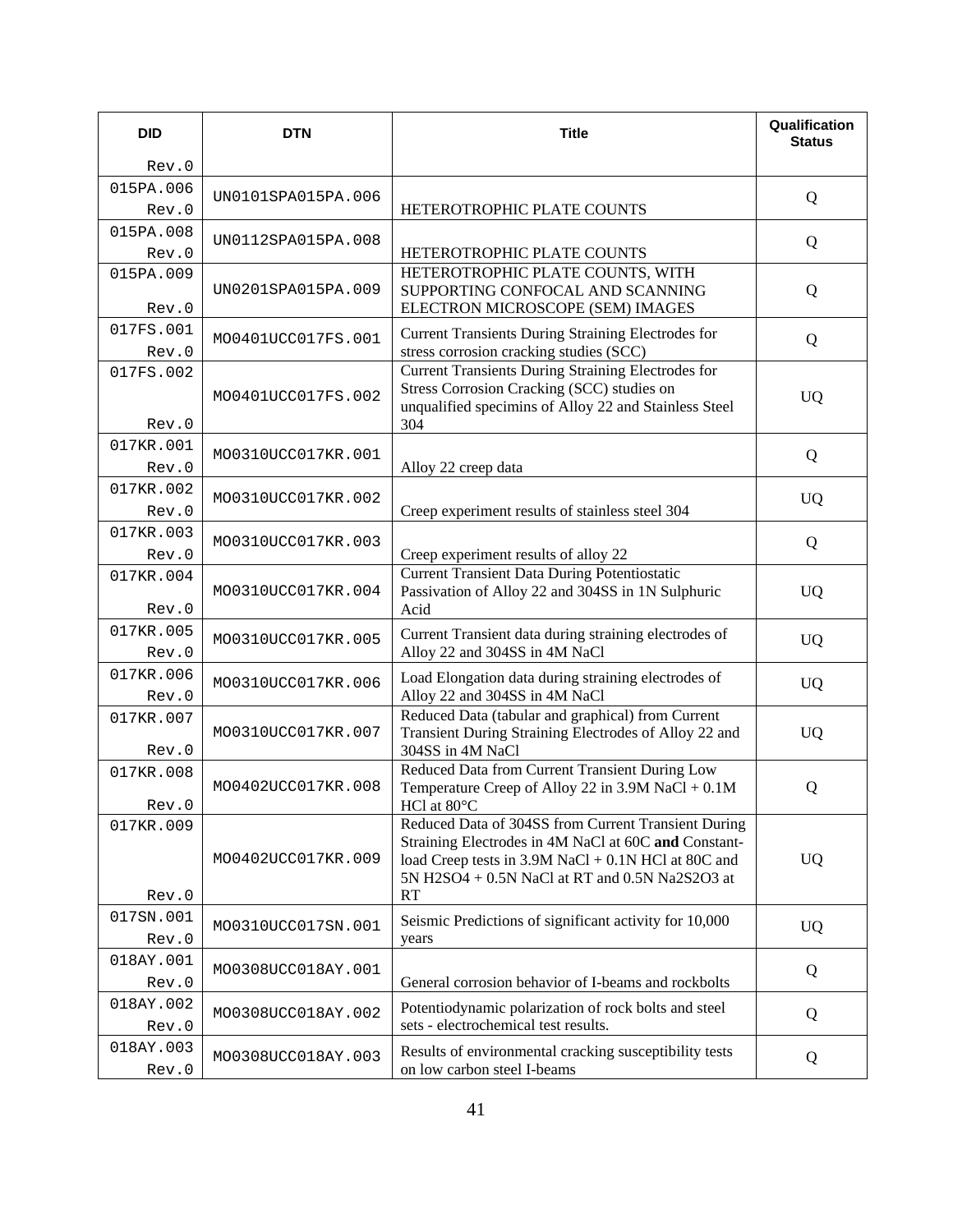| <b>DID</b>                  | <b>DTN</b>         | <b>Title</b>                                                                                                                                                                | Qualification<br><b>Status</b> |
|-----------------------------|--------------------|-----------------------------------------------------------------------------------------------------------------------------------------------------------------------------|--------------------------------|
| 018AY.004<br>Rev.0          | MO0402UCC018AY.004 | Ductility Measurements of Low Carbon Steels                                                                                                                                 | Q                              |
| 018AY.005                   |                    | Time to failure for steel set specimens under varying                                                                                                                       |                                |
| Rev.0                       | MO0404UCC018AY.005 | strain rates.                                                                                                                                                               | Q                              |
| 018AY.006                   | MO0404UCC018AY.006 | Load-Elongation of Steel Sets at 85 Degrees C and                                                                                                                           | Q                              |
| Rev.0                       |                    | open circuit potential                                                                                                                                                      |                                |
| 018DN.001                   | MO0311UCC018DN.001 | Long Term Drift Stability of Rock - Uniaxial Joint<br>Compression and Direct Shear Tests to Determine the                                                                   | Q                              |
| Rev.2<br>018HK.001<br>Rev.0 | MO0405UCC018HK.001 | <b>Rock Joint Stiffnesses</b><br>Numerical Simulations on Creep Behavior of Jointed<br>Rock Specimen to Predict Time-dependent Long Term<br>Stability of Rock Using FLAC 3D | <b>UQ</b>                      |
| 018JL.001<br>Rev.0          | MO0307UCC018JL.001 | Electrochemical test results (hydrogen permeation)<br>from rock bolts and steel sets                                                                                        | Q                              |
| 018JL.002<br>Rev.0          | MO0307UCC018JL.002 | I-Beam (Low Carbon Steel) Electrochemical Corrosion<br><b>Test Results</b>                                                                                                  | Q                              |
| 018JL.003<br>Rev.0          | MO0307UCC018JL.003 | Rock Bolt (Medium Carbon Steel) Electrochemical<br><b>Corrosion Test Results</b>                                                                                            | Q                              |
| 018LM.001<br>Rev.0          | MO0311UCC018LM.001 | <b>Uniaxial Compression Tests results</b>                                                                                                                                   | Q                              |
| 018LM.002<br>Rev.0          | MO0311UCC018LM.002 | Brazilian Tensile Strength Rock Tests Analysis results                                                                                                                      | Q                              |
| 018LM.003<br>Rev.0          | MO0311UCC018LM.003 | Results from Creep Tests on rock specimens                                                                                                                                  | Q                              |
| 018LM.004<br>Rev.1          | MO0406UCC018LM.004 | Long Term Drift Stability of Rock - Uniaxial Joint<br>Compression and Direct Shear Tests to Determine the<br><b>Rock Joint Stiffnesses</b>                                  | Q                              |
| 018VA.001<br>Rev.0          | MO0402UCC018VA.001 | Results of Cyclic Humidity Tests on Rock Bolt and I<br>beam Steel                                                                                                           | Q                              |
| 018VD.001<br>Rev.0          | MO0310UCC018VD.001 | Impedance Spectra of Medium Carbon Steel                                                                                                                                    | Q                              |
| 018VD.002<br>Rev.0          | MO0310UCC018VD.002 | Electrochemical Corrosion (Hydrogen Permeation) of<br>Yucca Mountain Rock Bolts and Steel Sets in Varying<br>Conditions                                                     | Q                              |
| 018VD.003<br>Rev.0          | MO0310UCC018VD.003 | Electrochemical Studies (Polarization) of Rock Bolts<br>and Steel Sets                                                                                                      | Q                              |
| 018VD.004<br>Rev.0          | MO0310UCC018VD.004 | Scanning Electron Microscope (SEM) and Energy<br>Dispersive X-Ray Spectroscopy (EDX) Data of Rock<br><b>Bolts and Steel Sets</b>                                            | Q                              |
| 018VD.005<br>Rev.0          | MO0310UCC018VD.005 | X-Ray Photoelectron Spectroscopy of Corroded Yucca<br>Mountain Rock Bolts and Steel Sets                                                                                    | Q                              |
| 018VD.006<br>Rev.0          | MO0402UCC018VD.006 | Hydrogen Diffusion Effects on Impedance                                                                                                                                     | Q                              |
| 018VD.007<br>Rev.0          | MO0402UCC018VD.007 | Rock bolt and steel sets X-Ray Photoelectron<br>Spectroscopy scans                                                                                                          | Q                              |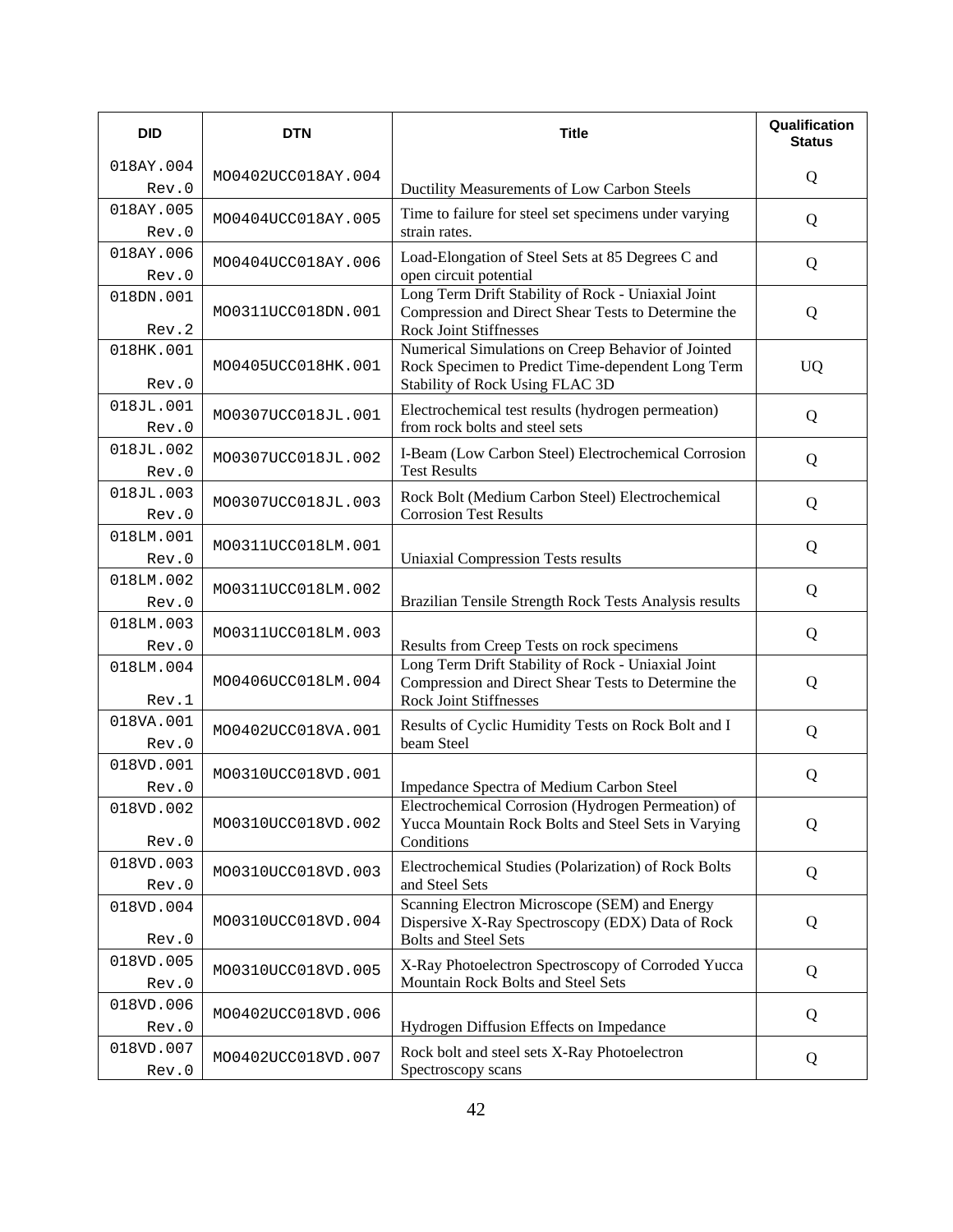| <b>DID</b>         | <b>DTN</b>         | <b>Title</b>                                                                                                                                             | Qualification<br><b>Status</b> |
|--------------------|--------------------|----------------------------------------------------------------------------------------------------------------------------------------------------------|--------------------------------|
| 018VD.008<br>Rev.0 | MO0403UCC018VD.008 | X-Ray Photoelectron Spectroscopy Data for rock bolts<br>and steel sets                                                                                   | Q                              |
| 018VD.009<br>Rev.0 | MO0403UCC018VD.009 | Baseline corrosion information on rock bolt and steel<br>sets in simulated Yucca Mountain Environments                                                   | Q                              |
| 018VD.010<br>Rev.0 | MO0404UCC018VD.010 | Effect of complex ions on the corrosion properties of<br>carbon steels                                                                                   | Q                              |
| 018YW.001<br>Rev.3 | MO0310UCC018YW.001 | Rock strength point load test results                                                                                                                    | Q                              |
| 018YW.002<br>Rev.0 | MO0405UCC018YW.002 | Long Term Drift Stability of Rock - Point Load<br>Strength Testing of Irregular Rock Fragments of<br>Welded Tuff.                                        | Q                              |
| 019RA.001<br>Rev.0 | MO0310UCC019RA.001 | Heat transfer modeling results for the pre-closure and<br>post-closure periods using STAR-CD and CFDHT.                                                  | <b>UQ</b>                      |
| 021SS.001<br>Rev.1 | UN0104SPA021SS.001 | VOSTOK ICE CORE DEUTERIUM VALUES                                                                                                                         | <b>UQ</b>                      |
| 021SS.002<br>Rev.1 | UN0104SPA021SS.002 | WESTERN REGIONAL CLIMATE SUMMARIES                                                                                                                       | <b>UQ</b>                      |
| 021SS.004<br>Rev.1 | UN0112SPA021SS.004 | WESTERN REGIONAL CLIMATE SUMMARIES<br>THROUGH DECEMBER 31, 2000.                                                                                         | Q                              |
| 021SS.005<br>Rev.0 | UN0112SPA021SS.005 | MEAN ANNUAL TEMPERATURE AND<br>PRECIPITATION FOR SELECT WESTERN<br>REGIONAL CLIMATE LOCATIONS.                                                           | Q                              |
| 021SS.006<br>Rev.1 | UN0112SPA021SS.006 | PREDICTED SEQUENCE AND DURATIONS OF<br>CLIMATE STATES FOR THE NEXT 1 MILLION<br>YEARS FOR THE YUCCA MOUNTAIN REGION                                      | <b>UQ</b>                      |
| 021SS.007<br>Rev.0 | UN0201SPA021SS.007 | MEAN ANNUAL TEMPERATURE AND<br>PRECIPITATION FOR SELECT WESTERN<br>REGIONAL CLIMATE LOCATIONS.                                                           | Q                              |
| 021SS.008<br>Rev.1 | UN0202SPA021SS.008 | CORRELATION BETWEEN CLIMATE STATES,<br>REPRESENTATIVE OSTRACODES, AND<br>OXYGEN ISOTOPE STAGES FOR THE OWENS<br>LAKE CORE FOR THE LAST 400,000 YEARS     | <b>UQ</b>                      |
| 021SS.009<br>Rev.1 | MO0302UCC021SS.009 | Upper Air Statistics for Desert Rock, NV, for May<br>1978 through December 1997.                                                                         | Q                              |
| 021SS.010<br>Rev.2 | MO0302UCC021SS.010 | Duration of Past Interglacials According to the Owens<br>Lake Chronology                                                                                 | <b>UQ</b>                      |
| 021SS.011<br>Rev.2 | MO0302UCC021SS.011 | Durations of Glacial and interglacial Oxygen Isotope<br>Stages in thousands of Years, for past and future<br>climate based on the precession methodology | <b>UQ</b>                      |
| 021SS.012<br>Rev.2 | MO0302UCC021SS.012 | Past and future climate state durations based on the<br>precession methodology and Owens Lake ostracode<br>record.                                       | <b>UQ</b>                      |
| 021SS.013<br>Rev.2 | MO0302UCC021SS.013 | Correlation Between Climate States, Representative<br>Ostracodes, and Oxygen Isotope Stages for the Owens<br>Lake Core for the Last 400,000 Years        | <b>UQ</b>                      |
| 021SS.014<br>Rev.1 | MO0303UCC021SS.014 | Time bias corrected divisional temperature-<br>preciptation-drought index data                                                                           | <b>UQ</b>                      |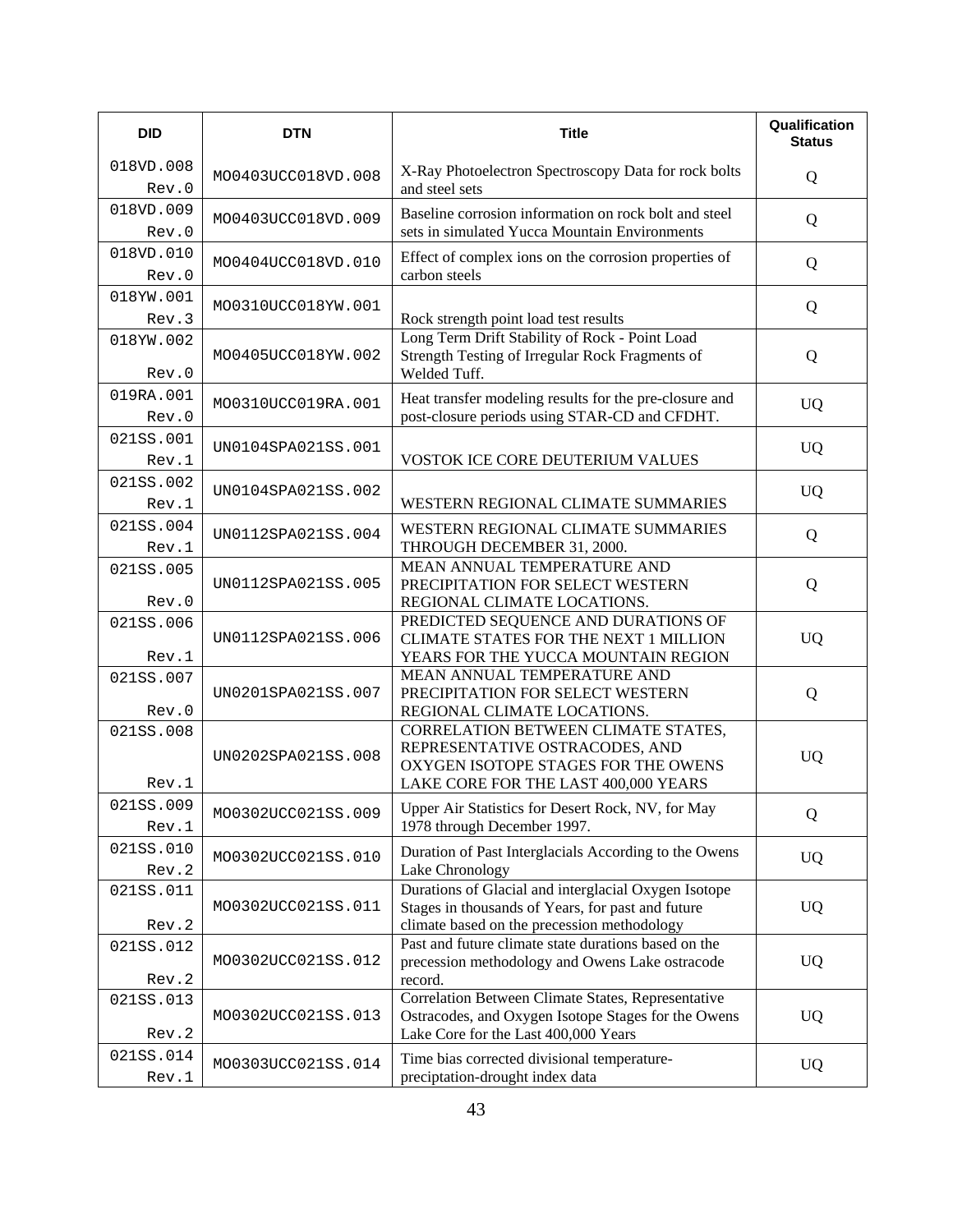| <b>DID</b>         | <b>DTN</b>         | <b>Title</b>                                                                                                                                                                                    | Qualification<br><b>Status</b> |
|--------------------|--------------------|-------------------------------------------------------------------------------------------------------------------------------------------------------------------------------------------------|--------------------------------|
| 022DT.001<br>Rev.1 | MO0307UCC022DT.001 | Calcite Rock; Bacterial Growth and pH data                                                                                                                                                      | <b>UQ</b>                      |
| 022PA.007<br>Rev.1 | UN0111SPA022PA.007 | CALCITE ROCK AND BACTERIAL GROWTH<br><b>DATA</b>                                                                                                                                                | <b>UQ</b>                      |
| 022PA.010<br>Rev.2 | UN0203SPA022PA.010 | CALCITE ROCK AND BACTERIAL GROWTH<br><b>DATA</b>                                                                                                                                                | <b>UQ</b>                      |
| 023DV.001<br>Rev.0 | MO0210UCC023DV.001 | Locations of seismic stations of the Southern Great<br><b>Basin Seismic Network</b>                                                                                                             | Q                              |
| 024BO.001<br>Rev.2 | SeeChangeHistory   | Results of tensile testing of Alloy C22 and Steel316L<br>under varying strain rates in MTS environmental<br>chamber                                                                             | <b>UQ</b>                      |
| 024BO.002<br>Rev.1 | MO0307UCC024BO.002 | Results of tensile testing of Alloy C22 and Steel316L<br>under various strain rates in MTS environmental<br>chamber                                                                             | <b>UQ</b>                      |
| 024HW.001<br>Rev.0 | MO0306UCC024HW.001 | MTS tensile test results for C22 alloy specimens under<br>tensile loading in the MTS environmental chamber at<br>room temperature and elevated temperature (175 °F).                            | Q                              |
| 024HW.002<br>Rev.0 | MO0306UCC024HW.002 | MTS tensile test results for stainless steel 316L<br>specimens under tensile loading in the MTS<br>environmental chamber at elevated temperature (175<br>$\mathrm{P}F$ and 350 $\mathrm{P}F$ ). | Q                              |
| 024HW.003<br>Rev.0 | MO0310UCC024HW.003 | MTS test results for C22 alloy specimens under tensile<br>loading in the MTS environmental chamber at room<br>temperature and elevated temperature (350 F).                                     | Q                              |
| 024HW.004<br>Rev.0 | MO0310UCC024HW.004 | Results of tensile testing of Alloy 22 under impact<br>loading at room and elevated temperatures. (175 F and<br>350 F)                                                                          | Q                              |
| 024KZ.019<br>Rev.1 | MO0205UCC024KZ.019 | Results of tensile testing of Alloy C22 under various<br>strain rates.                                                                                                                          | <b>UQ</b>                      |
| 024KZ.020<br>Rev.1 | MO0205UCC024KZ.020 | Results of tensile testing of Stainless Steel 316L under<br>various strain rates.                                                                                                               | <b>UQ</b>                      |
| 024KZ.021<br>Rev.1 | MO0205UCC024KZ.021 | Results of tensile testing of Titanium Alloy Grade 7<br>under various strain rates                                                                                                              | <b>UQ</b>                      |
| 024MT.001<br>Rev.0 | UN0109SPA024MT.001 | BATCH #1 MTS TEST RESULTS FOR TITANIUM<br><b>GRADE 7 UNDER LOW STRAIN RATE TENSILE</b><br><b>TESTING</b>                                                                                        | Q                              |
| 024MT.002<br>Rev.0 | UN0109SPA024MT.002 | BATCH #2 MTS TEST RESULTS FOR TITANIUM<br><b>GRADE 7 UNDER LOW STRAIN RATE TENSILE</b>                                                                                                          | Q                              |
| 024MT.003<br>Rev.0 | UN0109SPA024MT.003 | TESTING.<br>BATCH #3 MTS TEST RESULTS FOR TITANIUM<br><b>GRADE 7 UNDER LOW STRAIN RATE TENSILE</b><br><b>TESTING</b>                                                                            | Q                              |
| 024MT.004<br>Rev.0 | UN0109SPA024MT.004 | BATCH #4 INSTRON DYNATUP TENSILE TEST<br>RESULTS FOR TITANIUM GRADE 7 UNDER<br><b>IMPACT LOADING</b>                                                                                            | Q                              |
| 024MT.005<br>Rev.0 | UN0109SPA024MT.005 | BATCH #5 INSTRON DYNATUP TENSILE TEST<br>RESULTS FOR TITANIUM GRADE 7 UNDER<br><b>IMPACT LOADING</b>                                                                                            | Q                              |
| 024MT.006          | UN0110SPA024MT.006 | MTS TEST RESULTS FOR STEEL 316L UNDER                                                                                                                                                           | Q                              |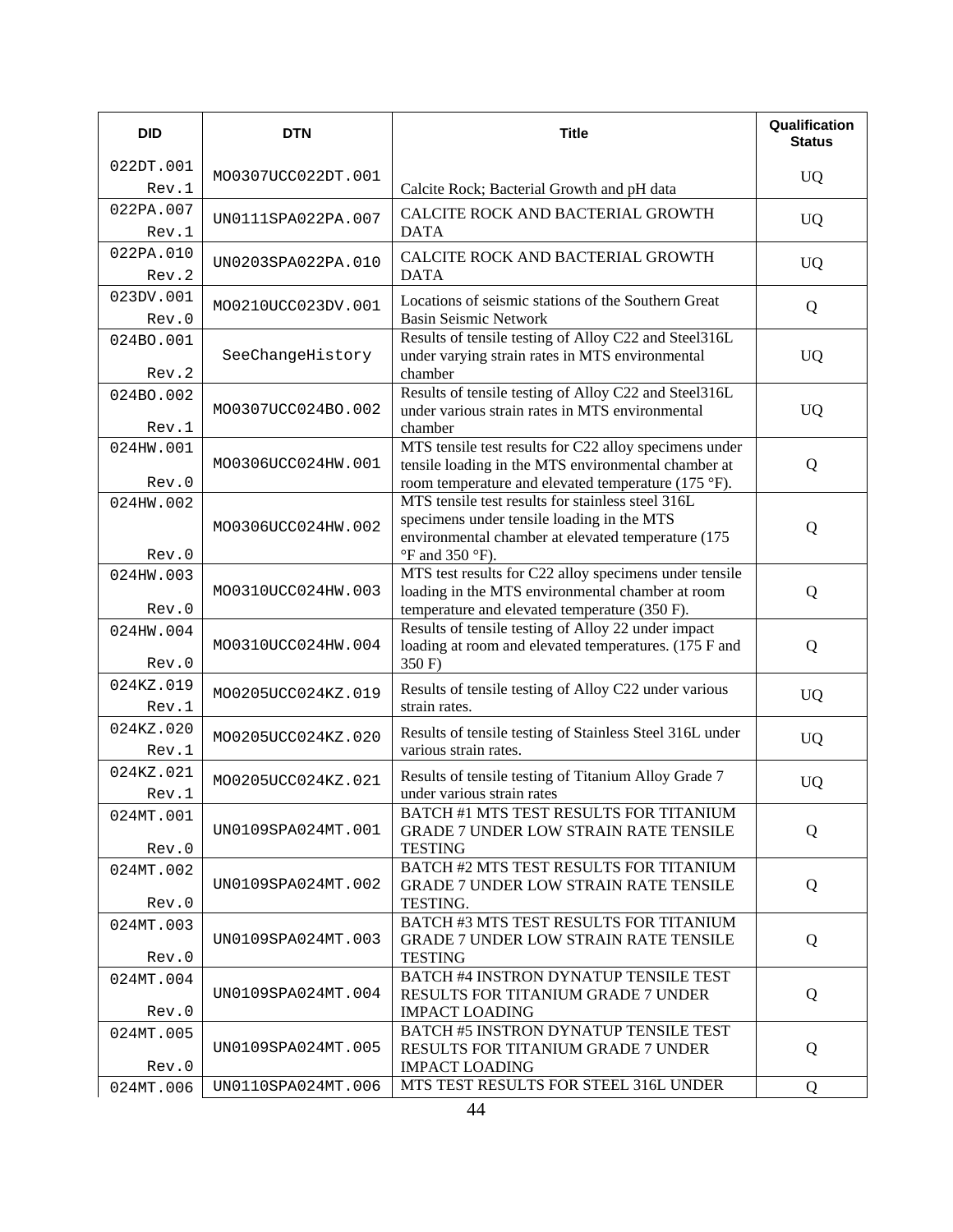| <b>DID</b>         | <b>DTN</b>         | <b>Title</b>                                                                                          | Qualification<br><b>Status</b> |
|--------------------|--------------------|-------------------------------------------------------------------------------------------------------|--------------------------------|
| Rev.0              |                    |                                                                                                       |                                |
| 024MT.007          | UN0110SPA024MT.007 | MTS TEST RESULTS FOR ALLOY C22 UNDER                                                                  | Q                              |
| Rev.0              |                    | HIGH STRAIN RATE LOADING (BATCH #2)                                                                   |                                |
| 024MT.008          |                    | MTS TENSILE TEST RESULTS OF STEEL 316L                                                                |                                |
|                    | UN0110SPA024MT.008 | UNDER HIGH STRAIN RATE LOADING (BATCH                                                                 | Q                              |
| Rev.0<br>024MT.009 |                    | #3)<br>MTS TENSILE TEST RESULTS OF ALLOY C22                                                          |                                |
|                    | UN0110SPA024MT.009 | UNDER LOW STRAIN RATE LOADING (BATCH                                                                  | Q                              |
| Rev.0              |                    | #1)                                                                                                   |                                |
| 024MT.010          |                    | MTS TENSILE TEST RESULTS OF STEEL 316L                                                                |                                |
|                    | UN0110SPA024MT.010 | UNDER HIGH STRAIN RATE LOADING (BATCH                                                                 | Q                              |
| Rev.0              |                    | #2)<br>MTS TENSILE TEST RESULTS OF ALLOY C22                                                          |                                |
| 024MT.011          | UN0110SPA024MT.011 | UNDER HIGH STRAIN RATE LOADING (BATCH                                                                 | Q                              |
| Rev.0              |                    | #3)                                                                                                   |                                |
| 024MT.012          |                    | <b>INSTRON TENSILE TEST RESULTS FOR ALLOY</b>                                                         |                                |
|                    | UN0201SPA024MT.012 | C22 UNDER MODERATE STRAIN RATE (BATCH                                                                 | Q                              |
| Rev.0              |                    | #4)                                                                                                   |                                |
| 024MT.013          | UN0201SPA024MT.013 | <b>INSTRON TENSILE TEST RESULTS FOR ALLOY</b><br>C22 UNDER MODERATE STRAIN RATE (BATCH                | Q                              |
| Rev.0              |                    | #5)                                                                                                   |                                |
| 024MT.014          |                    | <b>INSTRON TENSILE TEST RESULTS FOR</b>                                                               |                                |
|                    | UN0201SPA024MT.014 | STAINLESS STEEL 316L UNDER MODERATE                                                                   | Q                              |
| Rev.0              |                    | STRAIN RATE, SPECIMEN 10S                                                                             |                                |
| 024MT.015          |                    | <b>INSTRON TENSILE TEST RESULTS FOR</b>                                                               |                                |
| Rev.0              | UN0201SPA024MT.015 | STAINLESS STEEL 316L UNDER MODERATE<br>STRAIN RATE, SPECIMEN 12S                                      | Q                              |
| 024MT.016          |                    | <b>INSTRON TENSILE TEST RESULTS FOR</b>                                                               |                                |
|                    | UN0201SPA024MT.016 | STAINLESS STEEL 316L UNDER MODERATE                                                                   | Q                              |
| Rev.0              |                    | STRAIN RATE, SPECIMEN 15S.                                                                            |                                |
| 024MT.017          |                    | INSTRON TENSILE TEST RESULTS FOR                                                                      |                                |
| Rev.0              | UN0201SPA024MT.017 | STAINLESS STEEL 316L UNDER MODERATE<br>STRAIN RATE, SPECIMEN 20S.                                     | Q                              |
| 024MT.018          |                    |                                                                                                       |                                |
|                    | UN0201SPA024MT.018 | MTS TENSILE TEST RESULTS FOR ALLOY C22<br><b>UNDER LOW STRAIN RATE (BATCH #6)</b>                     | Q                              |
| Rev.0<br>024SD.001 |                    | Instron Dynatup test results for Titanium Grade 7                                                     |                                |
|                    | MO0302UCC024SD.001 | under impact loading in the machine environmental                                                     | Q                              |
| Rev.0              |                    | chamber under room and elevated temperature.                                                          |                                |
| 024SD.002          |                    | Instron Dynatup tensile test results for alloy C22                                                    |                                |
|                    | MO0306UCC024SD.002 | specimens under impact loading in the machine                                                         | Q                              |
| Rev.0              |                    | environmental chamber under room and elevated<br>temperatures (175 F and 350 F).                      |                                |
| 024SD.003          |                    | Instron Dynatup tensile test results for stainless steel                                              |                                |
|                    |                    | 316L specimens under impact loading in the machine                                                    |                                |
|                    | MO0306UCC024SD.003 | environmental chamber under room and elevated                                                         | Q                              |
| Rev.0              |                    | temperatures (175 °F and 350 °F).                                                                     |                                |
| 024SD.004          |                    | Tensile testing data for Titanium Grade 7, Stainless                                                  |                                |
|                    | MO0308UCC024SD.004 | Steel 316L and Alloy 22 under impact loading in<br>Instron Environmental Chamber at room and elevated | <b>UQ</b>                      |
| Rev.1              |                    | temperatures.                                                                                         |                                |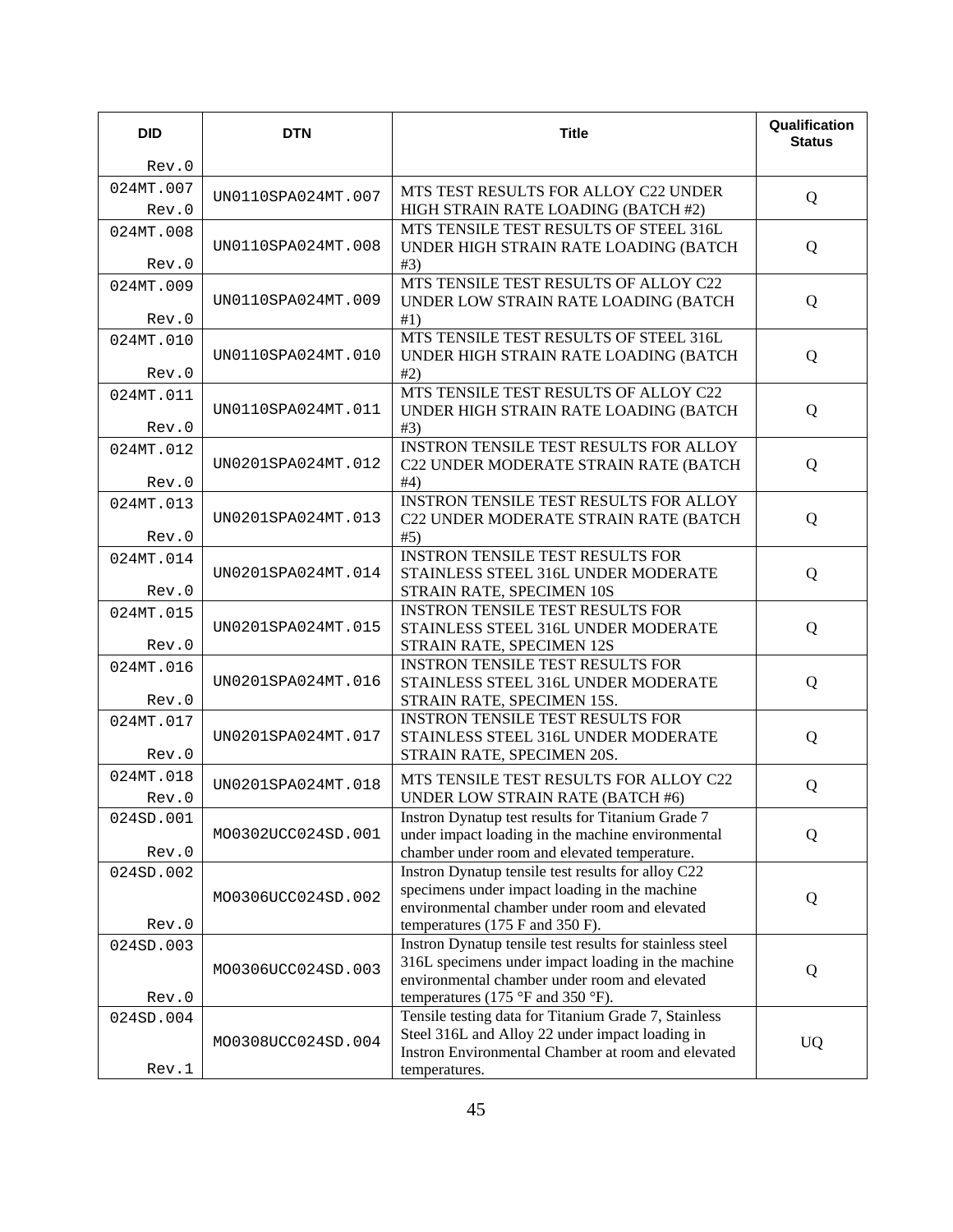| <b>DID</b>         | <b>DTN</b>                    | <b>Title</b>                                                                                                                                             | Qualification<br><b>Status</b> |
|--------------------|-------------------------------|----------------------------------------------------------------------------------------------------------------------------------------------------------|--------------------------------|
| 025CS.001<br>Rev.0 | MO0302UCC025CS.001            | Yucca Mountain hydrogeologic framework for<br>stochastic radionuclide transport studies                                                                  | <b>UQ</b>                      |
| 025CS.002<br>Rev.0 | MO0302UCC025CS.002            | Monte Carlo modeling results of radionuclied transport<br>within the Yucca Mountain saturated zone.                                                      | <b>UQ</b>                      |
| 025XH.001<br>Rev.0 | MO0302UCC025XH.001            | Numerical modeling results of radionuclied transport<br>within the Yucca Mountain saturated zone using<br>NMM3D.                                         | <b>UQ</b>                      |
| 027BA.001<br>Rev.0 | MO0301UCC027BA.001            | Stress and Strain Data from Compression Tests on<br><b>Urethane Specimens</b>                                                                            | Q                              |
| 027BA.002<br>Rev.0 | MO0207UCC027BA.002            | Plaster and tuff ultrasonic velocity data                                                                                                                | Q                              |
| 027BA.003<br>Rev.0 | MO0301UCC027BA.003            | Stress and Strain Data from Compression Tests on Tuff<br>Specimens                                                                                       | Q                              |
| 027BA.004<br>Rev.0 | MO0301UCC027BA.004            | Stress and Strain Data from Compression Tests on<br>Plaster of Paris Specimens                                                                           | Q                              |
| 027BA.005<br>Rev.0 | MO0302UCC027BA.005            | Urethane Deformation Properties vs. Porosity                                                                                                             | Q                              |
| 027BA.006<br>Rev.0 | MO0302UCC027BA.006            | Stress and Modulus for Plaster and Tuff                                                                                                                  | Q                              |
| 027MK.001<br>Rev.0 | UN0110MWD027MK.001            | LITHOPHYSAL POROSITY STRESS/STRAIN<br><b>MODEL</b>                                                                                                       | Q                              |
| 028SP.001<br>Rev.0 | UN0202SPA028SP.001            | DEPTH TO WATER MEASUREMENTS FROM<br>MANUAL MEASUREMENTS TAKEN AT<br>VARIOUS WELL LOCATIONS NEAR YUCCA<br>MOUNTAIN, 3RD AND 4TH QUARTERS CY 2001          | Q                              |
| 028SP.002<br>Rev.0 | UN0202SPA028SP.002            | WATER LEVEL ALTITUDES FROM MANUAL<br>MEASUREMENTS TAKEN AT VARIOUS WELL<br>LOCATIONS NEAR YUCCA MOUNTAIN, 3RD<br>AND 4TH QUARTERS CY 2001                | Q                              |
| 028SP.003<br>Rev.0 | MO0302UCC028SP.003            | Water Level Measurements For Locations Near Yucca<br>Mountain, 1st, 2nd, 3rd, and 4th Quarters, 2002                                                     | Q                              |
| 028SP.004<br>Rev.0 | MO0310UCC028SP.004            | Water Level Measurements Derived From Manual and<br>Electronic Techniques Taken At Various Boreholes<br>Near Yucca Mountain, 1st and 2nd Quarters, 2003. | Q                              |
| 030AB.001<br>Rev.0 | UN0202SPA030AB.001            | YUCCA MOUNTAIN PRECIPITATION DATA<br>FROM 12/12/2000 THROUGH 12/31/2001                                                                                  | Q                              |
| 030AB.002<br>Rev.0 | MO0205UCC030AB.002            | Yucca Mountain Precipitation Data for stations 405,<br>410, 411 and 415, 6/21/01 - 09/27/01                                                              | <b>UQ</b>                      |
| 030AB.003<br>Rev.0 | MO0302UCC030AB.003            | Yucca Mountain Precipitation Data from 01/01/2002<br>through 12/31/2002                                                                                  | Q                              |
| 030AB.004<br>Rev.0 | MO0308UCC030AB.004            | Yucca Mountain Precipitation Data from 01/01/2003<br>through 06/30/2003                                                                                  | Q                              |
| 032HA.001<br>Rev.0 | Not incorporated<br>into TDMS | Baseline Stress Strain Data/Constant load stress<br>corrosion cracking data for Zircaloy-2 and Zircaloy-4                                                | Q                              |
| 032HA.002          | MO0310UCC032HA.002            | Baseline Stress Strain Data/Constant load stress                                                                                                         | Q                              |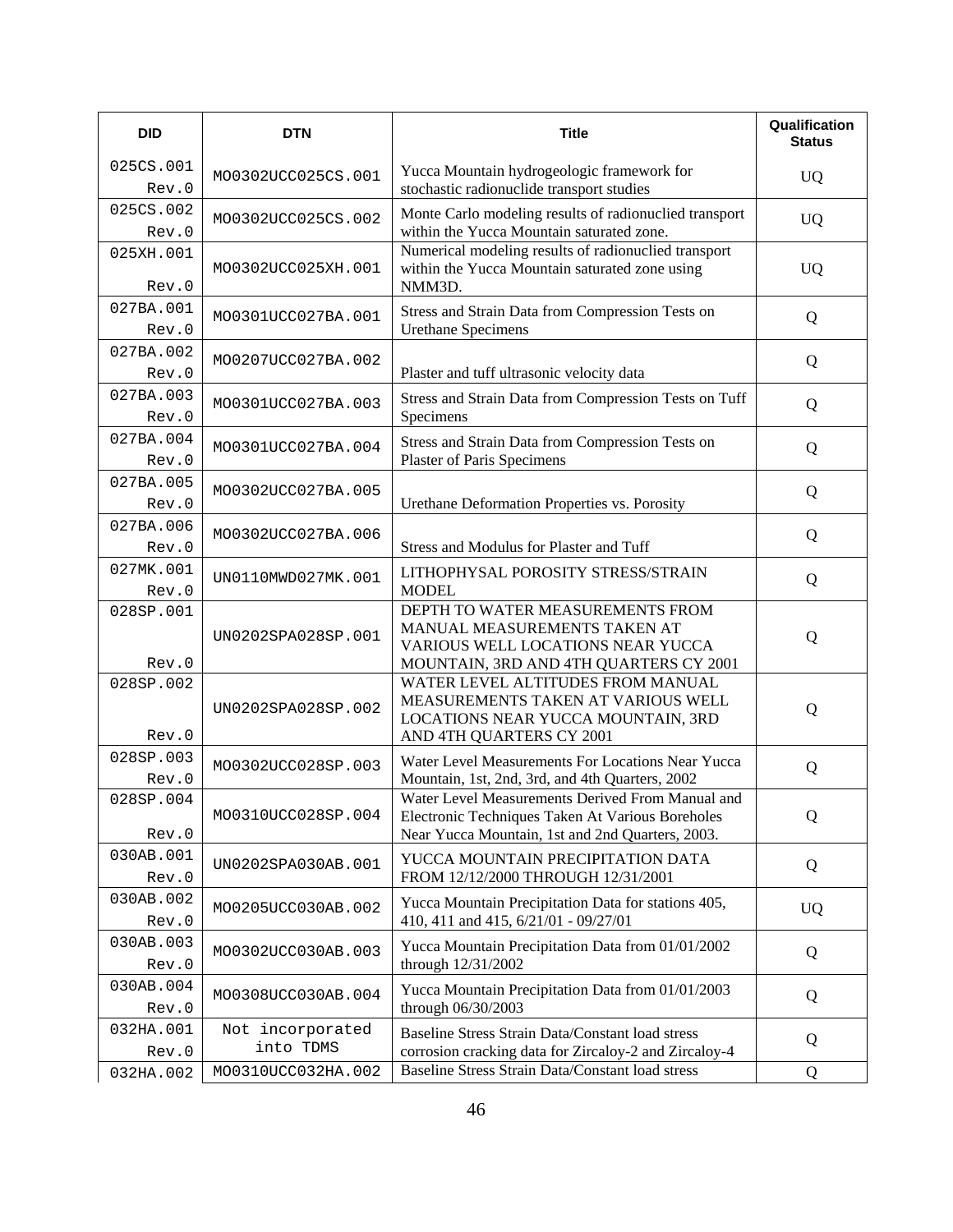| <b>DID</b>         | <b>DTN</b>         | <b>Title</b>                                                                                                                                                                                                                                   | Qualification<br><b>Status</b> |
|--------------------|--------------------|------------------------------------------------------------------------------------------------------------------------------------------------------------------------------------------------------------------------------------------------|--------------------------------|
| Rev.0              |                    |                                                                                                                                                                                                                                                |                                |
| 032SP.001<br>Rev.0 | MO0310UCC032SP.001 | Slow-Strain-Rate Zircaloy-2 and Zircaloy-4<br>stress/strain tabular and graphical data                                                                                                                                                         | Q                              |
| 032SP.002<br>Rev.0 | MO0310UCC032SP.002 | Graphical and Tabular Cyclic Potentiodynamic<br>Polarization Data                                                                                                                                                                              | Q                              |
| 033JB.001<br>Rev.0 | MO0310UCC033JB.001 | Concentration Dataset for Oxidation States for Arsenic,<br>and Chromium for Unfiltered Samples Collected from<br>Nye and Inyo County during 08/26/2002-02/26/2003.                                                                             | Q                              |
| 033JB.002<br>Rev.0 | MO0310UCC033JB.002 | Method Detection Limits for the Oxidation States for<br>Antimony, Arsenic, Chromium, Copper, Manganese,<br>Molybdenum, Selenuim, Tungsten, Vanadium, and<br>Uranium                                                                            | Q                              |
| 033JB.003<br>Rev.0 | MO0310UCC033JB.003 | Concentration Dataset for Oxidation States for Arsenic<br>and Chromium for Unacidified Filtered Samples<br>Collected from Nye and Inyo County during<br>08/26/2002-05/23/2003.                                                                 | Q                              |
| 033JB.004<br>Rev.0 | MO0310UCC033JB.004 | Concentration Dataset for Oxidation States of Arsenic<br>and Chromium for Unacidified Unfiltered Samples<br>Preserved in Dry Ice from Nye and Inyo County<br>Samples Collected from 8/26/2002-10/03/2002                                       | Q                              |
| 033JB.005<br>Rev.0 | MO0310UCC033JB.005 | Concentration Dataset for Oxidation States of Arsenic<br>and Chromium for Unacidified Filtered Samples<br>Preserved in Dry Ice from Nye and Inyo County<br>Samples Collected from 8/26/2002-10/03/2002                                         | Q                              |
| 033JB.006<br>Rev.0 | MO0310UCC033JB.006 | Concentration Dataset for Oxidation States for<br>Antimony, Copper, Manganese, Molybdenum,<br>Selenuim, Tungsten, Vanadium, and Uranium for<br>Unacidified Filtered Samples Collected from Nye and<br>Inyo County during 08/26/2002-05/23/2003 | <b>UQ</b>                      |
| 033JB.007<br>Rev.0 | MO0310UCC033JB.007 | Calculated Eh Values for Wells in the Nye County<br>Early Warning Drilling Program from Measured As(V)<br>and As(III) Values.                                                                                                                  | Q                              |
| 033JB.008<br>Rev.0 | MO0310UCC033JB.008 | Concentration Dataset for Oxidation States for<br>Molybdenum and Tungsten for Unfiltered Samples<br>Collected from Nye and Inyo County during<br>08/26/2002-02/26/2003.                                                                        | <b>UQ</b>                      |
| 034JC.001<br>Rev.0 | MO0212UCC034JC.001 | Changes of pH, Conductivity, and Dissolved Oxygen<br>in effluent solution during Miniature Waste Package<br>Corrosion.                                                                                                                         | Q                              |
| 034JC.002<br>Rev.0 | MO0212UCC034JC.002 | Mass Transport of solids in effluent solution during<br>Miniature Waste Package Corrosion.                                                                                                                                                     | Q                              |
| 034JC.003<br>Rev.0 | MO0302UCC034JC.003 | Graphical X-Ray Diffractometer Data and Mineral<br>Analysis of Filtered Solids from effluent solution<br>during Miniature Waste Package Corrosion.                                                                                             | Q                              |
| 034JC.004<br>Rev.0 | MO0305UCC034JC.004 | Mass Transport of solids in effluent solution during<br>Miniature Waste Package Corrosion: Second<br>Experimental Run.                                                                                                                         | Q                              |
| 034JC.005<br>Rev.0 | MO0305UCC034JC.005 | Changes of pH, Conductivity, and Dissolved Oxygen<br>in effluent solution during Miniature Waste Package<br>Corrosion: Second Experimental Run.                                                                                                | Q                              |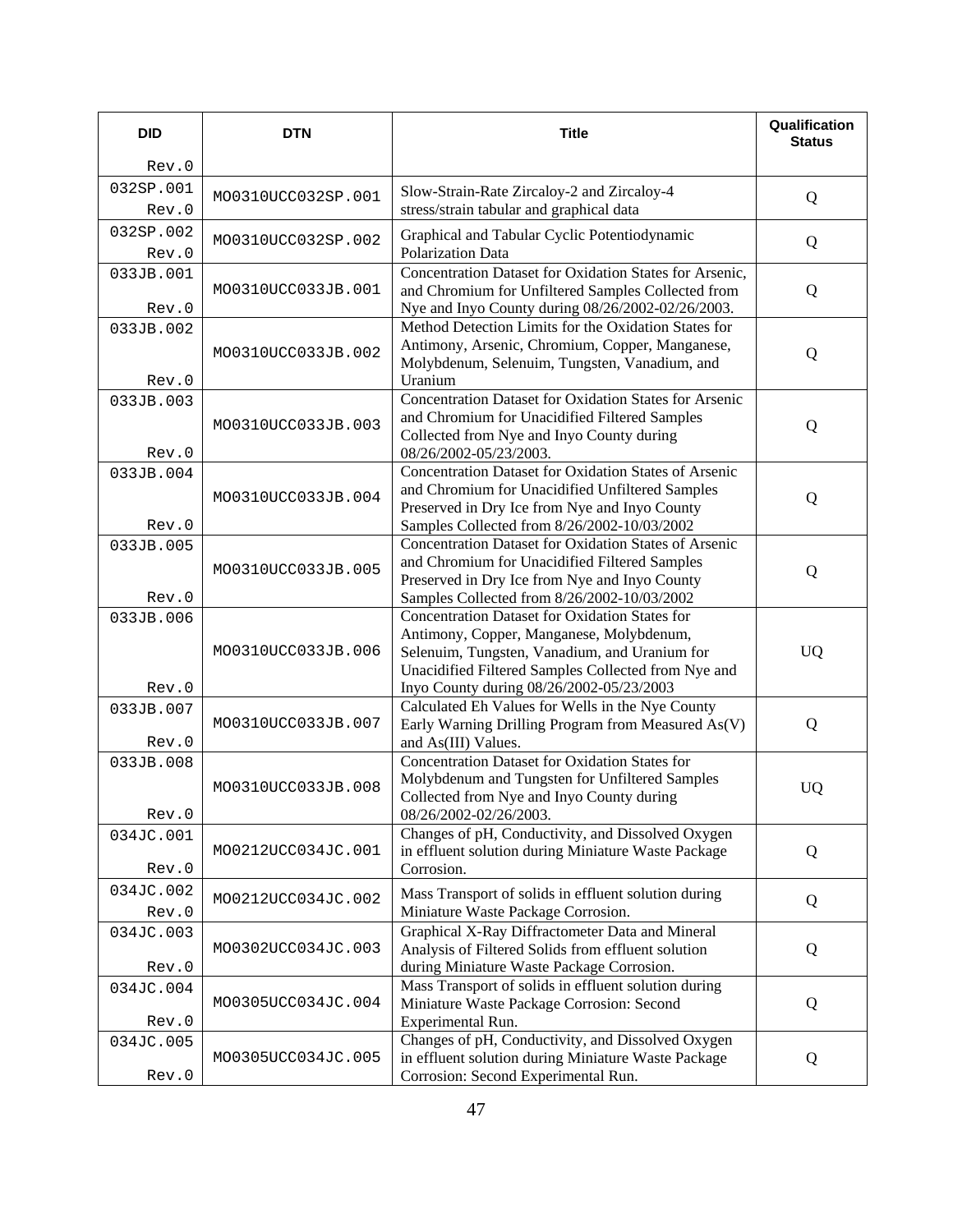| <b>DID</b>         | <b>DTN</b>         | <b>Title</b>                                                                                                                                                                                                   | Qualification<br><b>Status</b> |
|--------------------|--------------------|----------------------------------------------------------------------------------------------------------------------------------------------------------------------------------------------------------------|--------------------------------|
| 034JC.006<br>Rev.0 | MO0308UCC034JC.006 | Concentration of dissolved iron in effluent solution<br>from Miniature Waste Package Corrosion Study by<br><b>ICPMS</b>                                                                                        | Q                              |
| 034JC.007<br>Rev.0 | MO0310UCC034JC.007 | ICPMS Weight Data for iron concentration<br>calculations                                                                                                                                                       | Q                              |
| 034JC.008<br>Rev.0 | MO0312UCC034JC.008 | Mass Transport of solids in effluent solution during<br>Miniature Waste Package Corrosion.                                                                                                                     | Q                              |
| 035IF.001<br>Rev.0 | MO0210UCC035IF.001 | CONCENTRATION DATA SET FOR BROMIDE<br>AND PENTAFLUOROBENZOIC ACID TRACERS<br>IN ALCOVE 8 / NICHE 3 SEEPAGE SAMPLES<br>COLLECTED 4/08/02 - 6/10/02.                                                             | Q                              |
| 035IF.002<br>Rev.0 | MO0307UCC035IF.002 | Concentration data set for tracers (FD&C dyes, PFBA,<br>and bromide) and also fluoride, chloride, nitrate, and<br>sulfate in samples collected at Alcove 8 / Niche 3<br>during the period 06/20/02 - 02/24/03. | Q                              |
| 035IF.003<br>Rev.0 | MO0310UCC035IF.003 | Precision data set for Tracers (FD&C dyes and PFBA<br>in samples collected at Alcove 8 / Niche 3 during the<br>period 06/20/02 - 02/24/03.                                                                     | Q                              |
| 035TJ.001<br>Rev.0 | MO0307UCC035TJ.001 | Concentration data set for Calcium, Magnesium,<br>Sodium, and Potassium in samples collected at Alcove<br>8 / Niche 3 during the period 09/24/02 - 02/11/03.                                                   | Q                              |
| S01JC.001<br>Rev.0 | MO0710UCCS01JC.001 | Measurements of As(III), As(V) and Eh in Nye County<br>Groundwater and Ash Meadows Springwater                                                                                                                 | <b>UQ</b>                      |
| S01JC.002<br>Rev.1 | MO0711UCCS01JC.002 | Measurements of pH and Conductivity for Springwater<br>from Ash Meadows National Wildlife Refuge                                                                                                               | <b>UQ</b>                      |
| S01JC.003<br>Rev.0 | MO0711UCCS01JC.003 | Concentration of Arsenic Oxidation State Species and<br>Chloride in Springwater Collected from Ash Meadows<br>National Wildlife Refuge.                                                                        | <b>UQ</b>                      |
| S01JC.004<br>Rev.0 | MO0711UCCS01JC.004 | Concentration of Arsenic and Chromium Oxidation<br>State Species for Groundwater Collected from the Nye<br>County Early Warning Drilling Program (Fall 2006).                                                  | <b>UQ</b>                      |
| S01JC.005<br>Rev.0 | MO0711UCCS01JC.005 | Concentration of elements or element oxidation states<br>in groundwater collected from well J-12 on the Nevada<br>Test Site.                                                                                   | UQ                             |
| S01KL.001<br>Rev.1 | MO0707UCCS01KL.001 | Determining the Redox Properties of Yucca Mountain<br>Related Groundwater Using Trace Element Speciation<br>for Predicting the Mobility of Nuclear Waste.                                                      | <b>UQ</b>                      |
| 000DV.007<br>Rev.1 | UN0109SPA000DV.007 | SPECTRA OF THE LITTLE SKULL MOUNTIAN<br>(LSM) EARTHQUAKE AFTERSHOCKS<br>RECORDED IN THE MIDWAY VALLEY AREA                                                                                                     | <b>UQ</b>                      |
| 000KS.001<br>Rev.1 | MO0507UCC000KS.001 | Subset of 1996-1997 UE-25 UZ #16 Borehole Seismic<br>Recordings.                                                                                                                                               | <b>UQ</b>                      |
| 000PA.001<br>Rev.0 | UN0006TIC000PA.001 | HETEROGENEITY OF DEEP SUBSURFACE<br>MICROORGANISMS AND CORRELATIONS TO<br>HYDROGEOLOGICAL AND GEOCHEMICAL<br><b>PARAMETERS</b>                                                                                 | <b>UQ</b>                      |
| 000PA.002<br>Rev.0 | UN0006TIC000PA.002 | FACTORS LIMITING MICROBIAL GROWTH AND<br>ACTIVITY AT A [POTENTIAL] HIGH-LEVEL<br>NUCLEAR REPOSITORY, YUCCA MOUNTAIN,<br><b>NEVADA</b>                                                                          | <b>UQ</b>                      |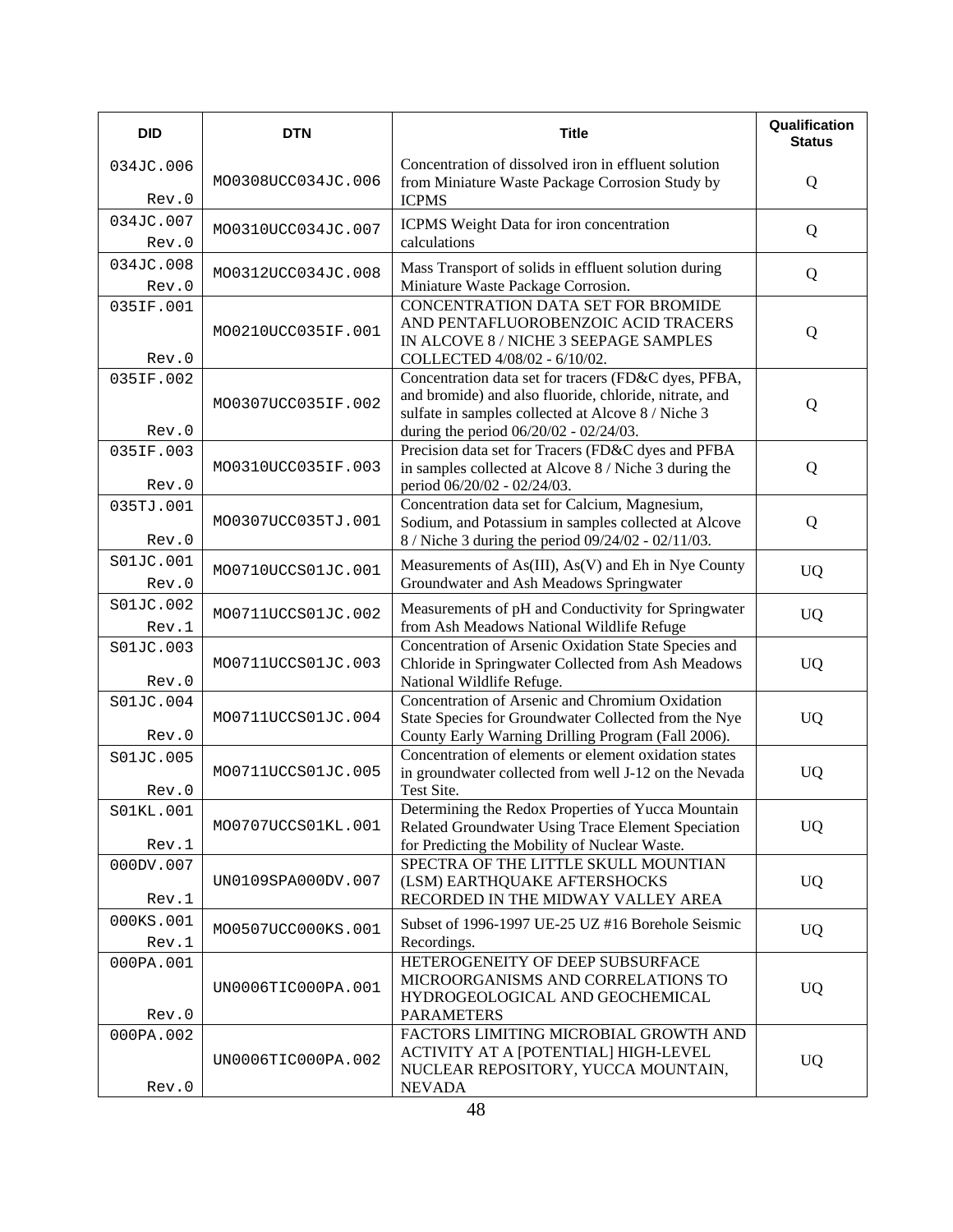| <b>DID</b> | <b>DTN</b>         | <b>Title</b>                                                                      | Qualification<br><b>Status</b> |
|------------|--------------------|-----------------------------------------------------------------------------------|--------------------------------|
| 000PA.003  | UN0006TIC000PA.003 | <b>GRAPHICAL AND TABULAR RESULTS OF</b><br>BACTERIAL TRANSPORT STUDIES AT RAINIER | UQ                             |
| Rev.0      |                    | MESA.                                                                             |                                |
| 000PA.004  | UN0006TIC000PA.004 | EFFECTS OF GAMMA RADIATION ON                                                     | UQ                             |
| Rev.0      |                    | <b>ENDOLITHIC MICROORGANISMS</b>                                                  |                                |
| 000PA.005  | UN0006TIC000PA.005 | RESUSCITATION OF MICROORGANISMS AFTER                                             | UQ                             |
| Rev.0      |                    | <b>GAMMA IRRADIATION</b>                                                          |                                |
| 000TE.001  | MO0307UCC000TE.001 | Calcite rock bacterial growth data from ESF rock                                  | UQ                             |
| Rev.0      |                    | samples.                                                                          |                                |

## Software Configuration Management

Software subject to QA Program requirements was qualified and included in the baseline of qualified software prior to use in quality-affecting activities. All non-exempt developed or acquired software was documented and validated in a manner that provided for consistent installation and operation of the media on any computer that met the requirements of the target platform(s) specified within the software documents. All source code developed or acquired for use solely with Cooperative Agreement funds will ultimately be submitted to DOE. The following table lists the software that was successfully qualified during Cooperative Agreement DE-FC28-04RW12232:

| <b>Software</b><br><b>Name</b> | Version | <b>Software Description</b>                                                                                                                                                                                                                                                                                                                                                                                         | <b>Software</b><br><b>Tracking</b><br><b>Number</b> | <b>CPU</b><br><b>Operating</b> | Date<br><b>Baselined</b> |
|--------------------------------|---------|---------------------------------------------------------------------------------------------------------------------------------------------------------------------------------------------------------------------------------------------------------------------------------------------------------------------------------------------------------------------------------------------------------------------|-----------------------------------------------------|--------------------------------|--------------------------|
| Antelope                       | 4.8     | Antelope is a product of Boulder Real-Time<br>Technologies (BRTT), Inc., of Boulder, CO<br>$(http://www.brtt.com)$ .<br>ARTS real-time<br>seismic data collection and processing system<br>includes applications for recording seismic<br>data, examining waveforms, marking and<br>measuring phase arrival times and amplitudes,<br>and processing those measurements into<br>earthquake locations and magnitudes. | <b>NSHE-4.8-</b><br>024                             | Solaris 8,<br>9, 10            | 7/27/2007                |
| Antelope                       | 4.9     | Antelope version 4.9 is an upgrade of v4.8. It<br>is a proprietary program produced by BRTT,<br>Inc. The Antelope system cannot be installed<br>without purchasing a runtime license from<br>BRTT.                                                                                                                                                                                                                  | <b>NSHE-4.9-</b><br>024                             | Solaris 8.<br>9.10             | 9/12/2007                |
| ARC <sub>2</sub> DB            | 2.0     | This software is a small program which<br>converts data from HYPOINVERSE phase<br>data files to the Antelope database.<br>The<br>software is written in C.                                                                                                                                                                                                                                                          | UCCSN-<br>$04 - 018$                                | Solaris 5.8                    | 1/26/2005                |

## **Table 8, NSHE Software Baseline Report**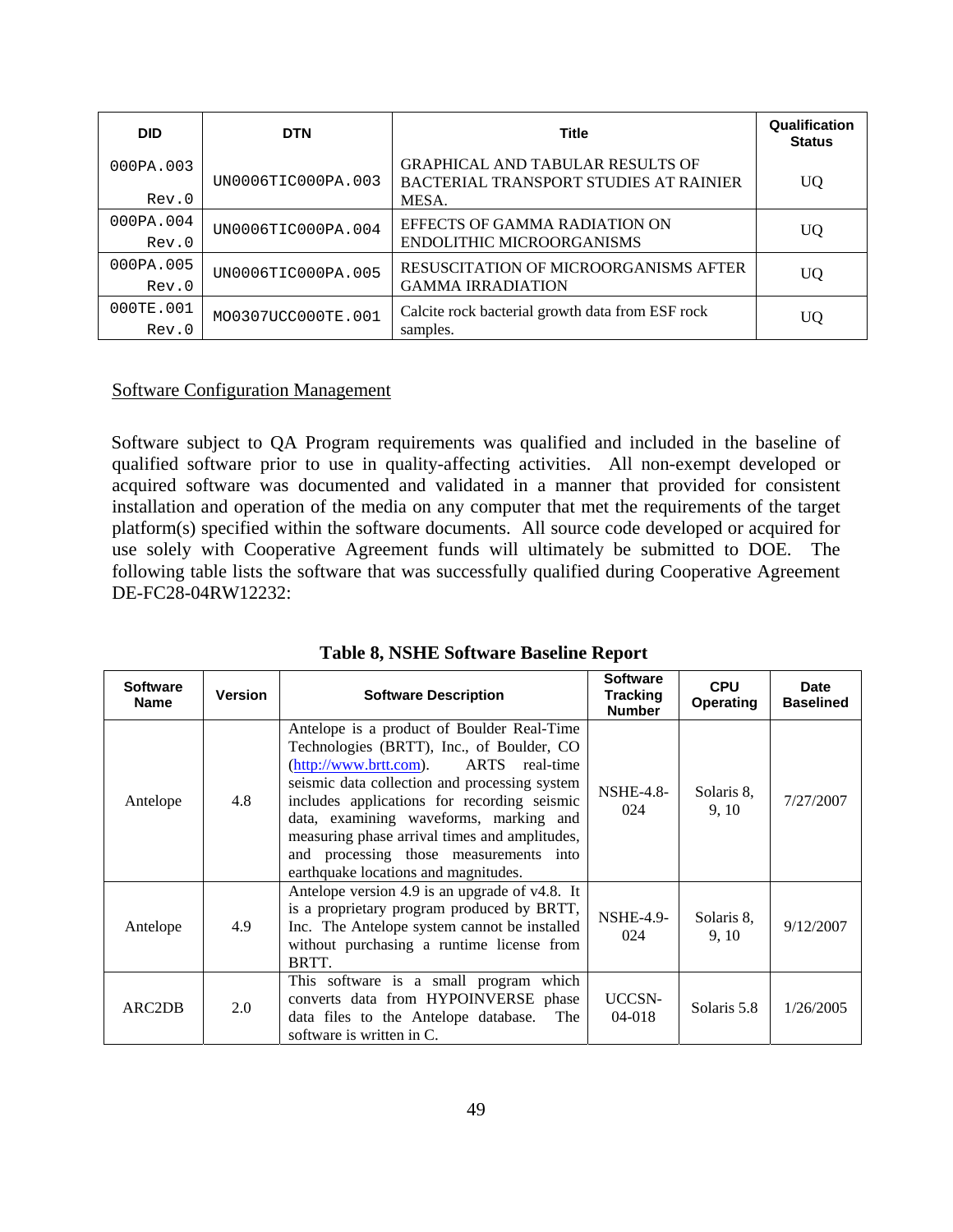| <b>Software</b><br><b>Name</b> | <b>Version</b> | <b>Software Description</b>                                                                                                                                                                                                                                                                                                                                                                                                                                                                                                                            | <b>Software</b><br><b>Tracking</b><br><b>Number</b> | <b>CPU</b><br><b>Operating</b> | <b>Date</b><br><b>Baselined</b> |
|--------------------------------|----------------|--------------------------------------------------------------------------------------------------------------------------------------------------------------------------------------------------------------------------------------------------------------------------------------------------------------------------------------------------------------------------------------------------------------------------------------------------------------------------------------------------------------------------------------------------------|-----------------------------------------------------|--------------------------------|---------------------------------|
| ArcView                        | 3.3            | ArcView is a Commercial Off the Shelf<br>program used to integrate climatic spatial data<br>in a Geographic Information System (GIS)<br>framework with the intent of creating graphics<br>and figures depicting climatic phenomenon<br>such as temperature and precipitation. This<br>qualification effort is limited to producing<br>representations of data<br>graphical<br>sets;<br>that existing<br>ascii<br>files<br>of<br>ensuring<br>meteorological site data as well as existing<br>shapefiles can be successfully imported and<br>integrated. | UCCSN-<br>005                                       | Windows<br>2000                | 7/8/2004                        |
| <b>CALIB</b>                   | 2.0            | CALIB computes the parameters of system<br>check pulses in seismometer-recorder systems<br>used for quality-affecting work under seismic<br>monitoring of the Yucca Mountain vicinity.<br>CALIB is written in C code and must be<br>linked with Antelope 4.6 libraries to run at the<br>NSL. This program was previously qualified<br>under the OCRWM SCM and is on the<br>OCRWM software Baseline Report with STN<br>10073-1.1-00.                                                                                                                    | UCCSN-<br>$04 - 012$                                | Solaris 5.8                    | 11/9/2004                       |
| $CALIB^{[2]}$                  | 3.0            | The major modifications for CALIB v3.0 are<br>to utilize SAC rather than SEGY formatted<br>files as input and to allow the program to run<br>in a mode which does not interact with a<br>database                                                                                                                                                                                                                                                                                                                                                      | <b>NSHE-3.0-</b><br>$012 - 1$                       | Solaris 8                      | 4/24/2006                       |
| <b>CALIB</b>                   | 3.1            | This revision to CALIB v3.0 corrected a<br>software error that caused the program to be<br>unable to handle calibration pulses from<br>sensors whose natural frequency is greater<br>than 2.0 Hz. This anomaly is documented in<br>Software Problem Report SPR_06_01                                                                                                                                                                                                                                                                                   | <b>NSHE-3.0-</b><br>$012 - 1$                       | Solaris 8                      | 9/27/2006                       |
| DB2HYPO.<br>pl                 | 1.0            | This Perl script converts data from the<br>Antelope database to HYPOINVERSE phase<br>data files, it requires licensed software<br>applications from the Datascope library<br>(BRTT, Inc.). The script will function the<br>same as DB2PHS (STN# UCCSN_04_017)<br>but will be more efficient to maintain                                                                                                                                                                                                                                                | <b>NSHE-1.0-</b><br>021                             | Solaris 8                      | 11/29/2006                      |
| DB2PHS                         | 2.0            | This software is a small program which<br>converts data from the Antelope database to<br>HYPOINVERSE phase data files.<br>The<br>software is written in C.                                                                                                                                                                                                                                                                                                                                                                                             | UCCSN-<br>04-017                                    | Solaris 5.8                    | 1/7/2005                        |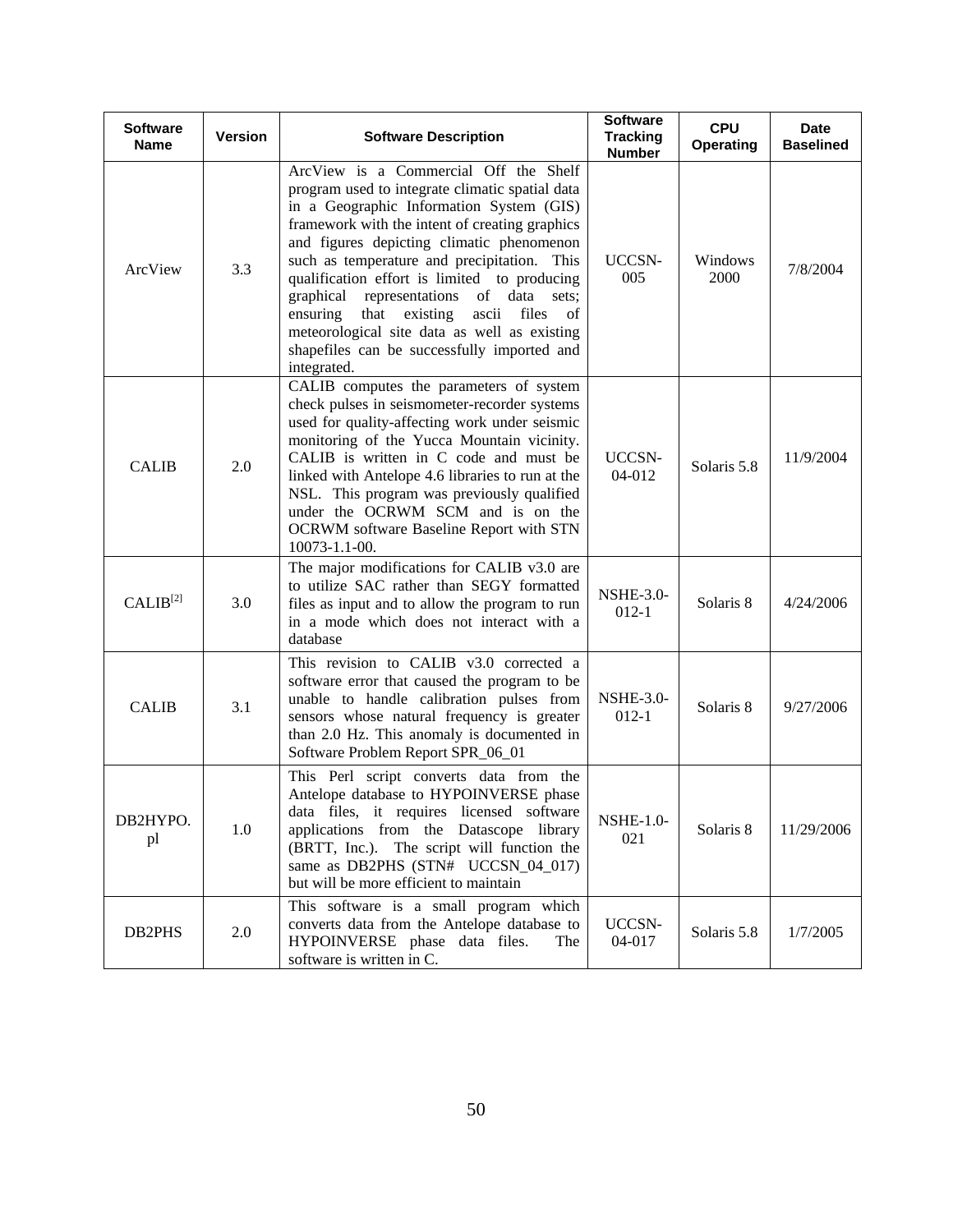| <b>Software</b><br><b>Name</b> | <b>Version</b> | <b>Software Description</b>                                                                                                                                                                                                                                                                                                                                                                                                                                                                                                              | <b>Software</b><br><b>Tracking</b><br><b>Number</b> | <b>CPU</b><br><b>Operating</b> | <b>Date</b><br><b>Baselined</b> |
|--------------------------------|----------------|------------------------------------------------------------------------------------------------------------------------------------------------------------------------------------------------------------------------------------------------------------------------------------------------------------------------------------------------------------------------------------------------------------------------------------------------------------------------------------------------------------------------------------------|-----------------------------------------------------|--------------------------------|---------------------------------|
| DBLOC2                         | 4.6            | DBLOC2 is a module of the Antelope<br>software system from BRTT, Inc. DBLOC2<br>is an interactive graphics module to determine<br>the location of seismic events. DBLOC2 is a<br>combination of UNIX shell scripts, PERL<br>scripts, and TCL interfaces.<br>This program<br>was previously qualified under the OCRWM<br>SCM and is on the OCRWM software<br>Baseline Report with STN 10638-4.3-00.<br>This activity is to qualify the software for<br>Antelope version 4.6.                                                              | UCCSN-<br>04-010                                    | Solaris 5.8                    | 9/21/2004                       |
| <b>DBPICK</b>                  | 4.6            | DBPICK is a vendor-provided module of the<br>Antelope software system from BRTT, Inc.<br>DBPICK is an interactive graphics module to<br>enable the analyst to pick times, amplitudes,<br>and polarities of seismic arrivals. DBPICK is<br>a combination of PERL scripts and TCL<br>This program was previously<br>interfaces.<br>qualified under the OCRWM SCM and is on<br>the OCRWM software Baseline Report with<br>STN 10639-4.3-00. This activity is to qualify<br>the software for Antelope version 4.6.                           | UCCSN-<br>04-009                                    | Solaris 5.8                    | 9/21/2004                       |
| EQ2ORB                         | 1.0            | EQ2ORB receives streaming time_series data<br>from a PC_104 data acquisition system and<br>writes it, without modification, to an Antelope<br>data management system.<br>The program is<br>written in C and requires licensed software<br>applications through BRTT (Antelope data<br>management system) and for embedded PC-<br>104 applications.                                                                                                                                                                                       | <b>NSHE-1.0-</b><br>022                             | Solaris 8                      | 11/29/2006                      |
| kappaAH                        | 1.0            | Program kappaAH is a suite of high_level<br>Matlab macros written to run in a Solaris<br>operating systems environment. KappaAH<br>estimates the spectral content of seismic body<br>waves and solves for parameters that best fit a<br>Brune spectral shape. Routines are also<br>included to make secondary measurements<br>signal_to_noise level,<br>such<br>as<br>corner<br>frequency under the constraint of a fixed<br>stress drop, and a single parameter slope<br>estimate of kappa, and to plot the results in<br>various ways. | UCCSN-<br>003                                       | Solaris 2.8                    | 11/30/2006                      |
| <b>LSMDP</b>                   | 1.0            | LSMDP is used for processing data from the<br>long-base strainmeter installed in Yucca<br>Mountain.                                                                                                                                                                                                                                                                                                                                                                                                                                      | UCCSN-<br>04-011                                    | OS X 10.3                      | 5/4/2005                        |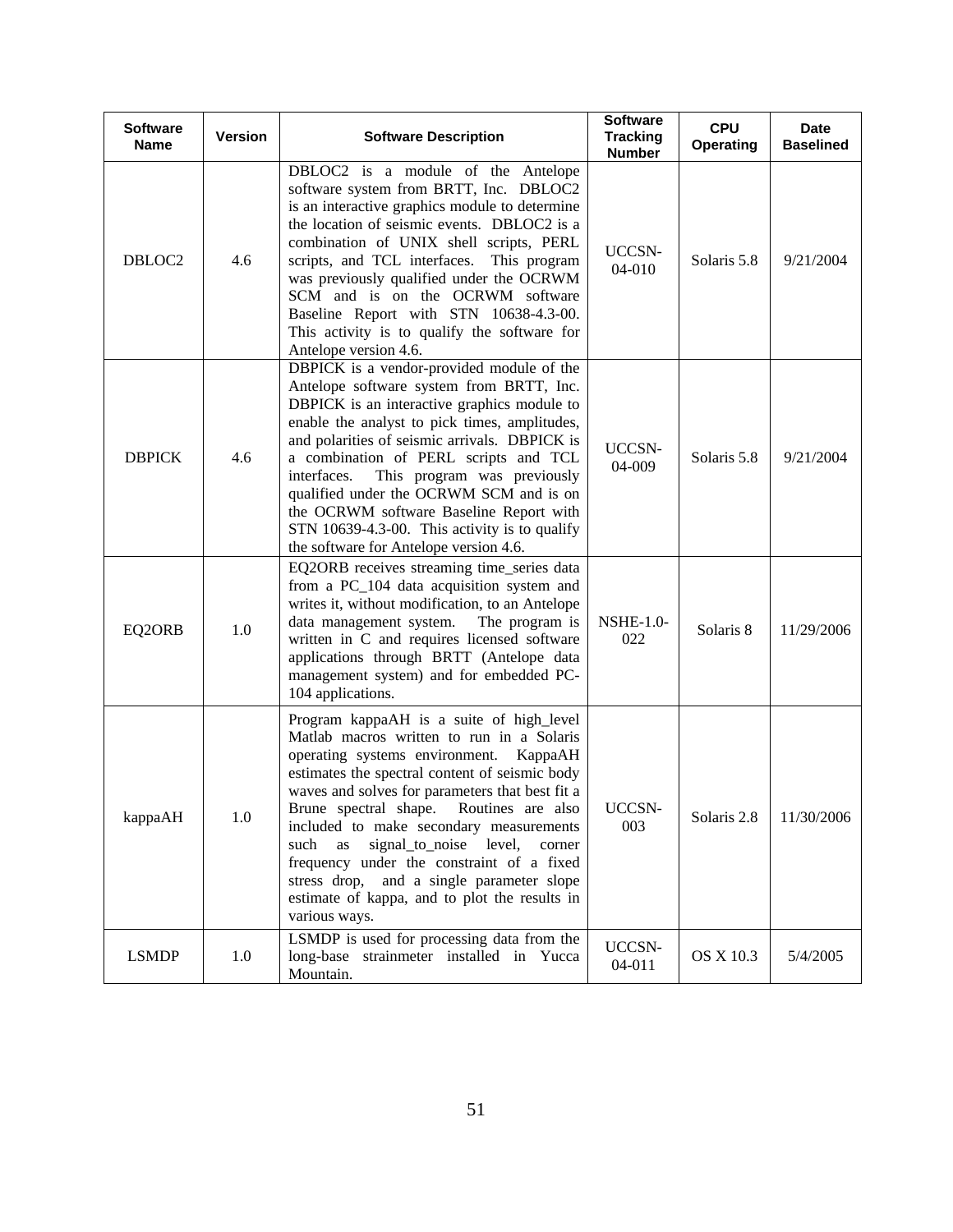| <b>Software</b><br><b>Name</b> | <b>Version</b> | <b>Software Description</b>                                                                                                                                                                                                                                                                                                                                                                                                                                                                                                                                                                                                         | <b>Software</b><br><b>Tracking</b><br><b>Number</b> | <b>CPU</b><br>Operating | <b>Date</b><br><b>Baselined</b> |
|--------------------------------|----------------|-------------------------------------------------------------------------------------------------------------------------------------------------------------------------------------------------------------------------------------------------------------------------------------------------------------------------------------------------------------------------------------------------------------------------------------------------------------------------------------------------------------------------------------------------------------------------------------------------------------------------------------|-----------------------------------------------------|-------------------------|---------------------------------|
| <b>LSMDP</b>                   | 1.1            | LSMDP $v1.1$ is an upgrade from $v1.0$ used for<br>from<br>the<br>processing<br>data<br>long_base<br>strainmeter. The changes in Version 1.1 are<br>as follows: "edtonoi" and "edotoasc" replaces<br>"edbasc". New programs "nscale", "enjoin"<br>and "extend" have been added. These changes<br>allow eisier handling of the data.                                                                                                                                                                                                                                                                                                 | UCCSN-<br>$04-011-1$                                | <b>OS X 10.3</b>        | 6/28/2006                       |
| <b>LHS</b>                     | 2.51           | LHS is Used to sample distributions of input<br>parameters using either normal Monte Carlo<br>sampling or efficient Latin Hypercube and<br>Monte Carlo Sampling. This program is an<br>acquired program; it was previously qualified<br>under the OCRWM Software Configuration<br>Management procedure and is on the<br><b>OCRWM</b> software Baseline Report with STN<br>10205_2.51_00 where it was qualified on a<br>DEC ALPHA machine with OPEN VMS<br>AXP operating system which was not<br>available at DRI. This software qualification<br>effort recompiled the software to run on a PC<br>with Windows XP operating system. | NSHE-<br>2.51-023                                   | Windows<br><b>XP</b>    | 10/2/2006                       |
| <b>MLCALC</b>                  | 3.0            | MLCALC computes the magnitudes of<br>seismic events in the vicinity of Yucca<br>Mountain, Nevada, using a standard formula<br>for local magnitude due to Richter.                                                                                                                                                                                                                                                                                                                                                                                                                                                                   | UCCSN-<br>04-014                                    | Solaris 2.8             | 8/15/2005                       |
| Q3302ORB                       | 4.5            | Q3302ORB is an acquired program that<br>collects data from Kinemetrics Q330 seismic<br>data loggers in real time and transfers the data<br>to UNIX files. The software is a module of the<br>BRTT Antelope real-time computing system.                                                                                                                                                                                                                                                                                                                                                                                              | UCCSN-<br>004                                       | Solaris 2.8             | 10/21/2003                      |
| Q3302ORB                       | 4.7            | Q3302ORB v4.7 is an upgrade to v4.5. This<br>is an upgrade connected with Antelope 4.7.                                                                                                                                                                                                                                                                                                                                                                                                                                                                                                                                             | UCCSN-<br>$4.7 - 004 - 1$                           | Solaris 2.8             | 8/31/2005                       |
| REF2ORB                        | 1.6            | REF2ORB is a vendor-provided module<br>developed to run with the Antelope software<br>system from BRTT, Inc. REF2ORB receives<br>seismic data packets from RefTek (Refraction<br>Technology, Inc.) 72-08A data loggers and<br>inserts them into the Antelope real-time<br>memory stack, eventually to be recorded in<br>disk files. REF2ORB is a C program. This<br>program was previously qualified under the<br>OCRWM SCM and is on the OCRWM<br>software Baseline Report with STN 10640-<br>1.6-00. This activity is to qualify REF2ORB<br>for Antelope version 4.6.                                                             | UCCSN-<br>04-008                                    | Solaris 5.8             | 9/21/2004                       |
| RTP2ORB                        | 4.7            | This program collects data from RefTek RT-<br>130 seismic data loggers in real-time and<br>transfers the data to UNIX files.                                                                                                                                                                                                                                                                                                                                                                                                                                                                                                        | UCCSN-<br>05-020                                    | Solaris 5.8             | 12/5/2005                       |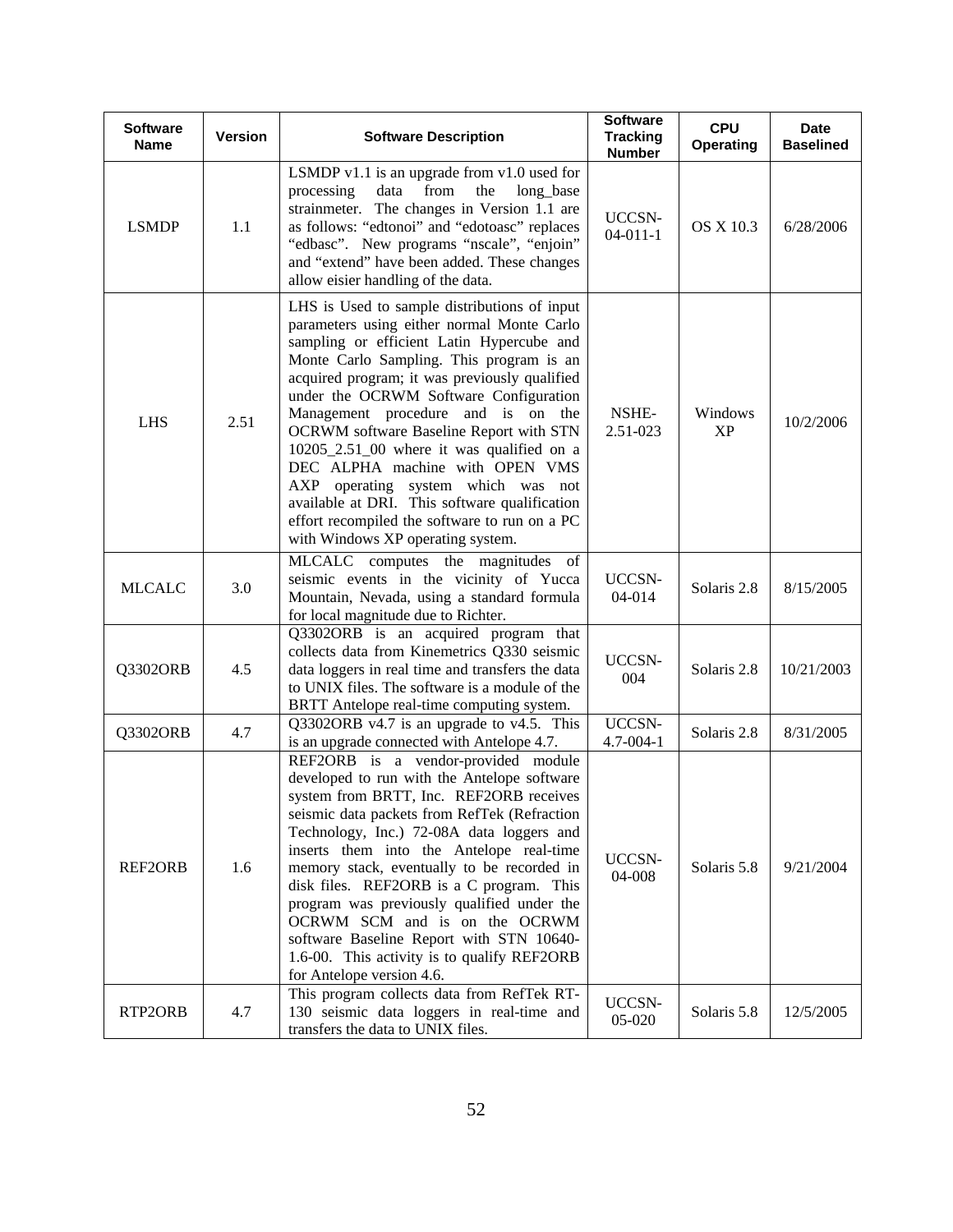| <b>Software</b><br><b>Name</b>     | <b>Version</b> | <b>Software Description</b>                                                                                                                                                                                                                                                                                                                                                   | <b>Software</b><br><b>Tracking</b><br><b>Number</b> | <b>CPU</b><br><b>Operating</b>  | <b>Date</b><br><b>Baselined</b> |
|------------------------------------|----------------|-------------------------------------------------------------------------------------------------------------------------------------------------------------------------------------------------------------------------------------------------------------------------------------------------------------------------------------------------------------------------------|-----------------------------------------------------|---------------------------------|---------------------------------|
| SeisOpt<br>ReMi                    | 2.0            | This is an acquired program that enables the<br>user to process, interpret, and model refraction<br>microtremor data. The SeisOpt® line of<br>velocity optimization software is designed<br>specifically for deriving velocity models from<br>seismic data acquired in areas characterized<br>by strong lateral velocity gradients and<br>extreme variations in topography.   | UCCSN-<br>007                                       | Windows<br>2000                 | 11/21/2006                      |
| TOUGH2                             | 1.6            | TOUGH2 is used as an integral finite<br>difference numerical simulator program for<br>nonisothermal flows of multi-component,<br>multiphase fluids in porous and fractured<br>media. TOUGH 2 was recompiled by NSHE<br>using Intel Fortran Compiler, Version 8 to run<br>on an Intel based PC running MS Windows<br>XP.                                                       | <b>NSHE-1.6-</b><br>025                             | Windows<br><b>XP</b>            | 3/20/07                         |
| T <sub>2</sub> R <sub>3</sub> D    | 1.4            | T2R3D is an acquired program based upon<br>TOUGH2 and is used for efficient simulation<br>of radionuclide transport in porous media. It<br>was developed to handle transport of sorbing<br>and non-sorbing tracers in fractured media.<br>T2R3D was recompiled by NSHE using Intel<br>Fortran Compiler, Version 8 to run on an Intel<br>based PC running MS Windows XP.       | <b>NSHE-1.4-</b><br>026                             | Windows<br><b>XP</b>            | 3/20/07                         |
| $WCDS$ <sup><math>(1)</math></sup> | 9.04           | WCDS compiles interval climate data (hourly,<br>15-min, 10-min, etc.) to create daily and<br>monthly summaries. The summaries contain<br>averages-extremes<br>and<br>totals<br>daily<br>and<br>monthly averages-extremes and totals.<br>This<br>software uses appropriate statistical<br>and<br>analytical techniques for the<br>different<br>parameters that are summarized. | UCCSN-<br>006                                       | Windows<br>98SE,<br>Solaris 2.8 | 11/9/04                         |
|                                    |                | Suspended from the baseline see Software Problem Report SPR-05-01                                                                                                                                                                                                                                                                                                             |                                                     |                                 |                                 |
| SPR-06-01                          |                | <sup>2</sup> Calib v3.0 qualified for limited use (seismometer natural frequencies <2.0 Hz): reference Software Problem Report                                                                                                                                                                                                                                                |                                                     |                                 |                                 |

## **Procurements**

NSHE QA worked with study personnel to assure that quality-affecting items and services were purchased from vendors on a "qualified suppliers list." In addition to requesting qualification of vendors by DOE, staff worked with study personnel on individual purchases to assure that adequate requirements were submitted to the vendors. There were six categories of procurement services that QA provided for the research studies: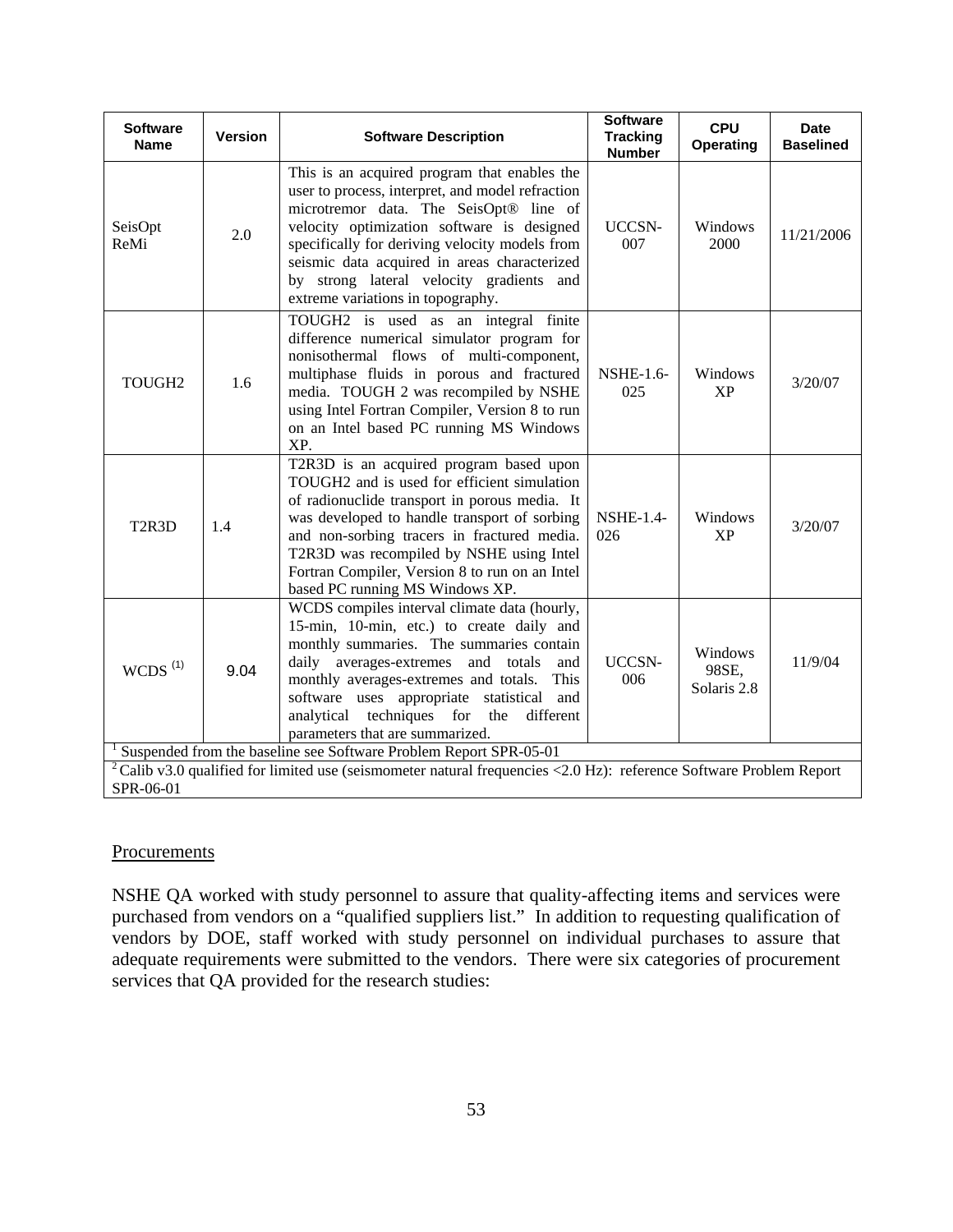|                                                     | <b>FY 2004</b> | FY 2005 | <b>FY 2006</b> | <b>FY+CY 2007</b> | <b>Totals</b> |
|-----------------------------------------------------|----------------|---------|----------------|-------------------|---------------|
| <b>Supplier Qualifications requested</b>            |                |         |                |                   |               |
| Standards purchased                                 |                |         | 14             |                   | 37            |
| Test materials purchased or certified               |                |         |                |                   |               |
| Calibration service requests (Figures 3a<br>$&$ 3b) | 46             | 66      | 55             | 42                | 209           |
| Items calibrated (Figure 4)                         | 238            | 273     | 275            | 126               | 912           |
| Subcontracts & Sample Analyses                      |                |         | 12             |                   | 22            |

**Table 9, Procurements Processed** 



**Figure 3a – Total calibration service requests processed**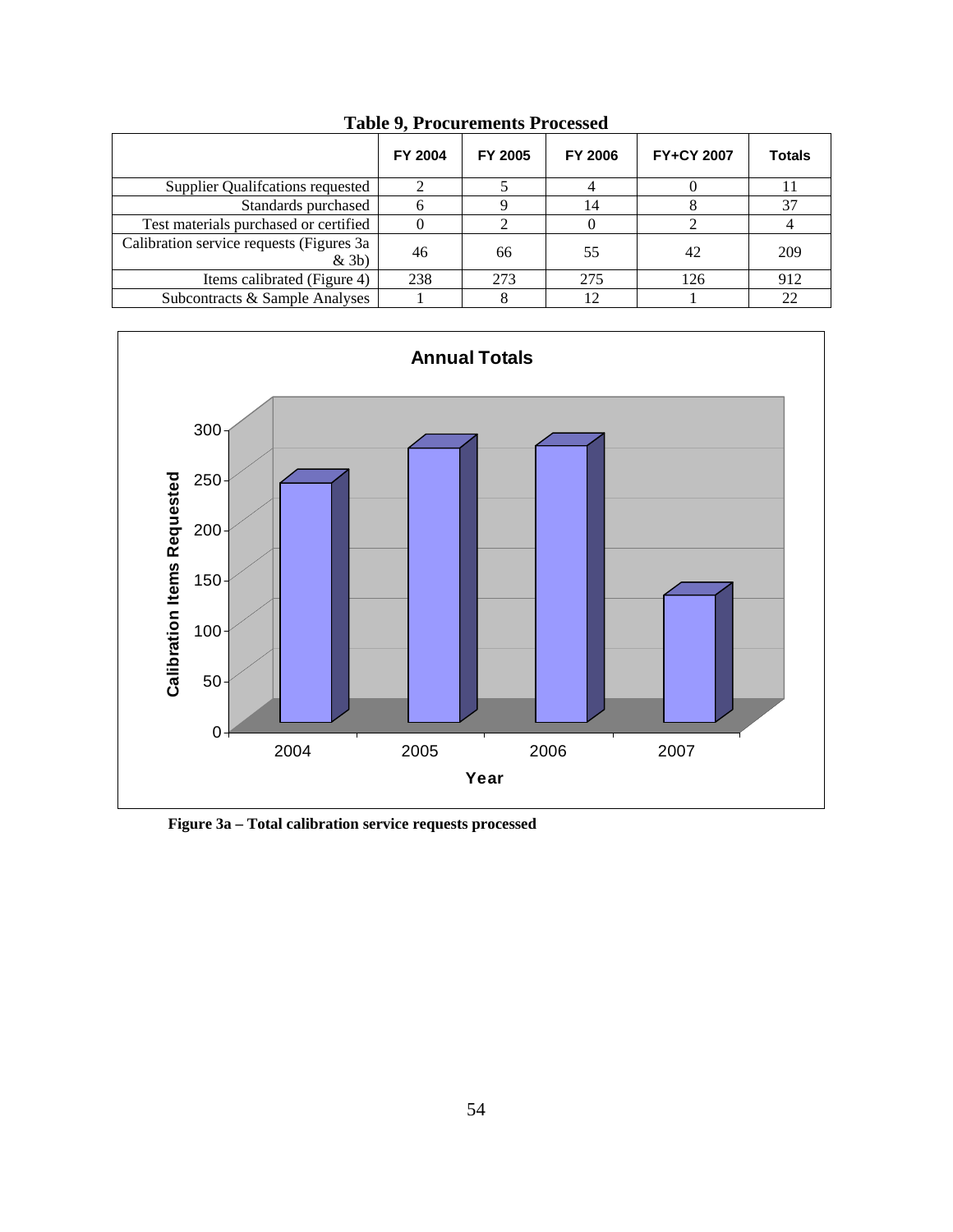

 **Figure 3b – Total calibration service requests by task** 



**Figure 4 – Total number of items for which calibration services were requested**